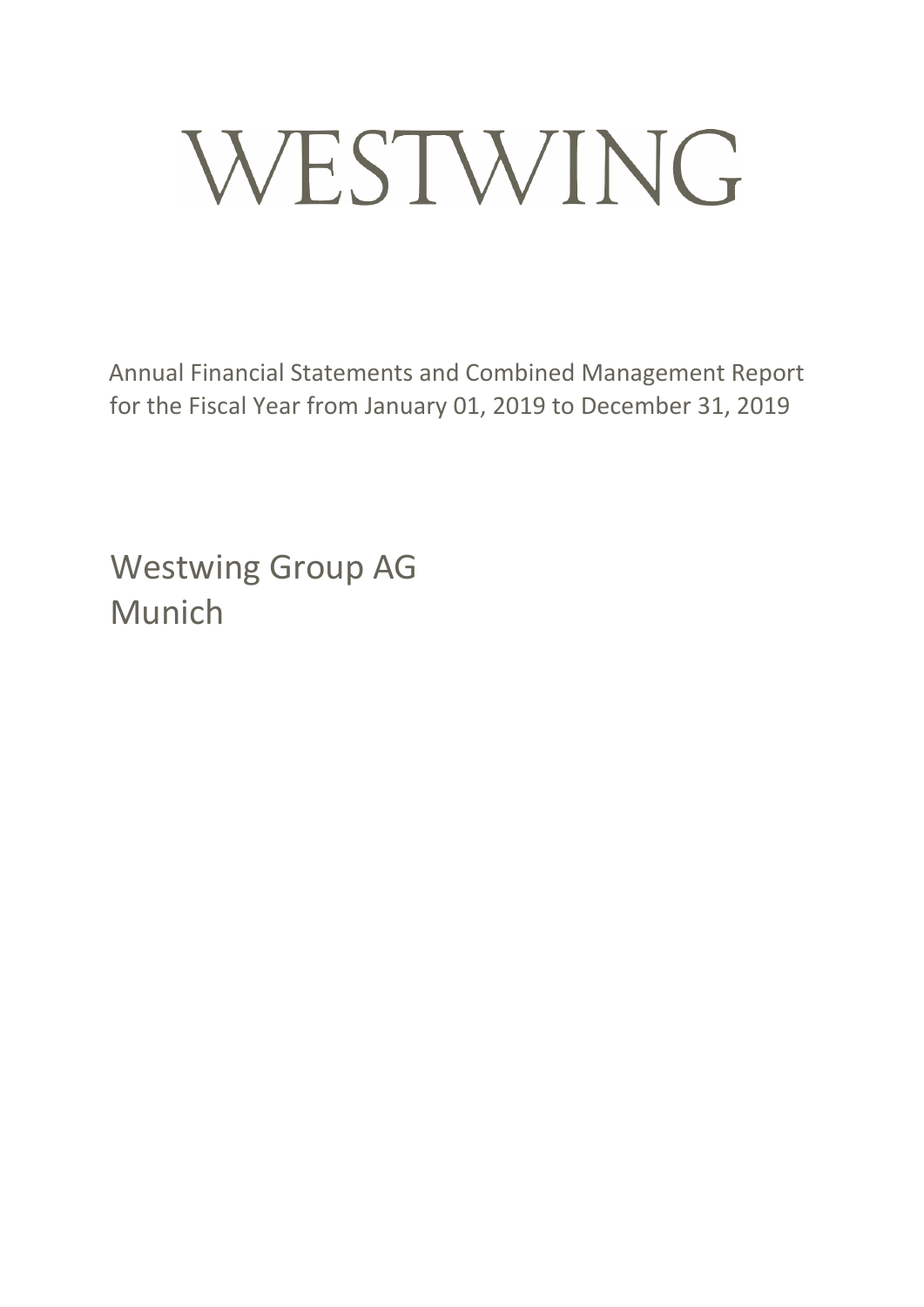| <b>Assets</b>                                                                                                                                         | Dec. 31, 2019<br><b>EURK</b> | Dec. 31, 2018<br><b>EURK</b> | <b>Equity and Liabilities</b>                                                                                                                | Dec. 31, 2019<br><b>EURK</b> | Dec. 31, 2018<br><b>EURk</b> |
|-------------------------------------------------------------------------------------------------------------------------------------------------------|------------------------------|------------------------------|----------------------------------------------------------------------------------------------------------------------------------------------|------------------------------|------------------------------|
| A. Fixed assets                                                                                                                                       |                              |                              | A. Equity                                                                                                                                    |                              |                              |
| Intangible assets<br>Self-generated industrial property rights and similar rights and assets                                                          | 11,514                       | 7,694                        | <b>Subscribed Capital</b><br>Treasury shares                                                                                                 | 20,741<br>$-743$             | 20,741<br>$-23$              |
| 2. Concessions, industrial property rights and similar rights and assets<br>acquired for consideration, as well as licenses to such rights and assets | 270                          | 247                          | Issued capital                                                                                                                               | 19,997                       | 20,718                       |
|                                                                                                                                                       | 11,784                       | 7,940                        | II. Capital reserves                                                                                                                         | 347,165                      | 349,423                      |
| II. Tangible fixed assets<br>Other equipment, factory and office equipment                                                                            | 2,296                        | 1,597                        | III. Accumulated losses                                                                                                                      | $-142,987$                   | $-116,927$                   |
|                                                                                                                                                       | 2,296                        | 1,597                        |                                                                                                                                              | 224,176                      | 253,214                      |
| III. Long-term financial assets<br>Shares in affiliated companies<br>2. Loans to affiliated companies                                                 | 15,183<br>150,155            | 15,388<br>161,018            | <b>B.</b> Provisions                                                                                                                         |                              |                              |
|                                                                                                                                                       | 165,337                      | 176,406                      | Other provisions                                                                                                                             | 3,761                        | 4,515                        |
|                                                                                                                                                       | 179,417                      | 185,944                      |                                                                                                                                              | 3,761                        | 4,515                        |
| <b>B.</b> Current assets                                                                                                                              |                              |                              | C. Liabilities<br>Trade payables                                                                                                             | 951                          | 1,673                        |
| <b>Receivables and other assets</b>                                                                                                                   |                              |                              | Liabilities to affiliated companies<br>2.                                                                                                    | 4,086                        | 9,694                        |
| Trade receivables<br>Receivables from affiliated companies<br>2.<br>3. Other assets                                                                   | 560<br>4,212<br>2,626        | 56<br>3,456<br>2,995         | Other liabilities<br>3.<br>thereof taxes EUR 603,358.05 (2018 EUR 311,642.53)<br>thereof social security EUR 125,328.32 (2018 EUR 81,831.09) | 838                          | 16,329                       |
|                                                                                                                                                       | 7,398                        | 6,507                        |                                                                                                                                              | 5,875                        | 27,696                       |
| II. Cash and cash equivalents                                                                                                                         | 46,399                       | 92,545                       |                                                                                                                                              |                              |                              |
|                                                                                                                                                       | 53,796                       | 99,052                       | D. Deferred income                                                                                                                           | 141                          | 159                          |
| C. Prepaid expenses                                                                                                                                   | 740                          | 589                          |                                                                                                                                              |                              |                              |
|                                                                                                                                                       | 233,953                      | 285,585                      |                                                                                                                                              | 233,953                      | 285,585                      |

| Dec. 31, 2018<br><b>EURK</b> | Dec. 31, 2019<br><b>EURK</b> | <b>Equity and Liabilities</b>                                                                                                                                                                                                                        | Dec. 31, 2018<br><b>EURk</b> | 2019<br><b>EURk</b>      |
|------------------------------|------------------------------|------------------------------------------------------------------------------------------------------------------------------------------------------------------------------------------------------------------------------------------------------|------------------------------|--------------------------|
|                              |                              | <b>Equity</b><br>А.                                                                                                                                                                                                                                  |                              |                          |
| 20,741<br>$-23$              | 20,741<br>$-743$             | <b>Subscribed Capital</b><br>L.<br>Treasury shares                                                                                                                                                                                                   | 7,694                        | 11,514                   |
| 20,718                       | 19,997                       | Issued capital                                                                                                                                                                                                                                       | 247                          | 270                      |
| 349,423                      | 347,165                      | Н.<br><b>Capital reserves</b>                                                                                                                                                                                                                        | 7,940                        | 11,784                   |
| $-116,927$                   | $-142,987$                   | <b>Accumulated losses</b><br>III.                                                                                                                                                                                                                    | 1,597                        | 2,296                    |
| 253,214                      | 224,176                      |                                                                                                                                                                                                                                                      | 1,597                        | 2,296                    |
|                              |                              | <b>B.</b><br><b>Provisions</b>                                                                                                                                                                                                                       | 15,388<br>161,018            | 15,183<br><u>50,155 </u> |
| 4,515                        | 3,761                        | Other provisions                                                                                                                                                                                                                                     | 176,406                      | 65,337                   |
| 4,515                        | 3,761                        |                                                                                                                                                                                                                                                      | 185,944                      | 79,417                   |
| 1,673<br>9,694<br>16,329     | 951<br>4,086<br>838          | <b>Liabilities</b><br>C.<br>Trade payables<br>1.<br>Liabilities to affiliated companies<br>2.<br><b>Other liabilities</b><br>3.<br>thereof taxes EUR 603,358.05 (2018 EUR 311,642.53)<br>thereof social security EUR 125,328.32 (2018 EUR 81,831.09) | 56<br>3,456<br>2,995         | 560<br>4,212<br>2,626    |
| 27,696                       | 5,875                        |                                                                                                                                                                                                                                                      | 6,507                        | 7,398                    |
|                              |                              |                                                                                                                                                                                                                                                      | 92,545                       | 46,399                   |
| 159                          | 141                          | <b>Deferred income</b><br>D.                                                                                                                                                                                                                         | 99,052                       | 53,796                   |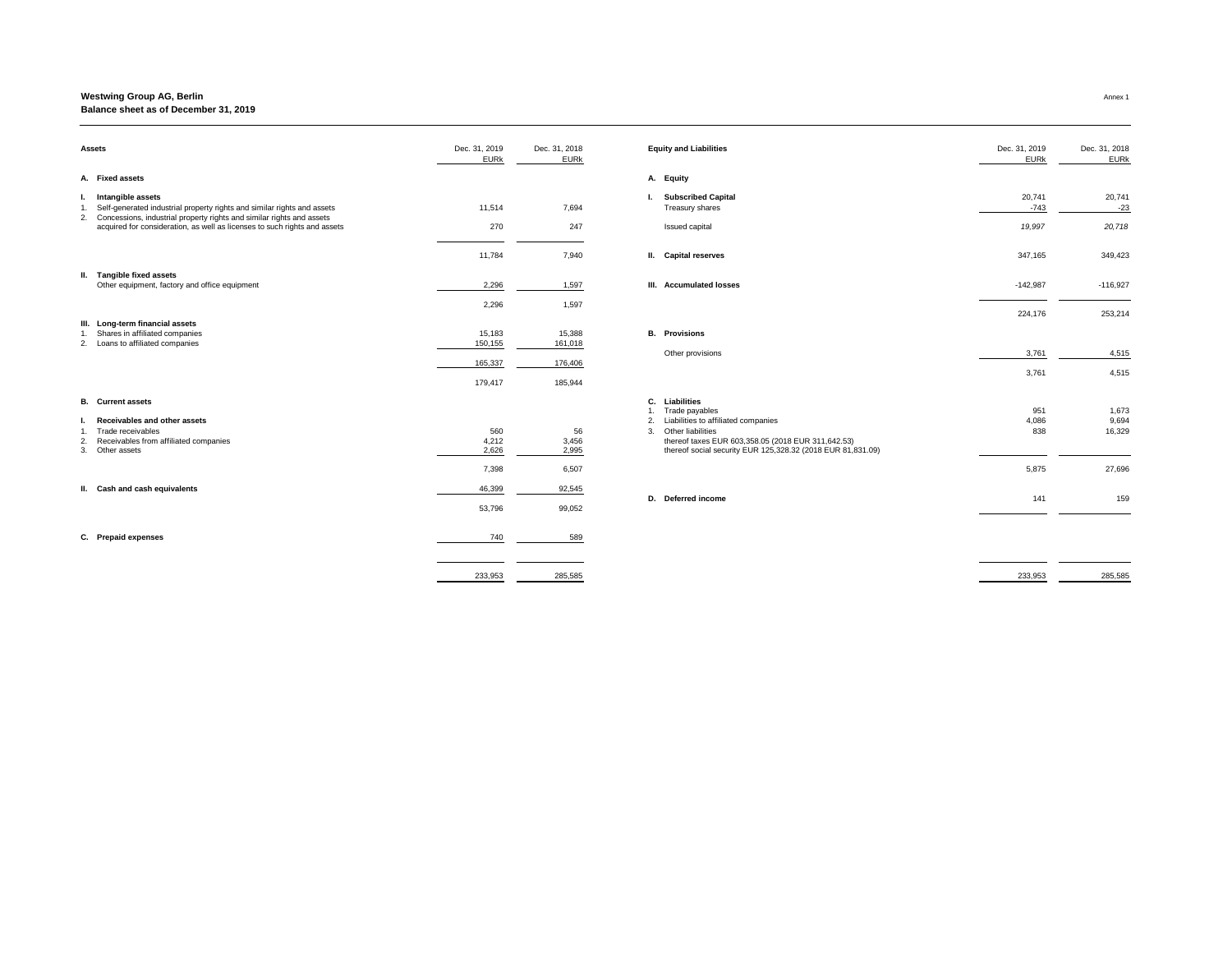|    |                                                                                                                                                   | 2019<br><b>EURK</b>      | 2018<br><b>EURK</b>       |
|----|---------------------------------------------------------------------------------------------------------------------------------------------------|--------------------------|---------------------------|
| 2. | 1. Revenue<br>Own work capitalized<br>3. Other operating income<br>thereof currency translation gains EUR 3,015.56 (2018: EUR 10,400.93)          | 40,219<br>5,863<br>1,885 | 24,680<br>5,629<br>11,814 |
|    | Gross profit                                                                                                                                      | 47,966                   | 42,123                    |
|    | 4. Cost of materials<br>a) Cost of purchased services                                                                                             | 11,972                   | 7,516                     |
|    | 5. Personnel expenses<br>a) Saleries and wages<br>b) Social security and pension expenses                                                         | 21,634<br>3,741          | 18,556<br>2,618           |
|    | 6. Amortization of intangible fixed assets<br>and depreciation of tangible fixed assets                                                           | 3,125                    | 2,034                     |
|    | 7. Other operating expenses<br>thereof currency translation losses EUR 10,364.26 (2018: EUR 5,204.01)                                             | 9,710                    | 14,922                    |
|    |                                                                                                                                                   | $-2,215$                 | $-3,523$                  |
|    | 8. Income from other securities and loans held as financial assets<br>thereof from affiliated companies EUR 1,571,782.30 (2018: EUR 2,436,074.19) | 1,575                    | 2,446                     |
|    | 10. Writedowns of financial assets                                                                                                                | 23,277                   | 39,271                    |
|    | 11. Interest and similar expenses<br>thereof from affiliated companies EUR 217,395.80 (2018: EUR 663,265.75)                                      | 2,146                    | 3,956                     |
|    | Interest and financial result                                                                                                                     | $-23,848$                | $-40,781$                 |
|    | 12. Taxes on income                                                                                                                               | $-4$                     | 3                         |
|    | 13. Result after tax                                                                                                                              | $-26,060$                | $-44,306$                 |
|    | 14. Other taxes                                                                                                                                   | $\boldsymbol{0}$         | $\overline{0}$            |
|    | 15. Result for the year                                                                                                                           | $-26,060$                | $-44,306$                 |
|    | 16. Loss carried forward                                                                                                                          | $-116,927$               | $-72,621$                 |
|    | 17 Accumulated losses                                                                                                                             | $-142,987$               | $-116,927$                |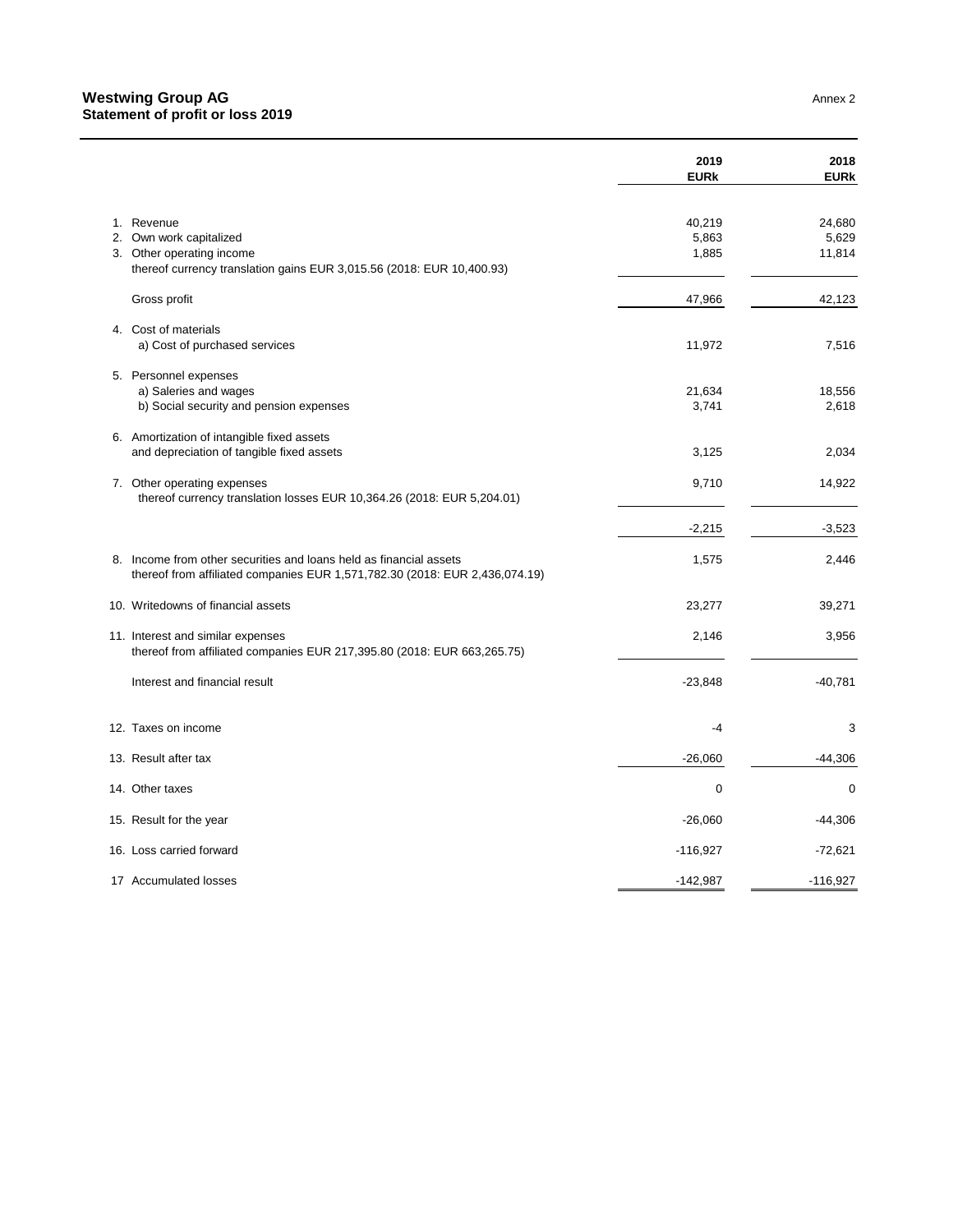# **Westwing Group AG, Berlin**

# **Notes for the financial year from 01.01.2019 to 31.12.2019**

# **I. General Information**

Westwing Group AG ("Company") is a corporation incorporated in Germany with its registered office in Berlin, Germany (Commercial Register Berlin HRB 199007 B).

The Company was converted from a limited liability company (GmbH) into a stock corporation (Aktiengesellschaft) and renamed by way of a conversion resolution dated August 7, 2018 and commercial register entry on August 16, 2018.

Westwing Group AG is a listed stock corporation under the German Stock Corporation Act, and its registered ordinary shares have been listed on the Frankfurt Stock Exchange (Prime Standard) since October 9, 2018.

These financial statements have been prepared in accordance with sections 242 et seq. and sections 264 et seq. of the German Commercial Code (HGB) and in accordance with the relevant provisions of the German Stock Corporation Act (AktG), applying the going concern principle. The Company is a large corporation as defined in Section 267 (3) sentence 2 HGB in conjunction with Section 264 d HGB. The structure of the balance sheet and the statement of profit or loss complies with sections 266, 275 HGB and sections 150 et seq. AktG.

The statement of profit or loss has been prepared using the nature of expense method, as in the previous year .

Amounts are in thousands of euros (EUR thousand) unless otherwise stated.

The accounting and valuation methods applied are basically the same as those used in the previous year.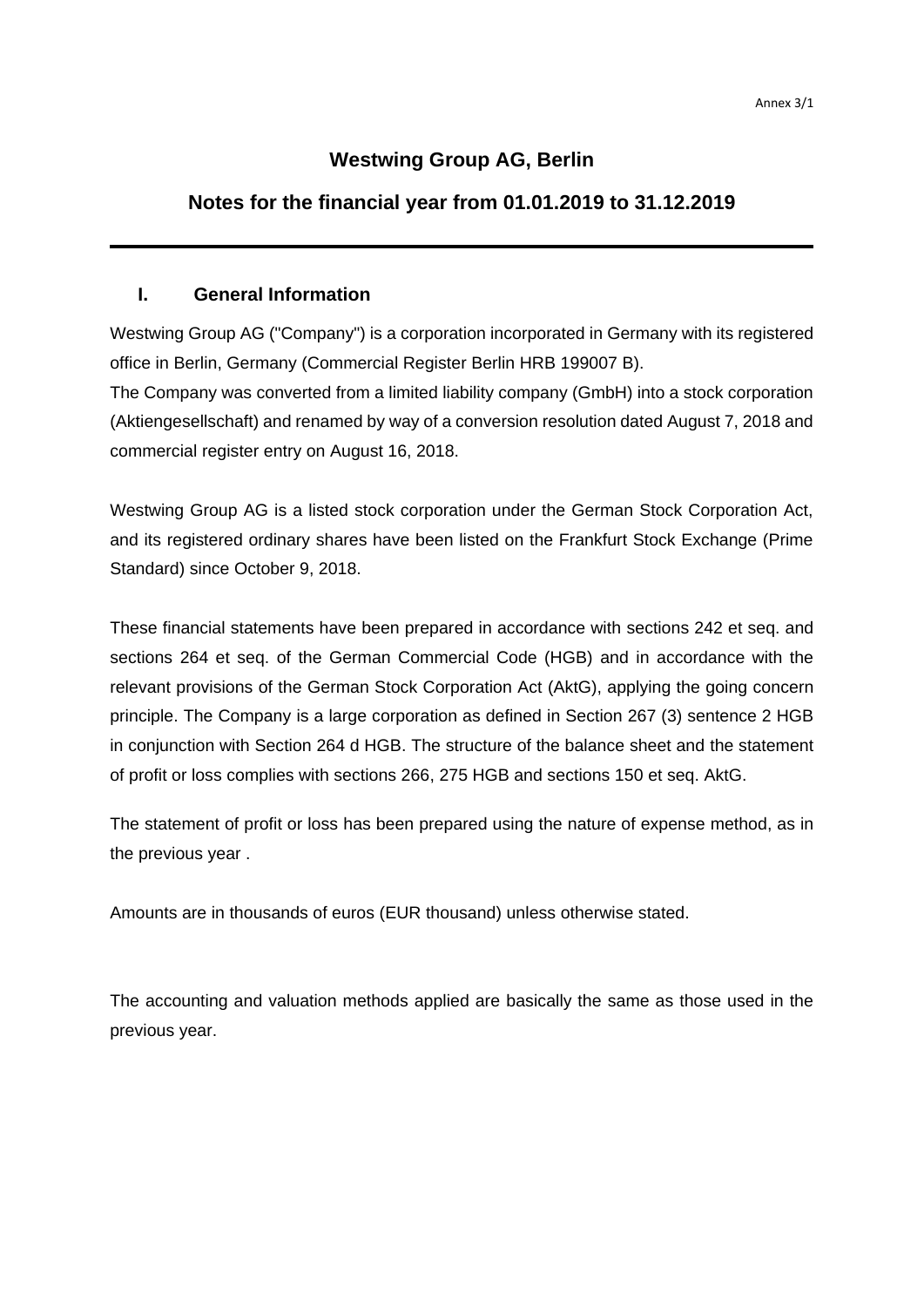Annex 3/2

# **II. Accounting and Valuation Methods**

The accounting policies set out below have essentially remained unchanged in the preparation of the annual financial statements:

Acquired and internally generated **intangible fixed assets** are carried at cost and, if subject to wear and tear, are amortized over their useful lives using the straight-line method over 3 to 5 years.

The use of the accounting option to capitalize internally generated intangible assets in accordance with section248 (2) sentence 1 of the HGB relates to the capitalization of internal costs incurred in the development of software. A distribution block exists for the amount of the net carrying amount as of the respective balance sheet date.

Capitalized development costs are amortized over 3 to 5 years after the software is put into operation and are subject to extraordinary depreciation if necessary.

Expenses for maintenance, ongoing non-substantial improvements and servicing of software are expensed as incurred.

Interest on borrowings for the acquisition of intangible assets is not recognized as part of the cost of sales.

**Property, plant and equipment** is carried at cost and, where subject to wear and tear, reduced by scheduled depreciation. Depreciation is calculated using the straight-line method in accordance with the useful life of the asset. Acquisition and production costs include expenses directly attributable to the acquisition. Subsequent costs are only recognized as part of the cost of the asset or - where applicable - as a separate asset if it is probable that future economic benefits associated with the asset will flow to the Company and the cost of the asset can be measured reliably.

Maintenance and repair costs are expensed as incurred.

Property, plant and equipment are depreciated in accordance with their estimated useful lives.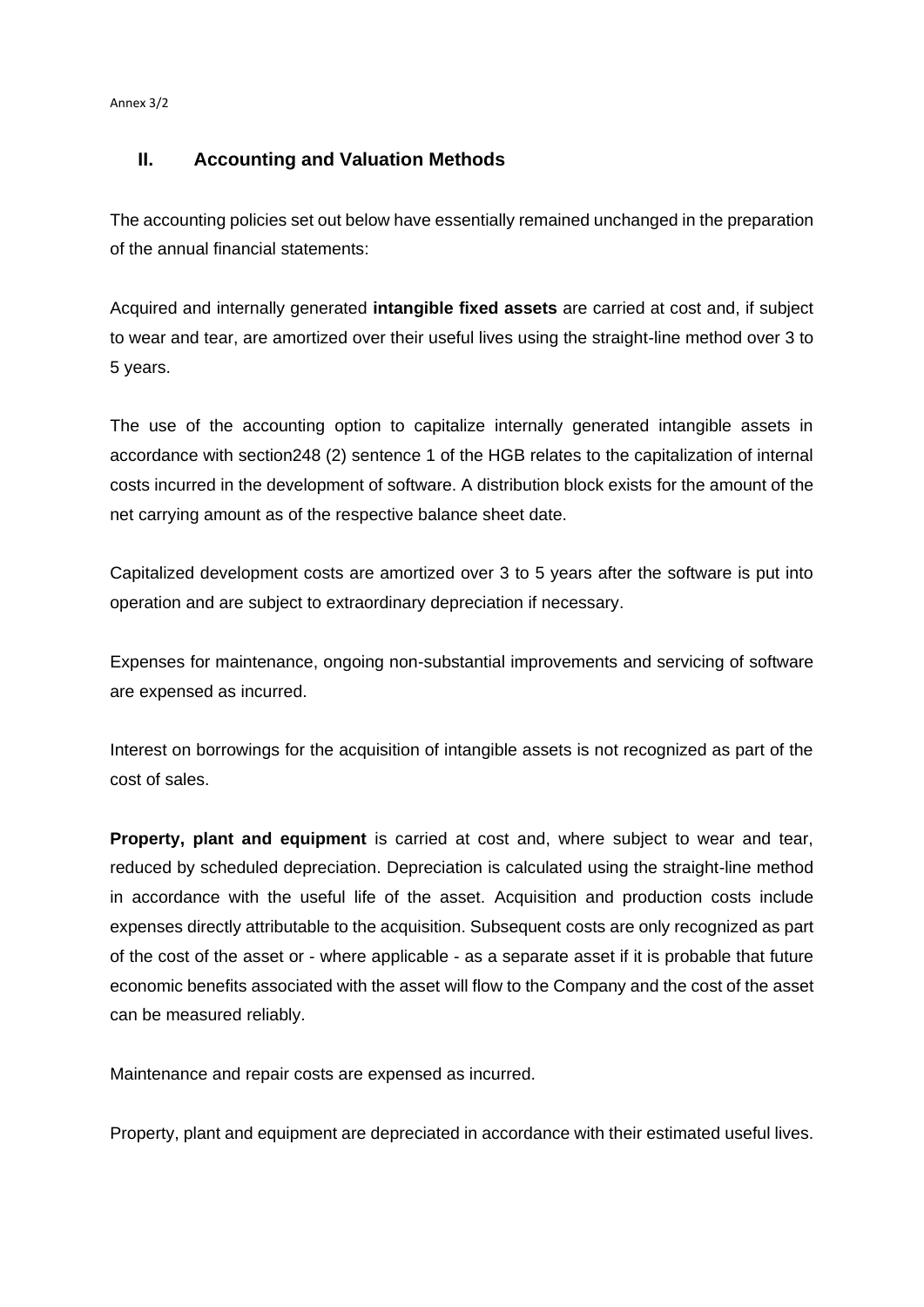The expected useful lives of property, plant and equipment are as follows:

| Operating and office equipment | 2 - 14 years |
|--------------------------------|--------------|
| <b>Vehicles</b>                | 6 - 8 years  |

The acquisition or production costs of **low-value assets** with a net individual value of up to EUR 800.00 are fully depreciated or expensed in the year of acquisition; their immediate disposal was assumed.

Interest on borrowings for the acquisition of property, plant and equipment is not recognized as part of cost of sales.

In the case of **financial assets,** shares are recognized at cost and loans at the lower of nominal value or fair value. The lower fair value is determined using an income capitalization approach, with corresponding budgeted figures for the individual national companies being derived from the Westwing Group's business plan.

**Receivables and other assets** are measured at the lower of nominal value or fair value at the balance sheet date.

**Prepaid** expenses are expenses incurred prior to the balance sheet date that represent expenses for a certain period after the balance sheet date.

**Cash on hand** and **bank balances** are stated at nominal value.

**Deferred taxes** arising from temporary or quasi-permanent differences between the carrying amounts of assets, liabilities, prepaid expenses and deferred income in the financial statements and their tax bases are measured using the tax rates applicable in the individual companies at the time the differences reverse, and the amounts of the resulting tax benefit and tax credit are not discounted. Deferred tax assets and liabilities are offset. Deferred tax assets and liabilities are offset against each other. Deferred tax assets and liabilities are not recognized in accordance with the recognition option available for this purpose.

The **subscribed capital** is recognized at the nominal amount. Any amounts paid in excess of the nominal amount or paid in voluntarily are recognized in the capital reserve.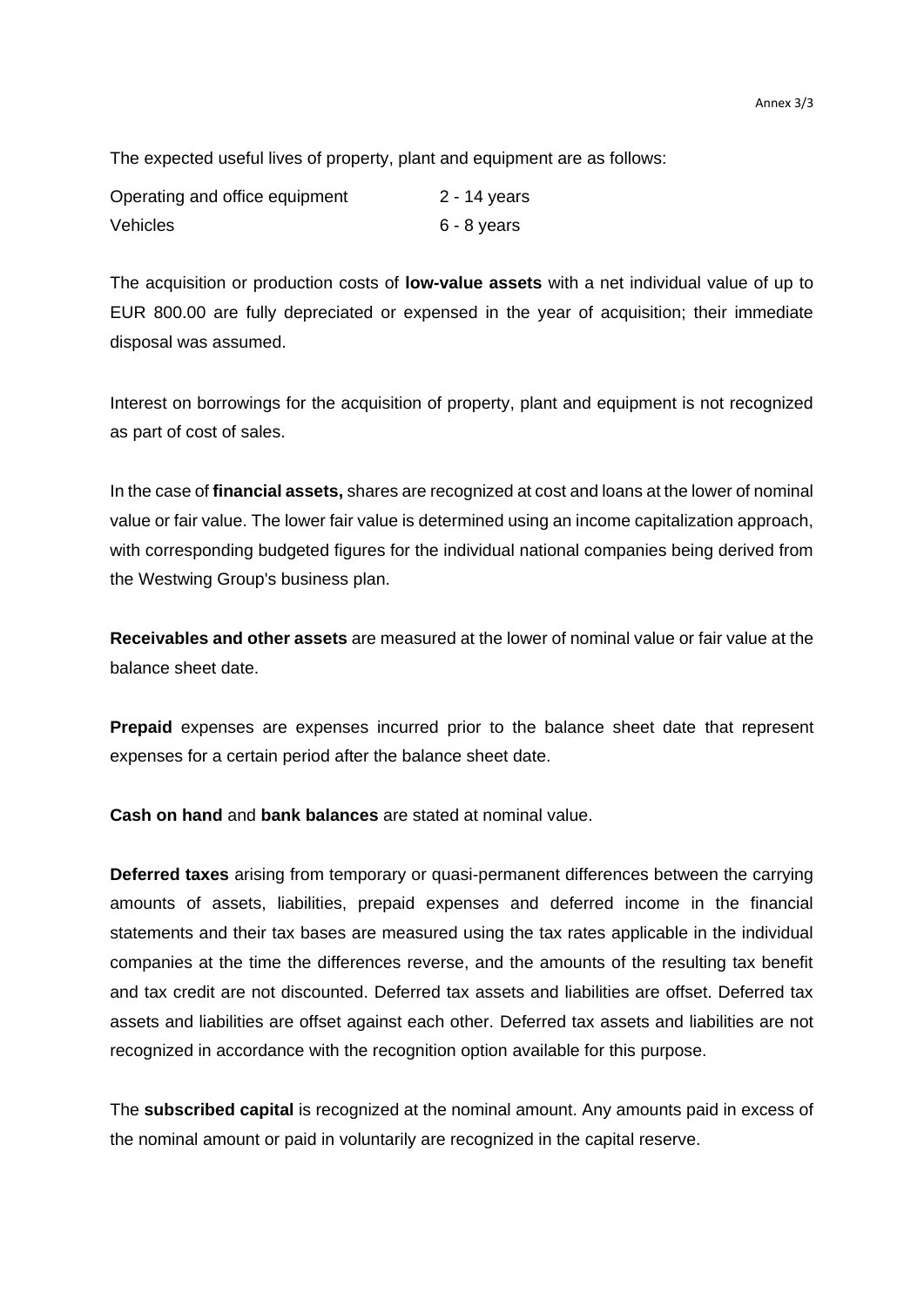#### Annex 3/4

**Treasury shares** are shares that have been repurchased by Westwing, reducing the number of shares outstanding on the open market.

Treasury shares are openly deducted from the item of subscribed capital. The difference between the notional value (nominal amount) and the acquisition costs of treasury shares is offset against freely available capital reserves.

**Other provisions** include all identifiable risks and uncertain obligations, taking into account expected future price and cost increases, and have been recognized at the settlement amount deemed necessary in accordance with prudent business judgment.

As compensation for work performed, some employees receive share-based payment with or without cash settlement. The costs incurred as a result of cash-settled transactions with the Company's employees are initially measured at fair value at the grant date using an option pricing model with the share price as the significant input. The fair value is recognized in profit or loss over the period until the date on which the options are first exercised, with a corresponding provision being recognized. In contrast, share-based payments issued in the form of stock options and settled with shares from authorized capital are not recognized in the balance sheet. Only in cases where the Company has undertaken to settle stock options in cash are they recognized in the accounts.

The provision for cash-settled share-based payment transactions is remeasured at each reporting date using the same option pricing model. Changes in the fair value to be recognized at are recognized in personnel expenses or other operating income.

**Liabilities** are recognized at their settlement amount.

It has been valued prudently, namely taking into account all foreseeable risks and losses that have arisen up to the balance sheet date, even if these only became known between the balance sheet date and the preparation of the financial statements.

Profits have only been taken into account if they have been realized by the balance sheet date. Expenses and income for the financial year have been taken into account irrespective of the date of payment.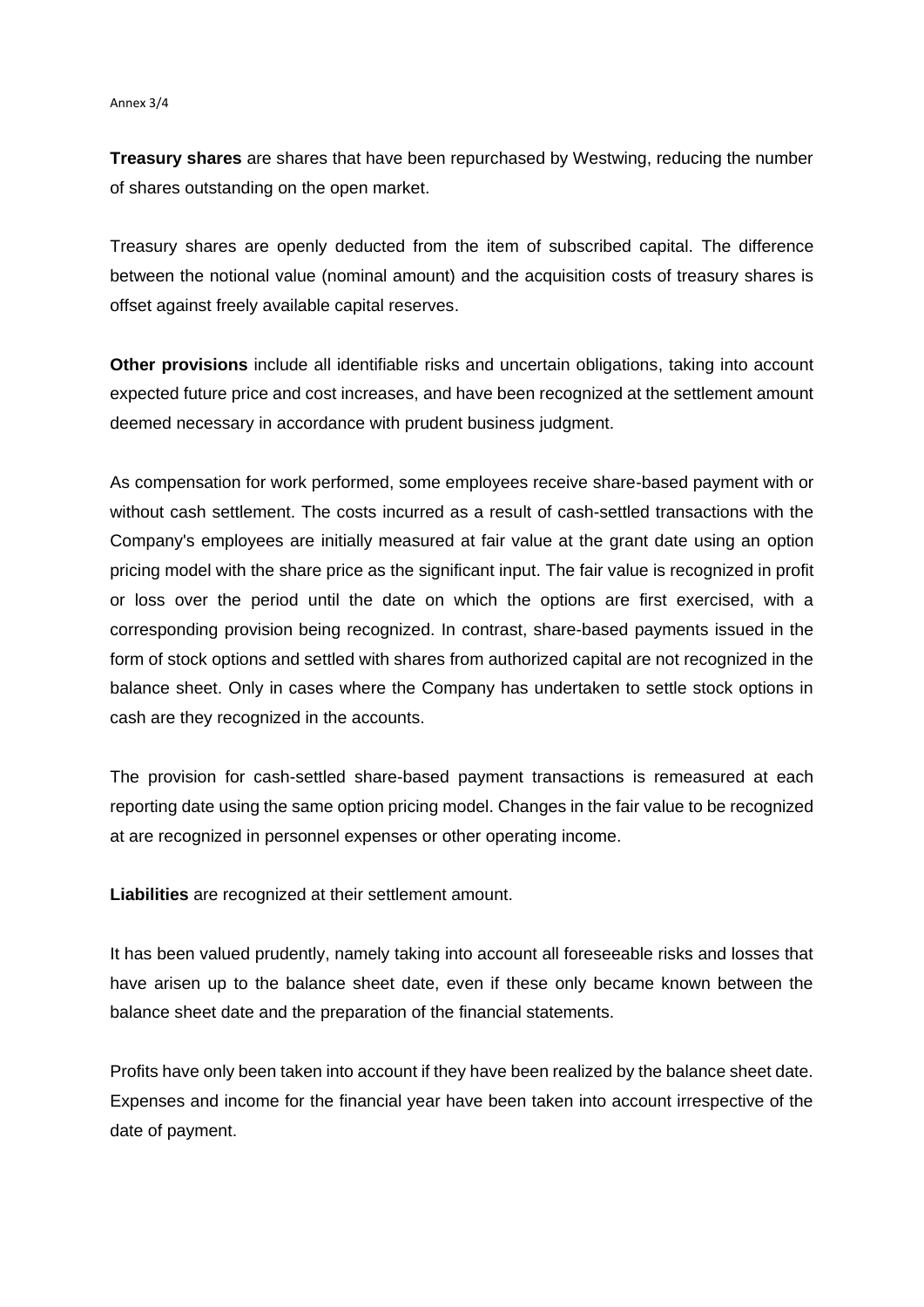Transactions in foreign currencies are translated at the average spot exchange rate at the balance sheet date; unrealized exchange gains are only recognized if they are of a short-term nature and are therefore sufficiently certain.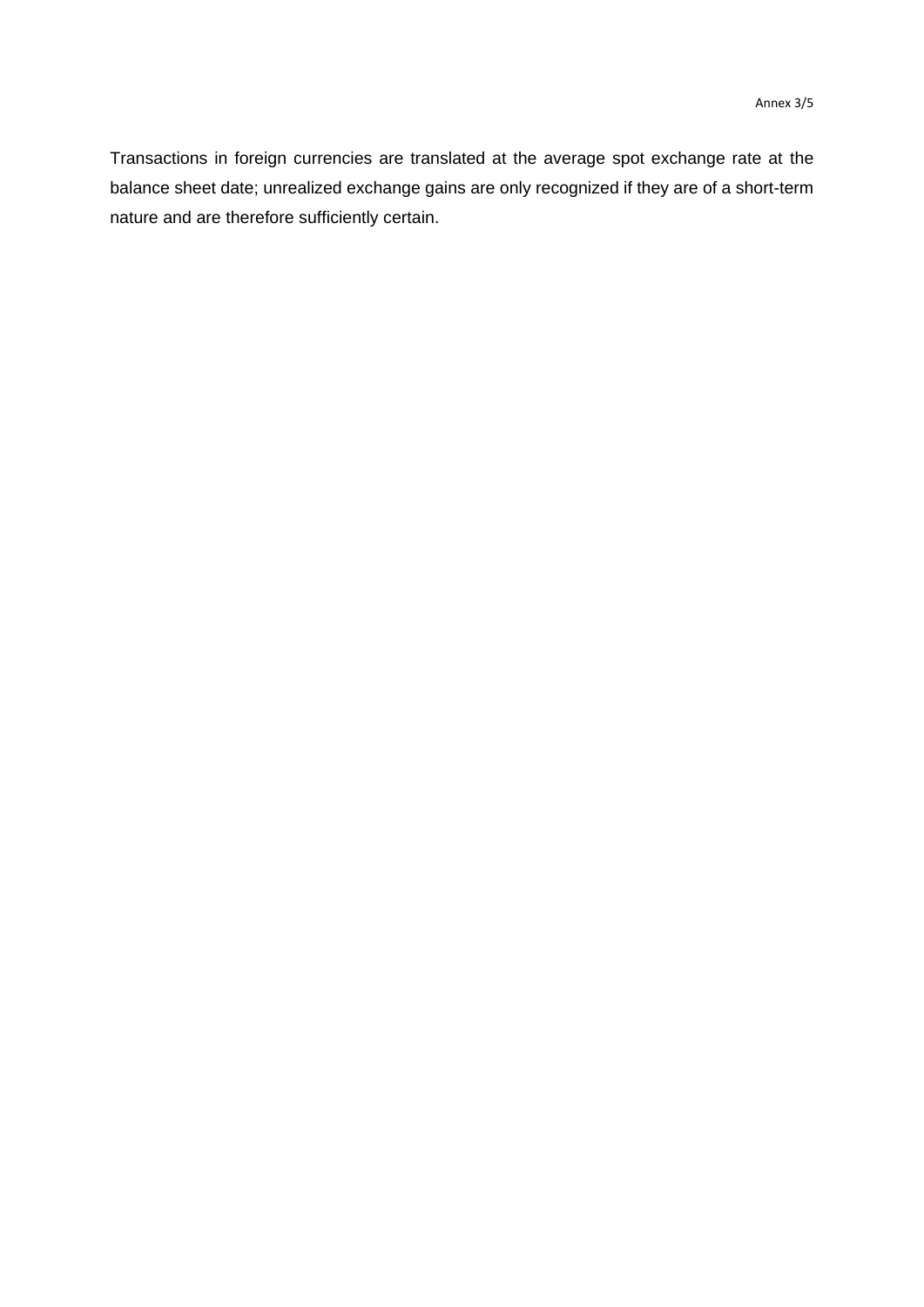Annex 3/6

# **III. Balance Sheet Disclosures**

# **Intangible assets**

The Company's intangible assets consist of purchased and internally generated software.

The additions to internally generated intangible assets amounting to EUR 6,064 thousand (December 31, 2018: EUR 5,629 thousand) mainly result from the development of proprietary software for warehouse and logistics applications, consumer apps, payment methods, and significant improvements in stability, speed, and security. The development projects were divided into sub-projects characterized by the development of new functions.

The total amount of research and development expenses in the fiscal year was EUR 7,726 thousand (2018: EUR 6,782 thousand).

In each fiscal year, the valuation of assets under development is analyzed. In fiscal year 2019, Westwing decided not to continue some of the projects. Therefore, an impairment loss totaling EUR 324 thousand was recognized for the carrying amounts of these assets under development. In the previous year, there were no indicators that would have pointed to an impairment of intangible assets.

# **Property, plant and equipment**

The Company's property, plant and equipment consists primarily of office furniture and equipment.

# **Shares in subsidiaries and loans**

Loans exclusively comprise loans to affiliated companies, which bear interest rates of between 0.1% and 6.2% p.a. and can be called in at short notice unless they are subordinated. As the loans granted are of a longer-term nature in economic terms and no significant repayments are expected in subsequent years, they are presented under loans as non-current assets.

The shares and loans were subjected to an impairment test. As a result, shares in the amount of EUR 205 thousand (2018: EUR 471 thousand) and loans to affiliated companies in the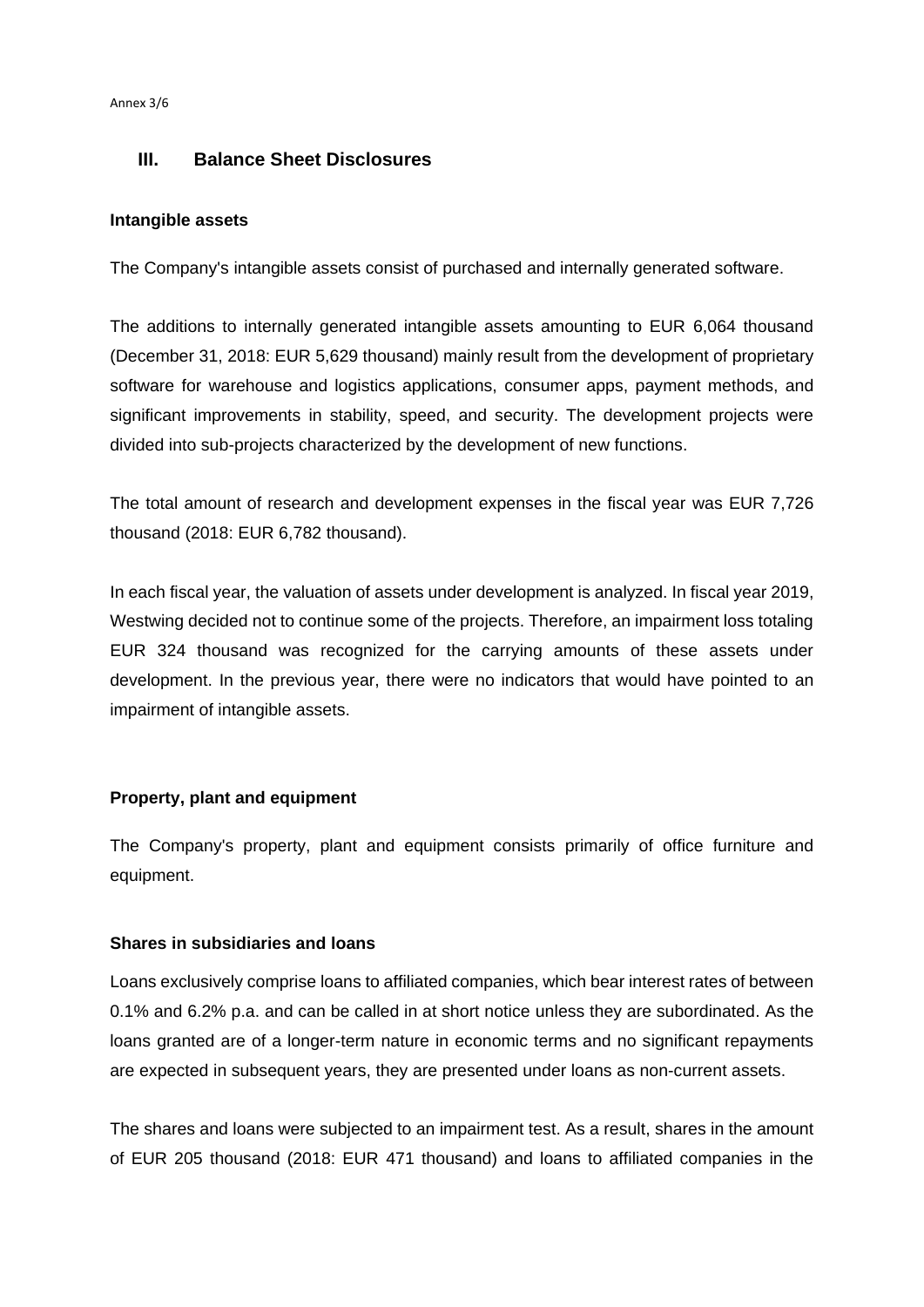amount of EUR 23,072 thousand (2018: EUR 38,800 thousand) were impaired in fiscal year 2019. In fiscal year 2019, the Company has an addition to loans to affiliated companies of EUR 23,972 thousand resulting from the granting of loans to affiliated companies.

# **Receivables and other assets**

Receivables from affiliated companies are recognized at nominal value. These are mainly receivables from service settlements that are due within 14 days.

Other assets mainly include VAT receivables (EUR 501 thousand; Dec. 31, 2018: EUR 828 thousand) and rent deposits (EUR 1,923 thousand; Dec. 31, 2018: EUR 1,425 thousand).

All receivables and other assets have a remaining term of up to one year with the exception of rental deposits.

# **Equity**

As of December 31, 2019, the subscribed capital amounts to EUR 20,741 thousand (December 31, 2018: EUR 20,741 thousand). The share capital is divided into 20,740,809 nopar value shares, of which the Company holds 743,450 treasury shares with a nominal value of EUR 1.00 per share. In the financial year, the Company issued 98,250 treasury shares (Dec. 31, 2018: 5,850 treasury shares) as part of share-based payments.

Treasury shares do not carry voting rights. Ownership of these shares does not entitle the Company to receive any assets in the event of liquidation of the Company or to exercise subscription rights as a shareholder.

The capital reserve includes amounts paid in above the nominal capital.

The following is an overview of the development of the capital stock:

|                                  | Number of     | <b>Treasury shares</b> |
|----------------------------------|---------------|------------------------|
|                                  | <b>Shares</b> |                        |
| January 1, 2018                  | 91,702        | 28,650                 |
| Equity after stock split         | 13,755,300    |                        |
| Settlement of share options      |               | 5,850                  |
| Issue of ordinary shares in 2018 | 6,985,509     |                        |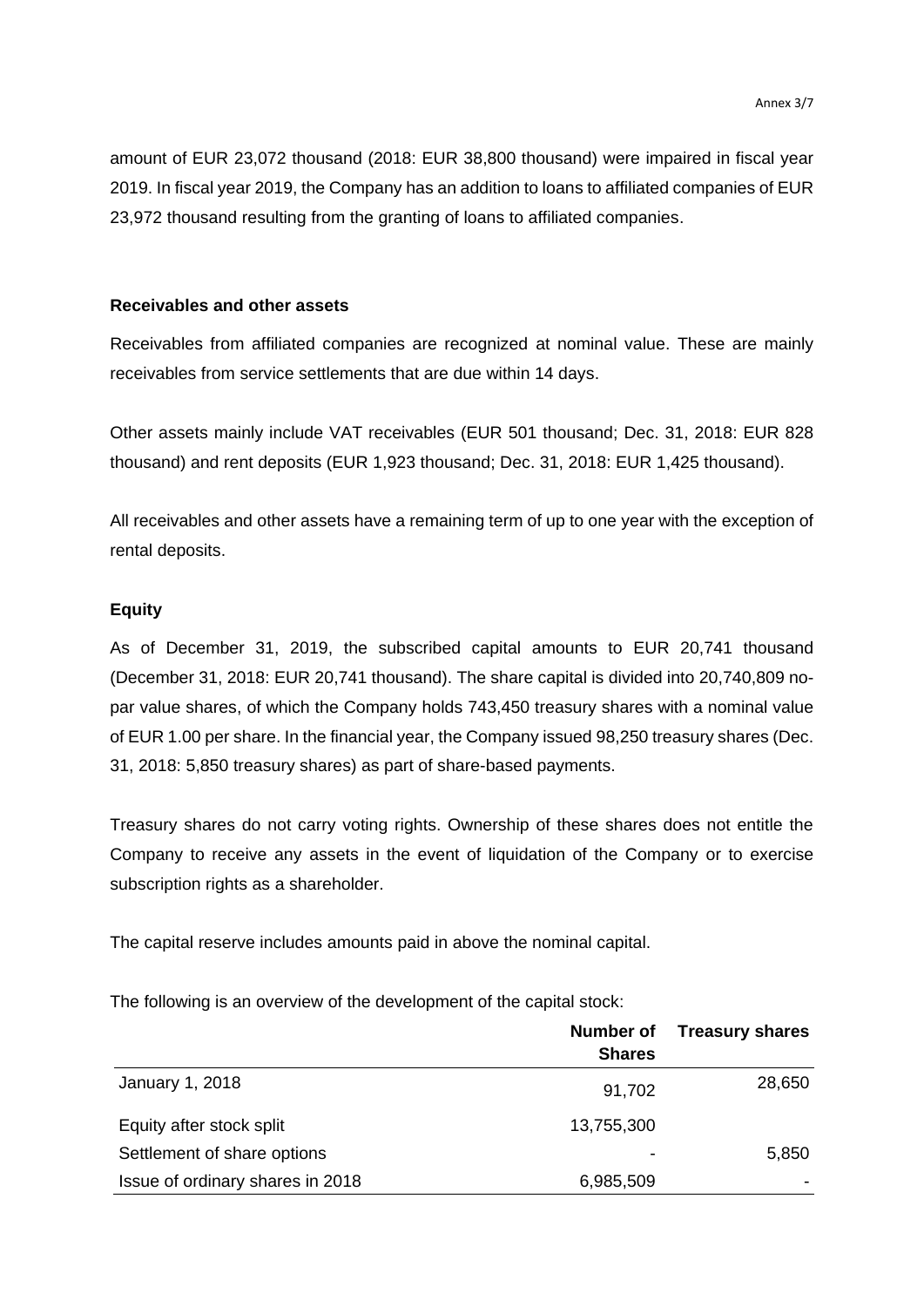| As of December 31, 2018 / January 1,<br>2019 | 20,740,809               | 22,800  |
|----------------------------------------------|--------------------------|---------|
| Purchase of treasury shares                  | $\overline{\phantom{0}}$ | 818,900 |
| Settlement of share options                  | $\overline{\phantom{0}}$ | 98,250  |
| As of December 31, 2019                      | 20,740,809               | 743,450 |

The total number of authorized no-par value shares with voting rights as of December 31, 2019 was 19,997,359 shares (December 31, 2018: 20,718,009 shares) with a nominal value of EUR 1.00 per share. Each share grants the holder one vote at the Annual General Meeting of Westwing Group AG. The par value of all ordinary shares is fully paid in.

The capital reserves of EUR 347,165 thousand (December 31, 2018: EUR 349,423 thousand) consist of the amounts of the capital increases of the previous years in excess of the nominal value. The following developments occurred in the capital reserves in fiscal year 2019:

A total of 98,250 stock options were exercised in fiscal year 2019. The average exercise price was EUR 0.59, resulting in cash inflows of EUR 58 thousand.

In April 2019, Westwing Group AG bought back 18,900 treasury shares worth EUR 281 thousand from some of the founders as part of an investment program. The difference of EUR 262 thousand was transferred to the capital reserve. On August 12, 2019, the Company's Management Board resolved, with the approval of the Supervisory Board, to implement a share buyback program with a maximum volume of up to 800,000 shares at a total purchase price of up to EUR 4,000 thousand. The buyback via Xetra trading on the Frankfurt Stock Exchange began on August 14, 2019 and was completed on October 30, 2019. A total amount of EUR 2,756 thousand was paid for 800,000 shares. The difference of EUR 1,956 thousand was in turn deducted from the capital reserve. The shares will be used to settle stock options for the acquisition of shares granted to current or former employees or members of the Management Board of Westwing Group AG or its affiliated companies in the event that such stock options are exercised. When the 98,250 stock options were exercised, EUR 41 thousand were offset against the capital reserve, so that the total amount of treasury shares recognized as a deduction from subscribed capital as of December 31, 2019 was EUR 743 thousand, while the portion exceeding the nominal amount of EUR 2,258 thousand was offset against the capital reserve. Treasury shares accounted for 3.6% of the share capital as of December 31, 2019, while the fair value was EUR 2,647 thousand as of the reporting date.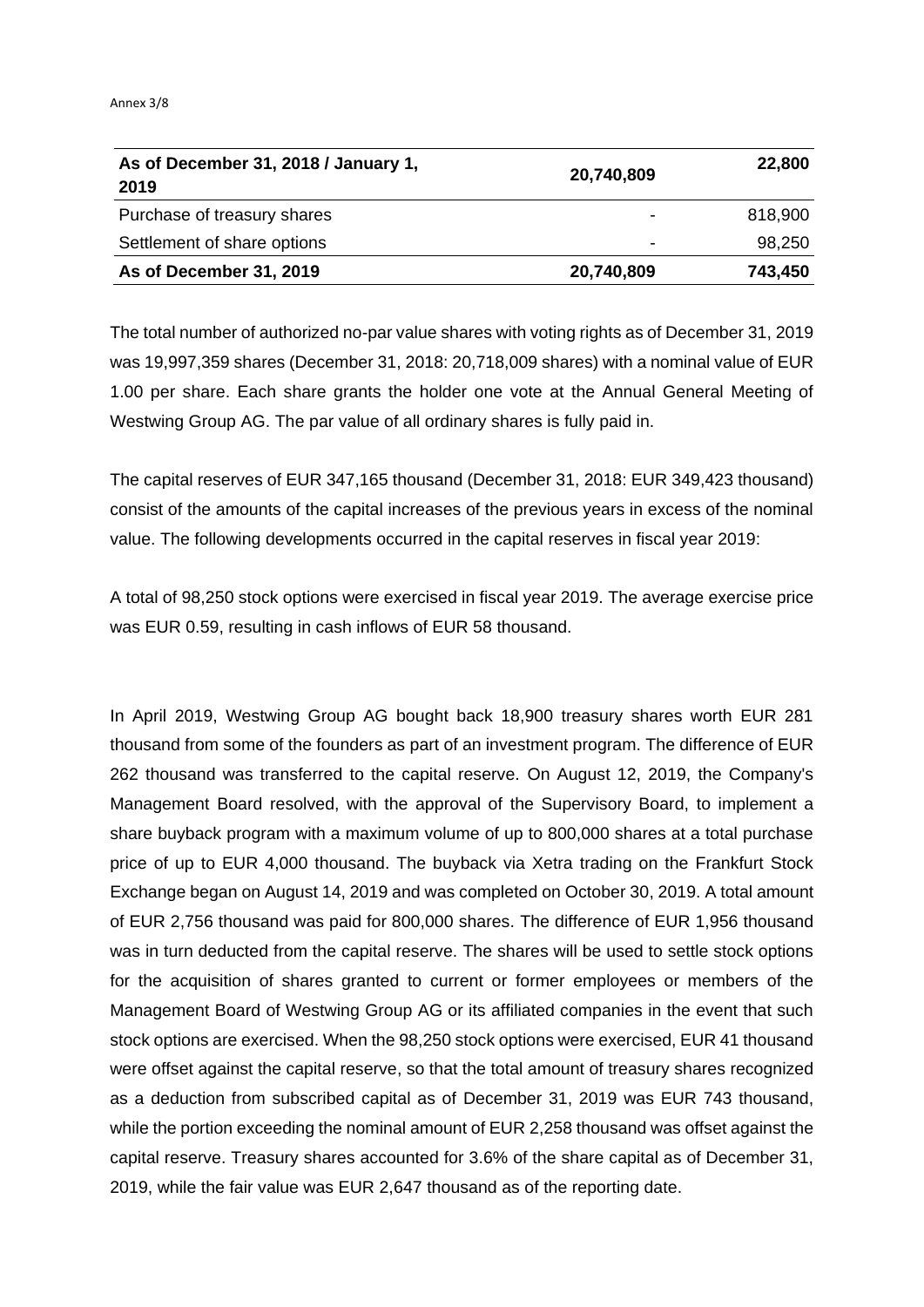The following developments occurred in the capital reserve in previous years:

A loan agreement concluded in 2017 with Kreos Capital V (Luxembourg) Sarl, Luxembourg (hereinafter: "Kreos Capital") contains an option agreement that grants Kreos Capital the option to acquire 62,550 shares in Westwing if the option is exercised. The option represents a derivative financial instrument, which was allocated to additional paid-in capital in an amount of EUR 835 thousand in 2018 in accordance with section 272 (2) no. 2 HGB. As of December 31, 2019, the fair value of the derivative determined using an option pricing model was EUR 0 thousand (December 31, 2018: EUR 225 thousand).

A loan agreement concluded with Kreos Capital IV (Luxembourg) Sarl, Luxembourg in the course of 2013 also contained an option agreement on similar terms. This grants Kreos Capital subscription rights of 93,064 shares. This option also represents a derivative financial instrument, which was allocated to the capital reserve in 2013 in an amount of EUR 564 thousand in accordance with Section 272 (2) No.2 HGB. As of December 31, 2019, the fair value of the derivative determined using an option pricing model was EUR 0 thousand (December 31, 2018: EUR 239 thousand).

The residual carrying amount of internally generated intangible assets (EUR 11,514 thousand; December 31, 2018: EUR 7,694 thousand) is considered to be restricted from distribution in accordance with Section 268 (8) HGB.

The accumulated loss of EUR 142,987 thousand (December 31, 2018: EUR 116,927 thousand) results from the net loss for the past fiscal year and the carryforward from the previous fiscal year.

# **Authorized capital**

The Annual General Meeting on September 21, 2018 authorized the Board of Management to make several capital increases:

# **Authorized capital 2018/I**

The Management Board is authorized, with the approval of the Supervisory Board, to increase the share capital on one or more occasions in the period up to August 6, 2023 by a maximum of EUR 90,000 by issuing a total of 90,000 new no-par value bearer shares in exchange for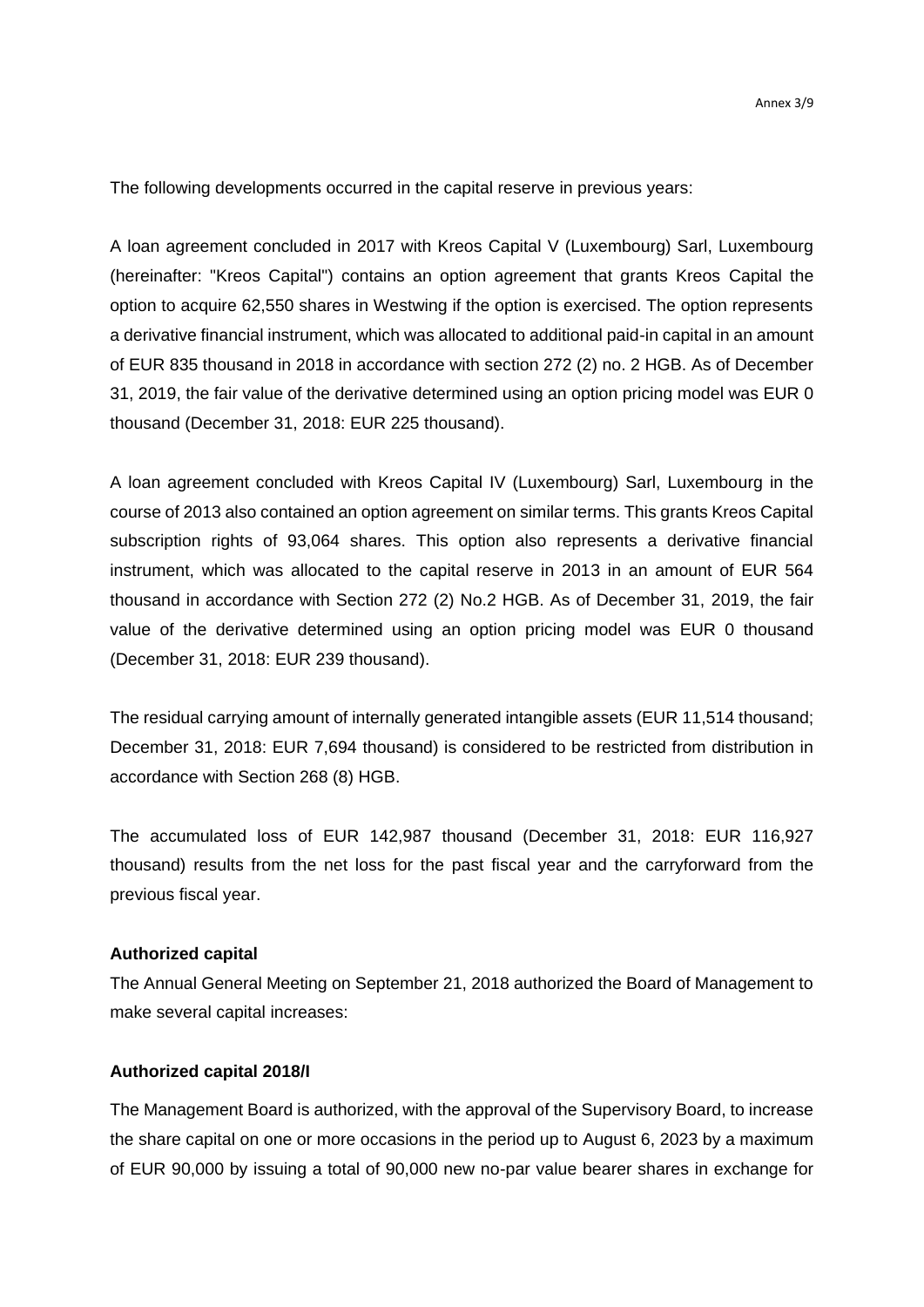#### Annex 3/10

cash contributions and/or contributions in kind (Authorized Capital 2018/I) and, with the approval of the Supervisory Board, to exclude shareholders' subscription rights under certain conditions and subject to certain limits.

# **Authorized capital 2018/II**

The Management Board is authorized to increase the share capital once or several times in the period up to August 6, 2023 by issuing a total of 15,000 new no-par value bearer shares against cash and/or non-cash contributions by a maximum of EUR 15,000 (Authorized Capital 2018/II) and to exclude shareholders' subscription rights subject to certain limits.

On September 3, 2018, the Management Board made partial use of the authorization for Authorized Capital 2018/II. After this partial utilization, the authorized capital 2018/II amounts to EUR 3,088.

# **Authorized capital 2018/III**

The Management Board is authorized to increase the share capital on one or more occasions in the period up to August 6, 2023, with the approval of the Supervisory Board, by a maximum of EUR 67,500 by issuing a total of 67,500 new no-par value bearer shares against cash and/or non-cash contributions (Authorized Capital 2018/III) and, with the approval of the Supervisory Board, to exclude shareholders' subscription rights under certain conditions and subject to certain limits.

# **Authorized capital 2018/IV**

The Management Board is authorized, with the approval of the Supervisory Board, to increase the share capital on one or more occasions in the period up to August 6, 2023 by a maximum of EUR 101,250 by issuing a total of 101,250 new no-par value bearer shares against cash and/or non-cash contributions (Authorized Capital 2018/IV) and, with the approval of the Supervisory Board, to exclude shareholders' subscription rights under certain conditions and within certain limits.

# **Authorized capital 2018/V**

The Management Board is authorized, with the approval of the Supervisory Board, to increase the share capital on one or more occasions in the period up to August 6, 2023 by a maximum of EUR 4,350,000 by issuing a total of 4,350,000 new no-par value bearer shares against cash and/or non-cash contributions (Authorized Capital 2018/V) and, with the approval of the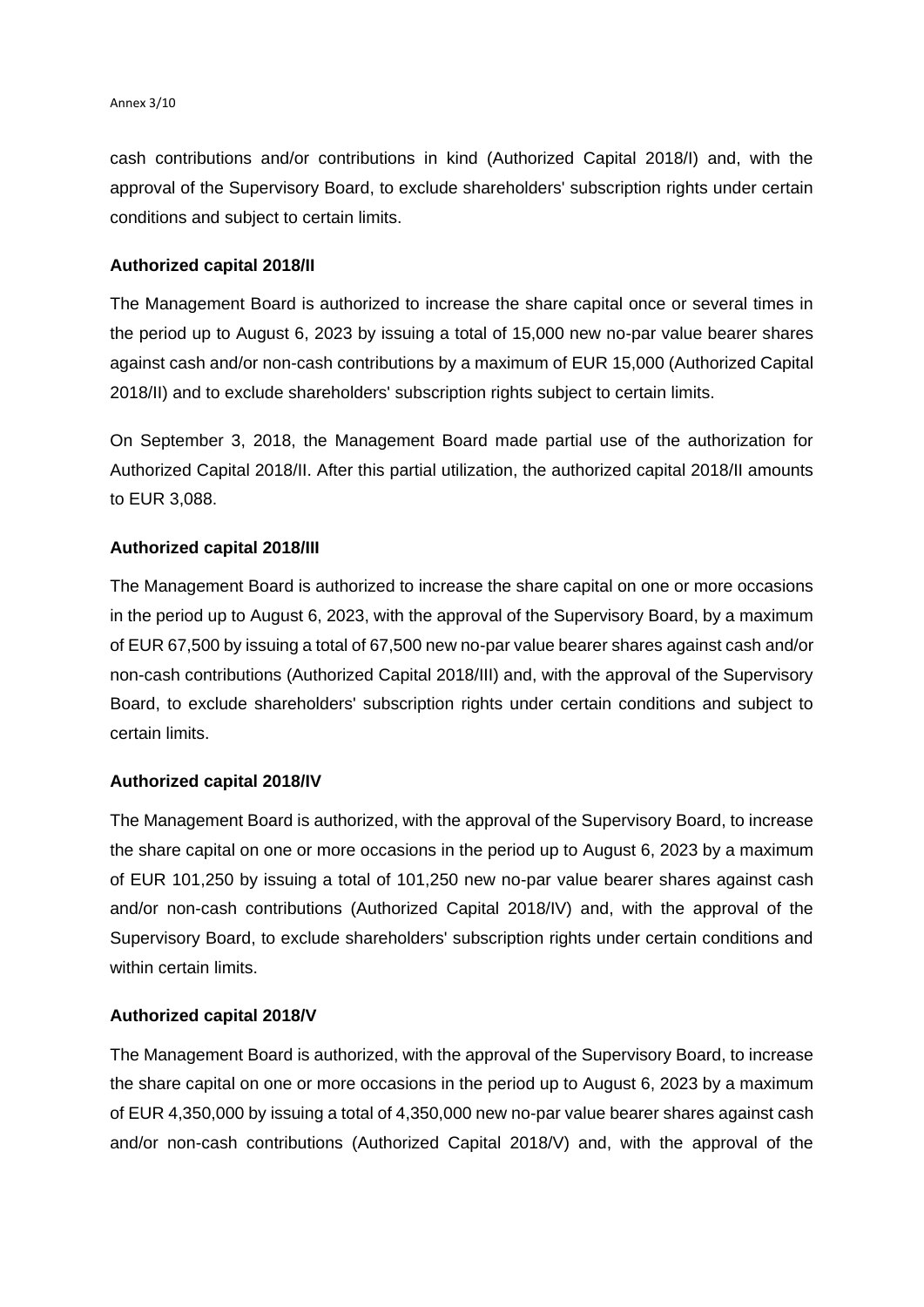Supervisory Board, to exclude shareholders' subscription rights under certain conditions and subject to certain limits.

# **Authorized capital 2018/VI**

The Management Board was authorized to increase the share capital on one or more occasions in the period up to September 20, 2023, with the approval of the Supervisory Board, by a maximum of EUR 3,159,212 by issuing a total of 3,159,212 new no-par value bearer shares in exchange for cash contributions and/or contributions in kind (Authorized Capital 2018/VI) and, with the approval of the Supervisory Board, to exclude shareholders' subscription rights under certain conditions and subject to certain limits.

On November 13, 2018, the Management Board made partial use of this authorization for Authorized Capital 2018/VI. After this partial utilization, the authorized capital 2018/VI amounts to EUR 2,847,853.00.

# **Conditional capital 2018/I**

The Company's share capital was also conditionally increased by up to EUR 5,000,000 through the issue of 5,000,000 no-par value bearer shares (Conditional Capital 2018/I).

The Conditional Capital 2018/I serves to grant shares in the course of exercising conversion or option rights or to fulfill conversion or option obligations vis-à-vis the holders or creditors of convertible bonds, bonds with warrants, profit participation rights and/or participating bonds (or combinations of these instruments) (collectively "bonds") issued under the authorization resolution by the Annual General Meeting on September 21, 2018.

The new shares shall be issued at the conversion or option price to be determined by the Annual General Meeting on September 21, 2018, taking into account the authorization resolution. The conditional capital increase will only be carried out by to the extent that the holders or creditors of the bonds issued or guaranteed by September 20, 2023 by the Company or a subordinated Group company in accordance with the authorization resolution by the Annual General Meeting on September 21, 2018 exercise their conversion or option rights or fulfill their conversion or option obligations in accordance with these bonds, or to the extent that the Company exercises its option to pay the conversion or option price in lieu of paying the conversion or option price. insofar as the Company exercises its option to grant shares in the Company instead of payment of the cash amount due, and insofar as the conversion or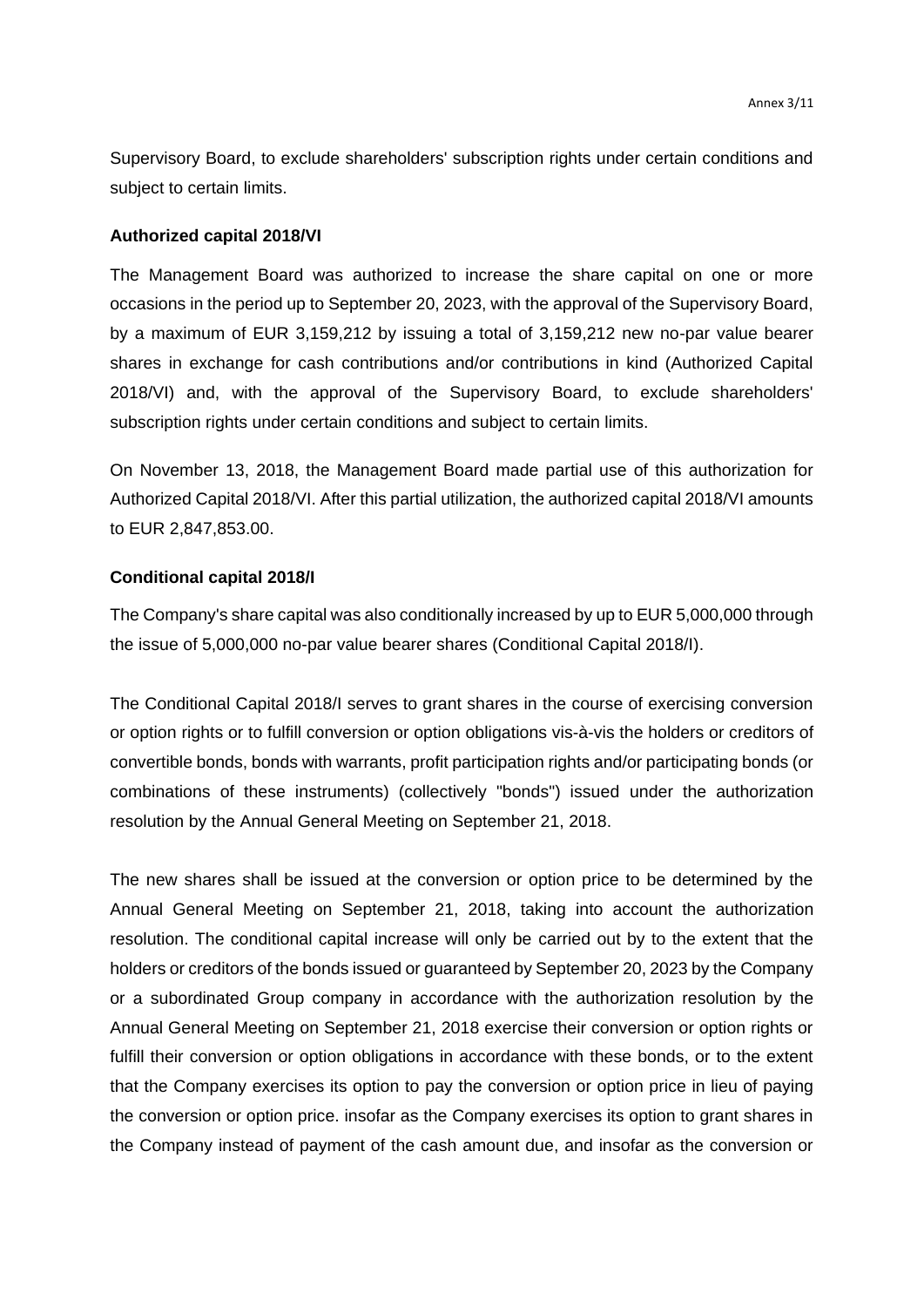option rights or obligations are not satisfied by treasury shares, shares issued from authorized capital or other consideration.

No use has yet been made of the authorization to issue bonds. This conditional capital is entered in the Commercial Register as Conditional Capital 2018/I.

# **Other accrued liabilities**

Other provisions of EUR 3,761 thousand (Dec. 31, 2018: EUR 4,515 thousand) mainly include provisions for outstanding invoices (EUR 957 thousand; Dec. 31, 2018: EUR 895 thousand), provisions for personnel (EUR 717 thousand; Dec. 31, 2018: EUR 674 thousand), provisions for marketing (EUR 341 thousand; Dec. 31, 2018: EUR 67 thousand), provisions for dismantling obligations (EUR 359 thousand; Dec. 31, 2018: EUR 66 thousand), and a provision for rent-free time (EUR 680 thousand; Dec. 31, 2018: EUR 770 thousand).

# *Share-based payment with cash settlement*

In April 2019, the bonus granted to the Management Board in the previous year for a successful IPO was paid out in the amount of EUR 1,018 thousand. As the amount of the payout depended on the volume-weighted average share price in the first 30 trading days preceding April 1, 2019, it was classified as cash-settled share-based payment as of December 31, 2018.

In 2019, the Company repurchased equity-settled options. The expense amounted to EUR 1,018 thousand in 2019 (2018: EUR 1,998 thousand) and was recognized in the statement of profit or loss. In addition, EUR 81 thousand in tax expenses were taken over from employees. Furthermore, the Company repurchased 18,900 treasury shares in the amount of EUR 281k in the same context.

In the second half of 2019, a new cash-settled share-based payment program was established, granting a total of 672,000 virtual shares to the Management Board and certain senior management positions. The shares will fully vest on December 31, 2022 and cannot be exercised until August 2023. Expenses of EUR 153 thousand were recognized for this program in fiscal year 2019.

As of December 31, 2019, the cumulative value of the provision for share-based compensation totaled EUR 158 thousand (December 31, 2018: EUR 1,495 thousand).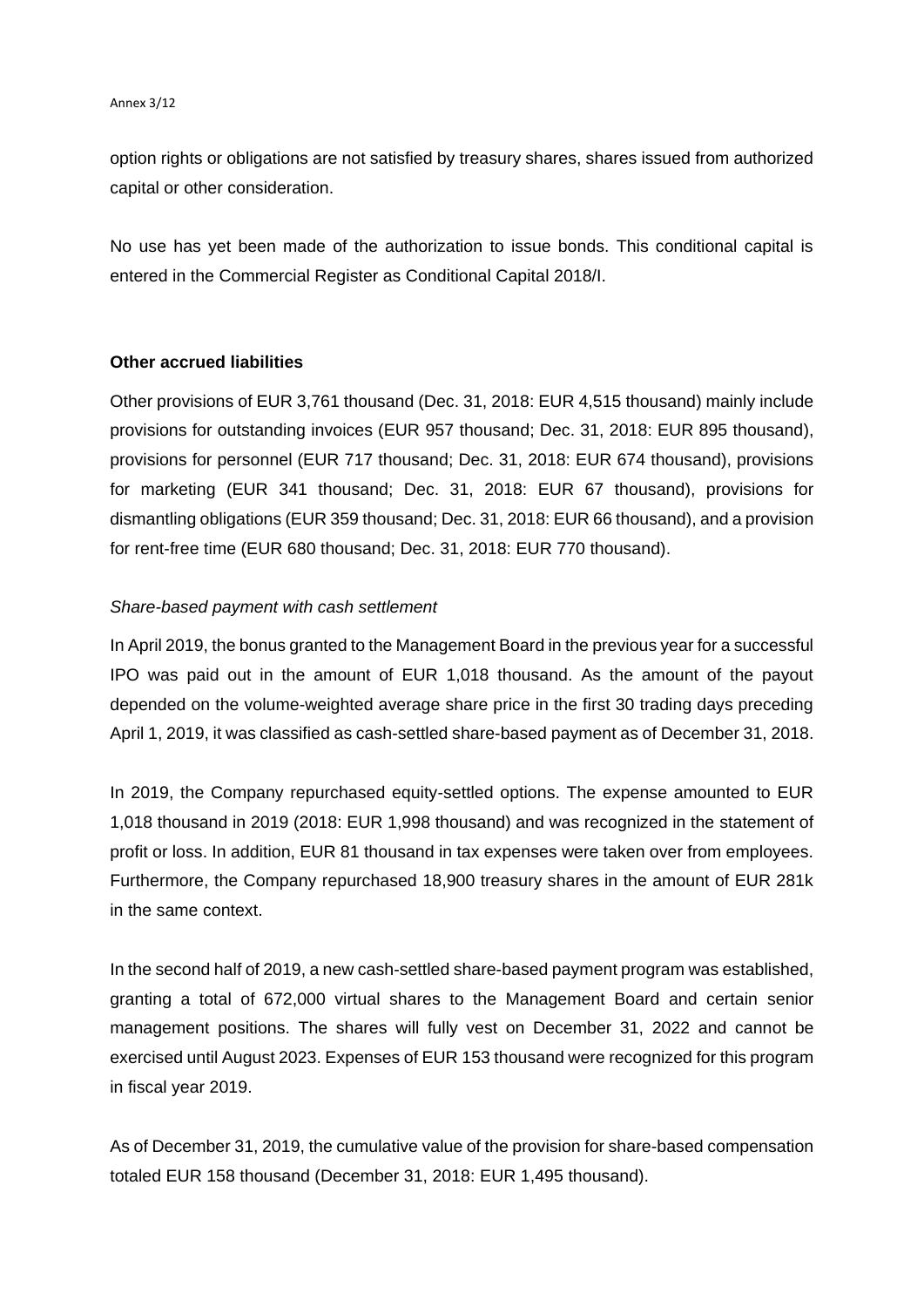# **Liabilities**

The liabilities shown in the balance sheet can be broken down as follows:

|                                                                                                                                | 12/31/2019<br><b>TEUR</b> | 12/31/2018<br><b>TEUR</b>  |
|--------------------------------------------------------------------------------------------------------------------------------|---------------------------|----------------------------|
| Trade payable                                                                                                                  | 951                       | 1,673                      |
| Liabilities to affiliated companies<br>- thereof from trade and other payables<br>- thereof from loans to affiliated companies | 462<br>3,625              | 106<br>9,588               |
| <b>Other liabilities</b><br>- thereof from loans<br>- thereof from taxes<br>- thereof from social security<br>- other          | 0<br>603<br>125<br>110    | 15,780<br>332<br>82<br>135 |
| Total                                                                                                                          | 5,875                     | 27,696                     |

All liabilities have a term of less than one year.

Liabilities decreased from EUR 27,696 thousand in 2018 to EUR 5,875 thousand in 2019. The development is mainly due to the repayment of loans from GGC EUR S.À.R.L. ("GGC") in the amount of EUR 15,000 thousand that were drawn down in 2018. Liabilities to Group companies decreased by EUR 5,607 thousand due to the repayment of upstream loans from Spain and Italy.

Trade accounts payable decreased from EUR 1,673 thousand to EUR 951 thousand. The decrease is attributable in particular to earlier payment runs due to the postponement of national holiday in December.

As of December 31, 2019, bank accounts of Westwing Group AG in the amount of EUR 1,363 thousand were pledged.

# **Prepaid expenses**

Deferred income of EUR 141 thousand (Dec. 31, 2018: EUR 159 thousand) includes a construction cost subsidy received for office space, which will be reversed ratably over the lease term.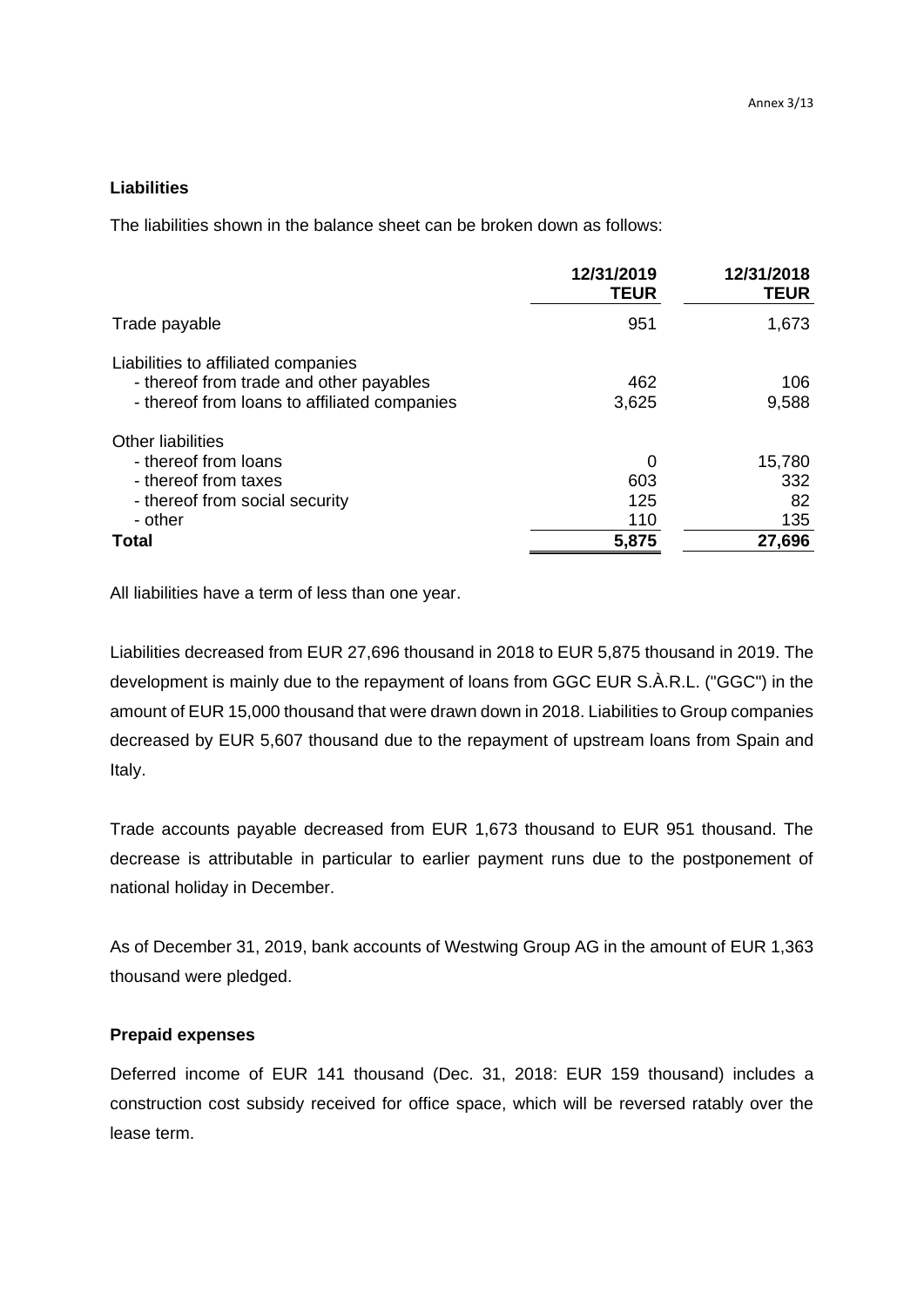# **IV. Statement of Profit or Loss Disclosures**

# **Revenues**

The company's revenues of EUR 40,219 thousand (2018: EUR 24,680 thousand) mainly result from intercompany charges for services. The increase in revenues is mainly attributable to higher recharges from increased marketing expenses and the internationalization of the permanent range WestwingNow as well as the overall positive business development of the DACH segment, as the expansion of the subsidiaries' activities also increases their demand for central services.

EUR 26,486 thousand (2018: EUR 14,410 thousand) of revenue from intercompany charges relates to Germany, EUR 9,884 thousand (2018: EUR 7,770 thousand) to Western Europe and EUR 3,641 thousand (2018: EUR 2,498 thousand) to Eastern Europe.

# **Other own work capitalized**

Other own work capitalized includes capitalized personnel expenses for the creation of internally generated intangible assets in the amount of EUR 5,863 thousand (2018: EUR 5,628 thousand).

# **Other operating income**

Other operating income of EUR 1,885 thousand (2018: EUR 11,814 thousand) mainly relates to income relating to other periods from the write-up of an impaired loan to affiliated companies in the amount of EUR 1,213 thousand. In addition, this item includes the partial reversal of provisions for share-based payments in the amount of EUR 319 thousand (2018: EUR 4,575 thousand).

# **Expenses for purchased services**

Purchased services amounting to EUR 11,972 thousand (2018: EUR 7,516 thousand) were purchased from third parties at and are largely charged on within the Group. They mainly relate to central marketing and IT services.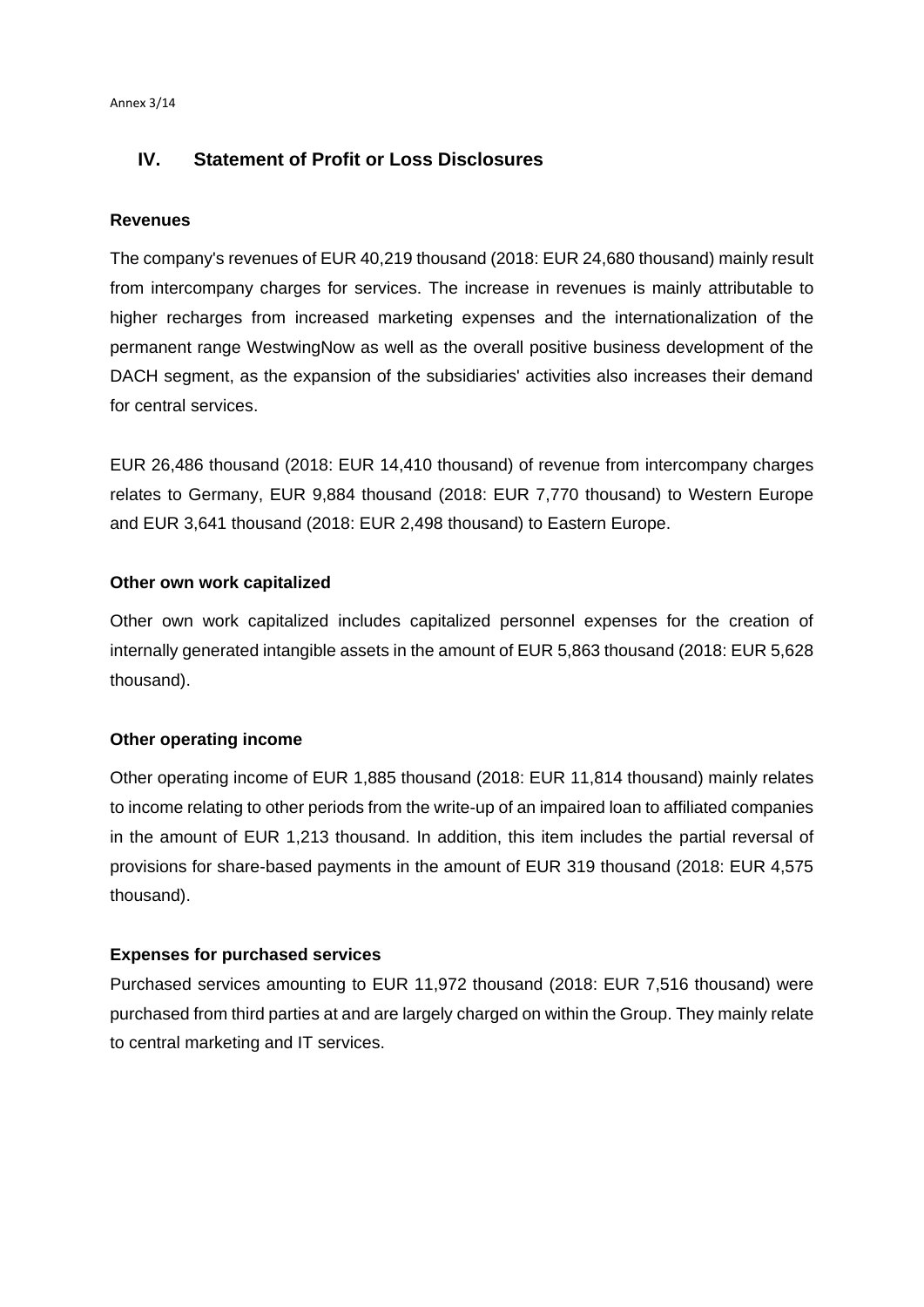# **Personal data**

During the year, the company employed an average of 336 employees excluding the Management Board (2018: 229), broken down as follows:

|                       | 2019 | 2018 |
|-----------------------|------|------|
| Administration / IT   | 170  | 155  |
| Marketing/ Fulfilment | 166  | 96   |
| <b>Total</b>          | 336  | 229  |

Total personnel expenses amounted to EUR 25,374 thousand (2018: EUR 21,173 thousand). Personnel expenses include expenses relating to other periods from the repurchase of equitysettled stock options in the amount of EUR 1,018 thousand.

Personnel expenses can be broken down as follows:

|                                   | 2019<br>TEUR | 2018<br>TEUR |
|-----------------------------------|--------------|--------------|
| Wages and salaries                | 20,534       | 15,177       |
| Social security                   | 3,740        | 2,618        |
| Expenses for share-based payments | 1,099        | 3,379        |
| <b>Total</b>                      | 25,374       | 21,173       |

# **Other operating expenses**

Other operating expenses of EUR 9,710 thousand (2018: EUR 14,922 thousand) mainly include costs incurred in connection with the headquarters function. These include rental expenses, consulting costs and expenses for the IT infrastructure. The reason for the decrease compared to the previous year is in particular the higher legal and consulting expenses incurred in the previous year in connection with the IPO.

# **Financial result**

Interest and similar income in the amount of EUR 1,575 thousand (2018: EUR 2,446 thousand) mainly results from loans to affiliated companies. Interest and similar expenses of EUR 2,146 thousand (2018: EUR 3,956 thousand) relate in the amount of EUR 1,928 thousand to third parties, mainly GGC, and in the amount of EUR 217 thousand to loans from affiliated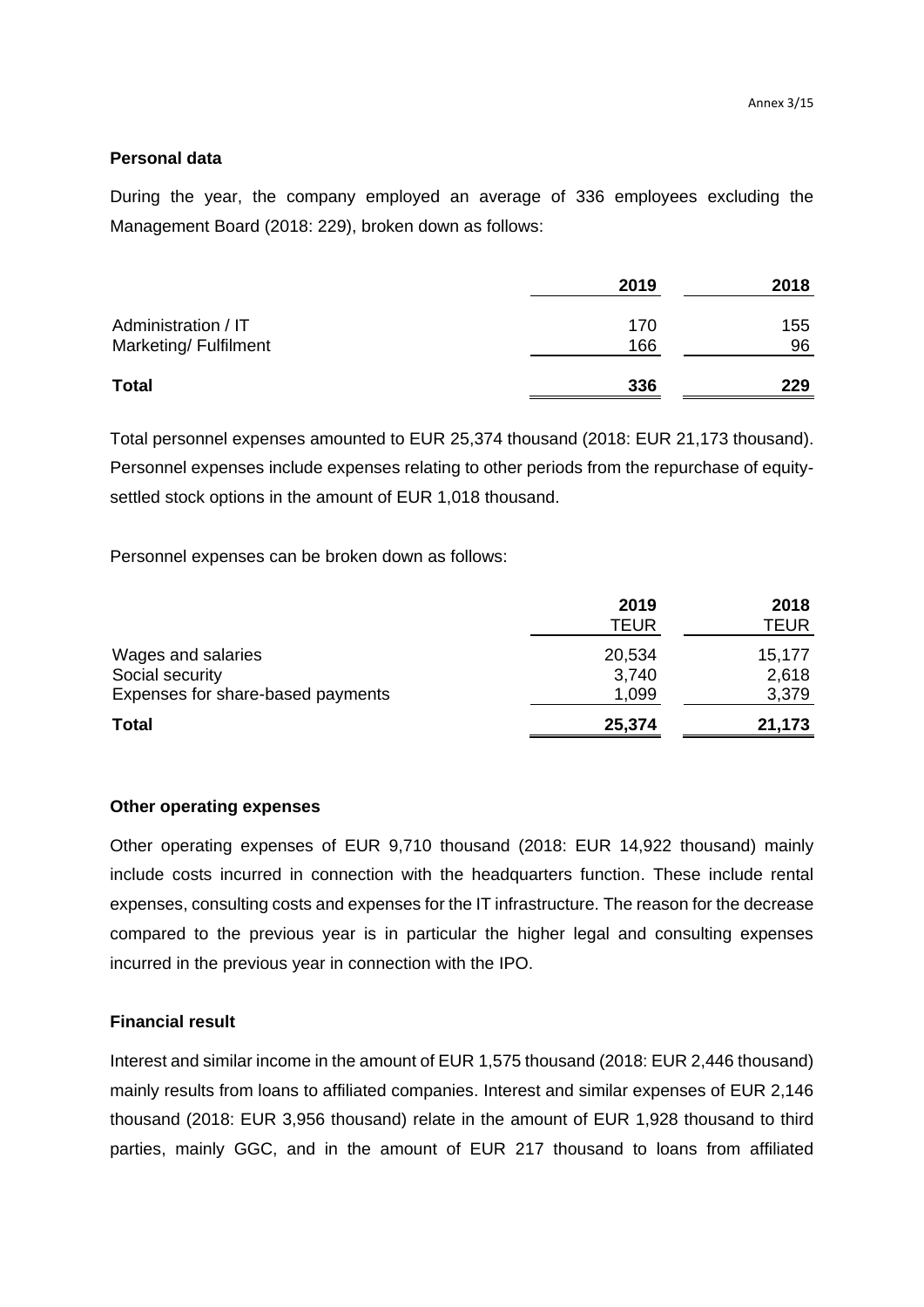companies. Write-downs of financial assets amounted to EUR 23,277 thousand (2018: EUR 39,271 thousand).

# **V. Other**

# **Other financial obligations**

There are financial obligations (gross) as follows:

| <b>Residual terms</b>              |       | Until 1 year 1 to 5 years | from 5 | Total  |
|------------------------------------|-------|---------------------------|--------|--------|
|                                    |       |                           | years  |        |
|                                    | TEUR  | TFUR                      | TFUR   | TFUR   |
| Rental agreements                  | 2,862 | 11,447                    | 7,088  | 21,397 |
| Leasing agreements server,<br>etc. | 85    | 191                       |        | 276    |
| Service agreements                 | 300   | 150                       |        | 450    |
|                                    | 3.246 | 11.788                    | 7.088  | 22.122 |

The use of some of the property, plant and equipment used by Westwing is based on rental and operating lease agreements. This helps to reduce the capital commitment and leaves the investment risk with the counterparty.

# **Contingent liabilities**

The Company has the following contingent liabilities:

|                           | 12/31/2019<br>TEUR | 12/31/2018<br>TEUR |
|---------------------------|--------------------|--------------------|
| Guarantees and warranties | 4,809              | 5,392              |
|                           | 4,809              | 5,392              |

Due to the holding and financing function of the Company within the Group, contingent liabilities have been entered into exclusively for subsidiaries in order to build up the business operations. The risk of claims being asserted under the individual contingent liabilities is considered to be low.

In addition, Westwing Group AG has issued a letter of comfort to its subsidiaries Westwing GmbH and wLabels GmbH to guarantee the obligations arising up to December 31, 2019.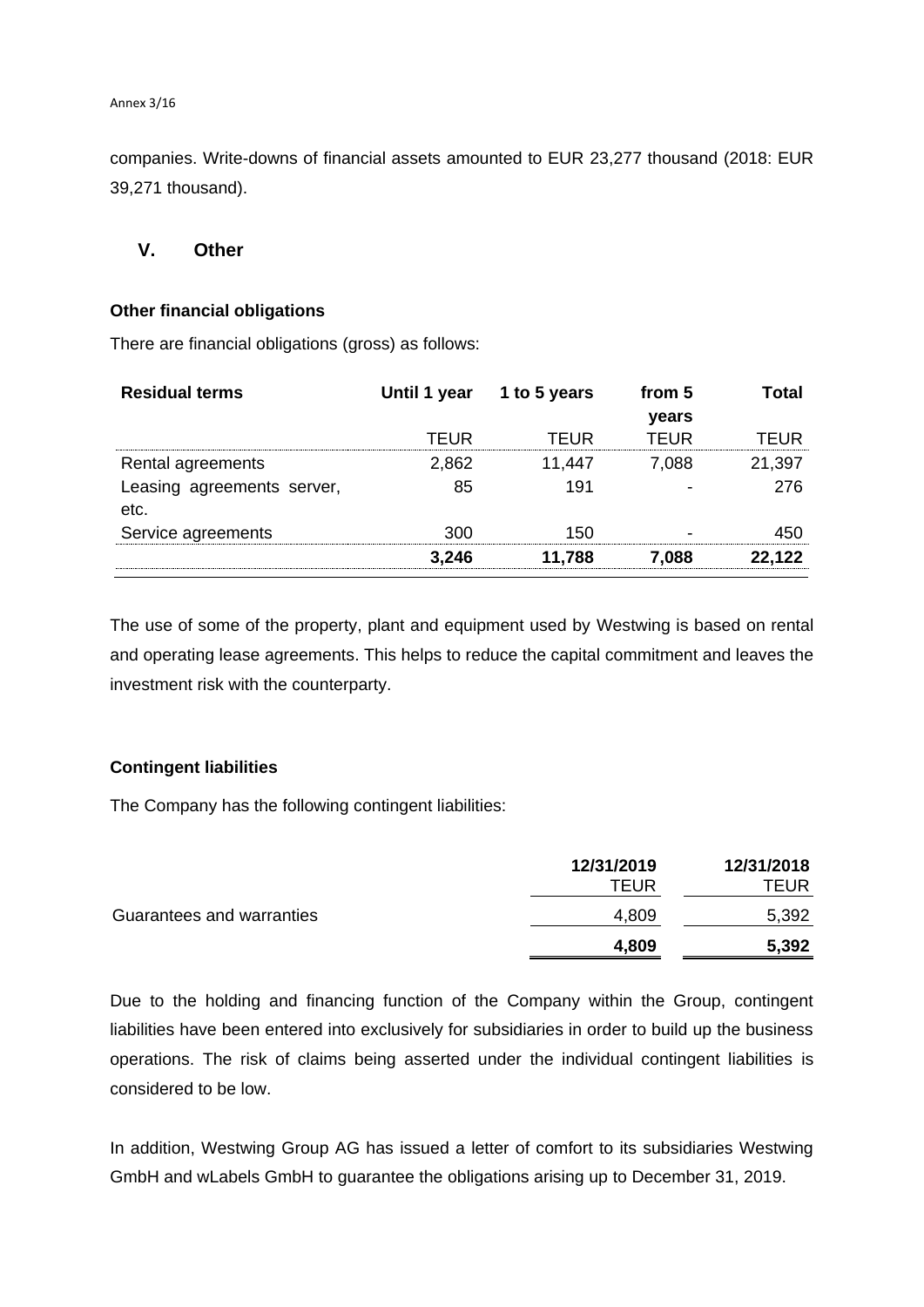**List of shareholdings of Westwing Group AG pursuant to Section 285 No. 11a of the German Commercial Code (HGB)**

| <b>Society</b>                                      | Company<br>headquar<br>ters | <b>Equity in EUR</b><br>thousand or<br>translated at the<br>closing rate 2019 <sup>1</sup> | <b>Shares in</b><br>capital<br>in % | <b>Result for the</b><br>year 2019<br>in TEUR <sup>1</sup> |
|-----------------------------------------------------|-----------------------------|--------------------------------------------------------------------------------------------|-------------------------------------|------------------------------------------------------------|
| <b>Westwing GmbH</b>                                | Munich                      | $-69,430$                                                                                  | 100.00%                             | $-8,288$                                                   |
| wLabels GmbH                                        | <b>Berlin</b>               | $-3,785$                                                                                   | 100.00%                             | 1,651                                                      |
| <b>Westwing Commercial GmbH</b>                     | <b>Berlin</b>               | 22                                                                                         | 100.00%                             | $-1$                                                       |
| VRB GmbH & Co. B-156 KG                             | <b>Berlin</b>               | $-17$                                                                                      | 90.00%                              | $-1$                                                       |
| VRB GmbH & Co. B-157 KG                             | <b>Berlin</b>               | $-1,961$                                                                                   | 77.30%                              | $-63$                                                      |
| Bambino 65th V V UG                                 | <b>Berlin</b>               | $-38$                                                                                      | 100.00%                             | $-1$                                                       |
| Westwing Spain Holding UG                           | <b>Berlin</b>               | $-1,165$                                                                                   | 100.00%                             | $-19$                                                      |
| <b>Westwing France Holding UG</b>                   | <b>Berlin</b>               | $-1,536$                                                                                   | 100.00%                             | 477                                                        |
| VRB GmbH & Co. B-166 KG                             | <b>Berlin</b>               | -9                                                                                         | 90.00%                              | $-1$                                                       |
| Westwing Italy Holding UG                           | <b>Berlin</b>               | $-1,168$                                                                                   | 100.00%                             | $-30$                                                      |
| VRB GmbH & Co. B-165 KG                             | <b>Berlin</b>               | $-21$                                                                                      | 90.00%                              | $-2$                                                       |
| VRB GmbH & Co. B-167 KG                             | <b>Berlin</b>               | $-11$                                                                                      | 90.00%                              | $-1$                                                       |
| Westwing Netherlands Holding UG                     | Munich                      | $-350$                                                                                     | 100.00%                             | $-173$                                                     |
| Tekcor 1. V V UG                                    | <b>Bonn</b>                 | $-848$                                                                                     | 100.00%                             | -9                                                         |
| Brilliant 1256. GmbH & Co.<br>Dritte Verwaltungs KG | <b>Berlin</b>               | $-16,254$                                                                                  | 88.80%                              | -244                                                       |
| Bambino 68th V V UG                                 | <b>Berlin</b>               | $-3,188$                                                                                   | 93.72%                              | $-3$                                                       |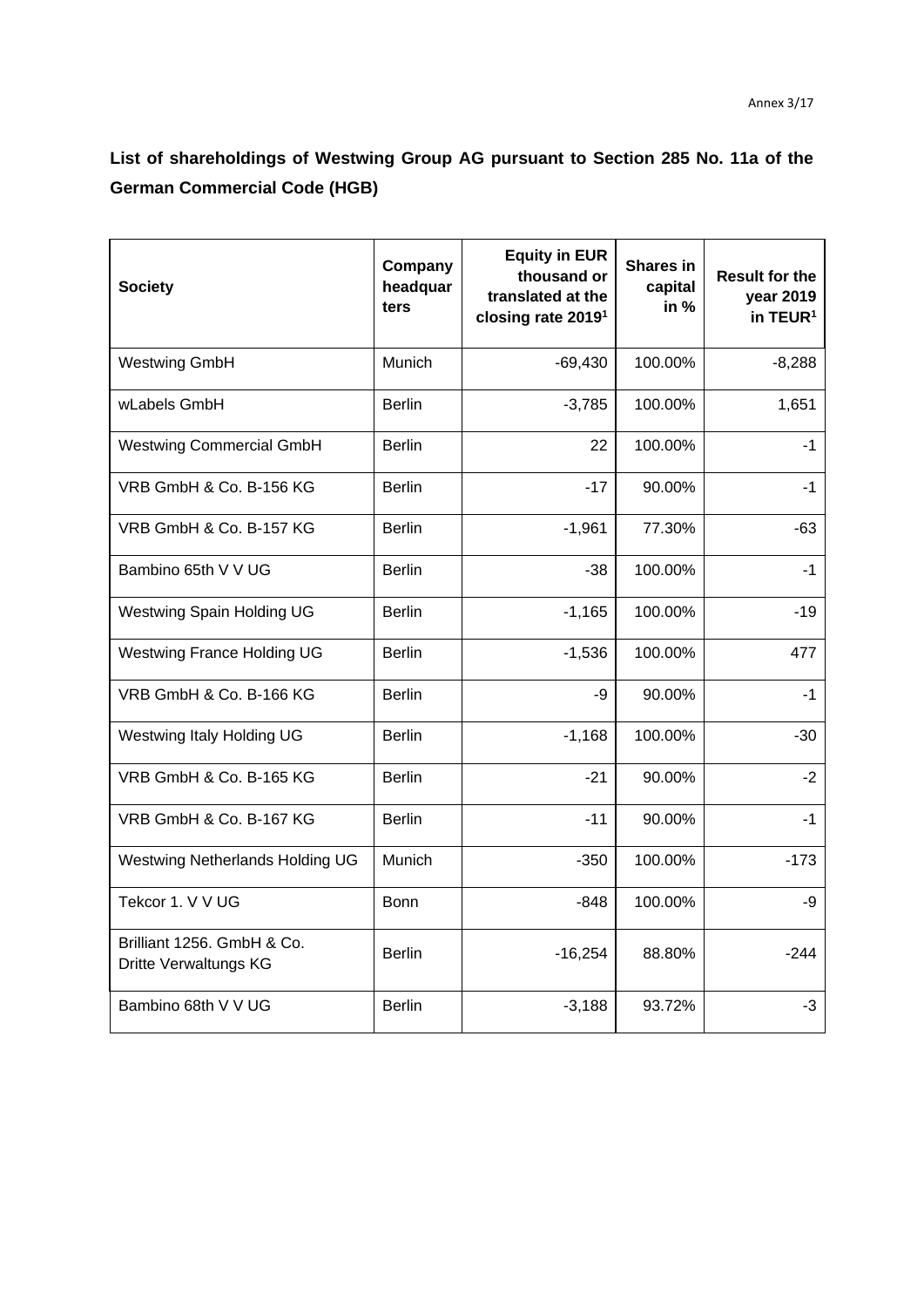| <b>Society</b>                                                               | Company<br>headquart<br>ers | <b>Equity in EUR</b><br>thousand or<br>translated at<br>the closing rate<br>2019 <sup>1</sup> | <b>Shares in</b><br>capital<br>in $%$ | <b>Result for the</b><br>year 2019<br>in TEUR <sup>1</sup> |
|------------------------------------------------------------------------------|-----------------------------|-----------------------------------------------------------------------------------------------|---------------------------------------|------------------------------------------------------------|
| VRB GmbH & Co. B-160 KG                                                      | <b>Berlin</b>               | $-716$                                                                                        | 97.50%                                | $-2$                                                       |
| Bambino 66th V V UG                                                          | <b>Berlin</b>               | $-4,793$                                                                                      | 94.20%                                | -4                                                         |
| Brilliant 1256. Ltd.                                                         | <b>Berlin</b>               | $-2,075$                                                                                      | 100.00%                               | $\overline{7}$                                             |
| WW E-Services Iberia $SL3$                                                   | Barcelona                   | 224                                                                                           | 100.00%                               | $-2,632$                                                   |
| WW E-Services Italy S.r.I. <sup>3</sup>                                      | Milan                       | $-1,666$                                                                                      | 100.00%                               | $-4,171$                                                   |
| WW E-Services France SAS <sup>3</sup>                                        | Paris                       | $-15,950$                                                                                     | 100.00%                               | $-5,519$                                                   |
| Westwing Home and Westwing<br>Home and Living Poland S.P.Z.O.O. <sup>3</sup> | Warsaw                      | $-1,231$                                                                                      | 100.00%                               | $-1,983$                                                   |
| <b>WW E-Services The Netherlands</b><br>B.V. <sup>3</sup>                    | Amsterdam                   | $-9,590$                                                                                      | 100.00%                               | $-2,088$                                                   |
| wLabels Hong Kong Ltd. <sup>2,3</sup>                                        | Hong Kong                   |                                                                                               | 100.00%                               |                                                            |

1 The figures correspond to the annual financial statements after any profit transfer, in the case of subsidiaries in accordance with internally consolidated IFRS financial statements.

2 Start-up, no degree available yet.

3 indirect.

The Company prepares the consolidated financial statements for the smallest and the largest group of consolidated companies. The consolidated financial statements are published in the Federal Gazette.

# **Disclosures pursuant to Section 160 (1) No. 8 AktG**

The shareholder structure of Westwing Group AG is based on the voting rights as last reported by the shareholders and as published by the shareholders in relation to the current share capital of the company as of December 31, 2019. It should be noted that the number of voting rights last reported could have changed within the respective thresholds without any obligation to notify the Company. The percentages shown in the table below each relate to the share capital of Westwing Group AG as of December 31, 2019.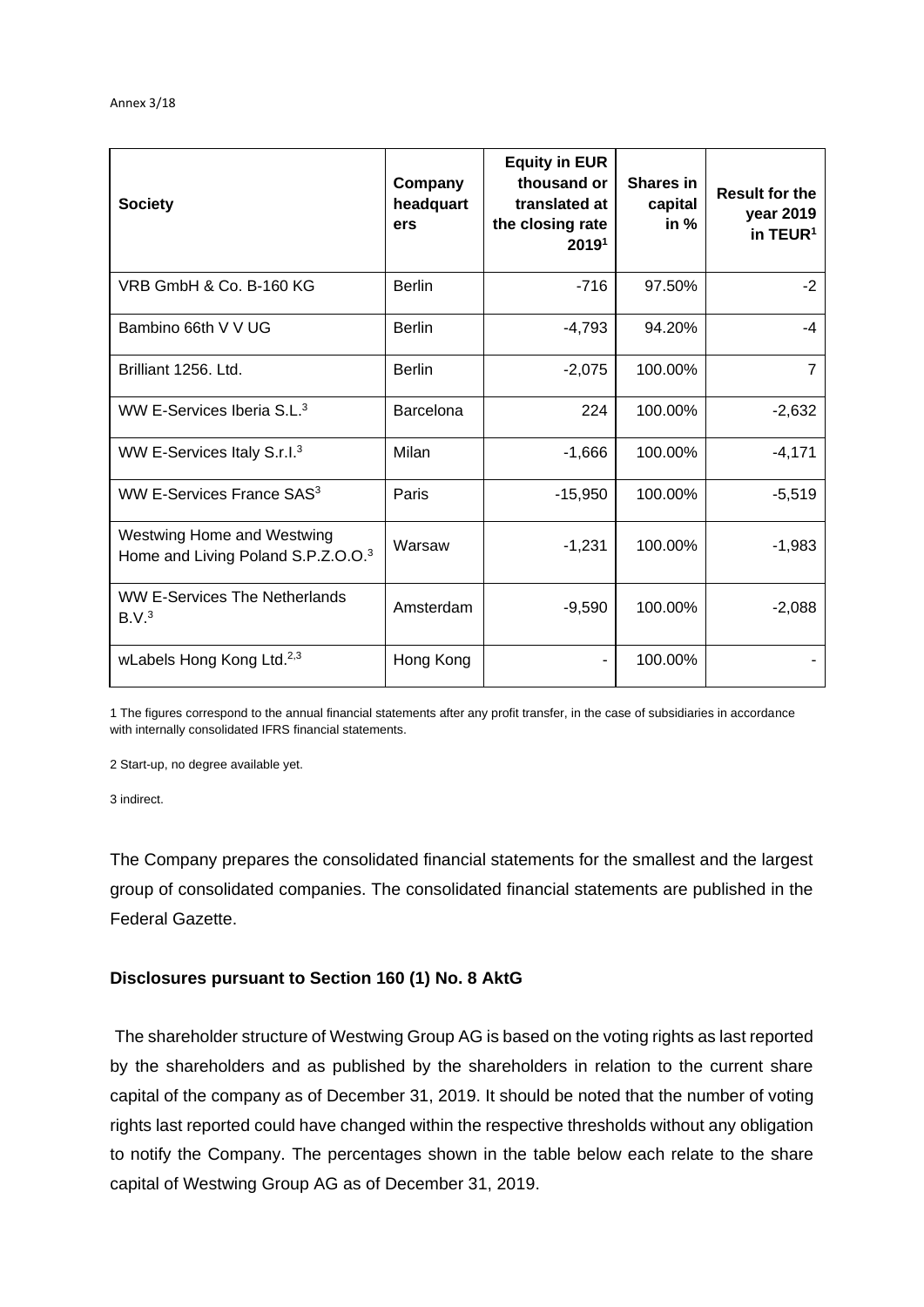| <b>Shareholder</b>                      | Share in capital stock |
|-----------------------------------------|------------------------|
| Rocket Internet SE                      | 25%                    |
| The Capital Group Companies             | 8%                     |
| <b>Summit Partners RKT</b>              | 7%                     |
| Fidelity FIL Investment International   | 5%                     |
| <b>Amiral Gestion</b>                   | 5%                     |
| <b>Tengelmann Ventures</b>              | 5%                     |
| <b>Access Industries</b>                | 5%                     |
| <b>LF Ruffer Investment Funds</b>       | 3%                     |
| <b>Inflection Point Investments LLP</b> | 3%                     |
| Free float/Other shareholders           | 33%                    |
| Total                                   | 100%                   |

Other shareholders/free float refers to the shareholdings in Westwing Group AG of less than 3%.

# **Supplementary report**

The following events occurred after the end of the 2019 financial year that could have a material impact on Westwing's future results of operations, financial position and net assets.

At the end of 2019, a large number of cases with symptoms of "pneumonia of unknown cause" were identified in Wuhan, the capital of China's Hubei province. On December 31, 2019, China alerted the World Health Organization (WHO) about this new virus. On January 30, 2020, the WHO Emergency Committee declared the outbreak a Public Health Emergency of International Concern. Since then, additional cases have been diagnosed in China, Iran, and also in Europe, particularly Italy, Spain, and Germany. Measures were taken and guidelines imposed by all countries to contain Covid-19. Gradually, more information about the new virus became available.

Therefore, on February 26, 2020, Westwing Group AG provided comprehensive guidance to all employees on how to deal with the coronavirus, including a new travel policy. This policy will be updated daily based on ongoing developments. It is expected that Westwing's supply chain may be impacted by the measures in China and other affected countries, including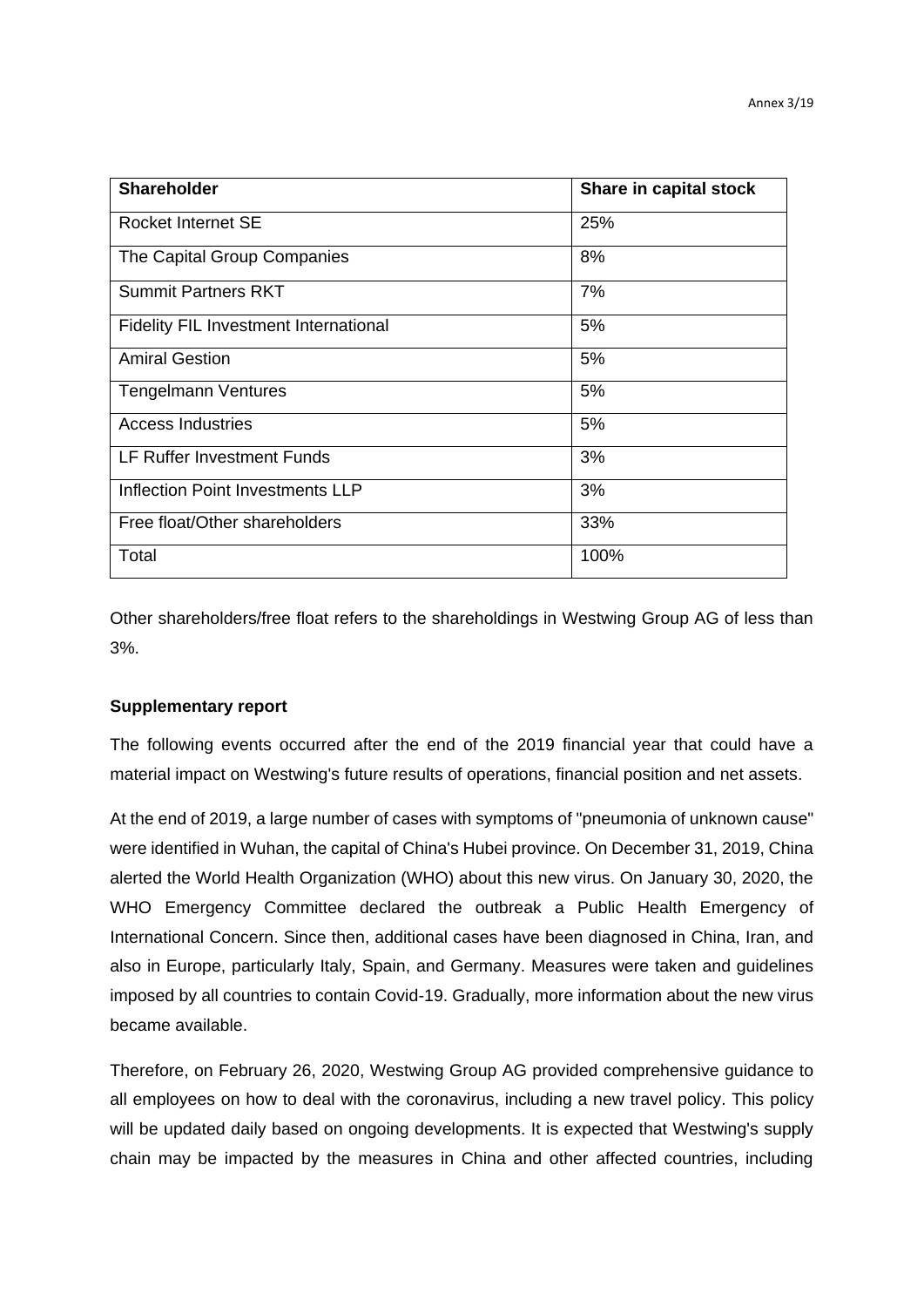#### Annex 3/20

Germany. The impact cannot yet be reliably estimated. At the same time, further spread of the virus could impair or disrupt Westwing's operating activities. Additional risks arise from possible government restrictions on work in warehouses, work by logistics service providers or even work in offices if not required for basic supplies, as well as a possible severe recession.

Westwing Group AG announced changes to its Management Board on March 3, 2020. As of April 1, 2020, Sebastian Säuberlich will assume the position of Chief Financial Officer of Westwing. He succeeds Dr. Dr. Florian Drabeck, who will leave the company at the end of June 2020 to pursue other interests. In addition, Delia Fischer will begin her maternity leave in March 2020, followed by parental leave. The legal framework in Germany does not currently provide for the possibility of taking maternity and parental leave for members of the management boards of stock corporations. For this reason, Delia Fischer resigned from her position as Management Board member effective March 1, 2020. Her maternity leave and subsequent parental leave are expected to last six months.

# **Auditor's fee**

The disclosures on the auditor's fee are part of the consolidated financial statements of Westwing Group AG, which the company prepares for the largest and smallest group of companies. The consolidated financial statements are published in the Bundes anzeiger.

# **Declaration of Conformity with the German Corporate Governance Code**

In December 2019, the Management Board and Supervisory Board of Westwing Group AG issued the declaration required by Section 161 of the German Stock Corporation Act (AktG) and made it publicly available in the annual report and on the company's website (https://ir.westwing.com/download/companies/westwing/CorporateGovernance/Erklaerung\_z ur\_Unternehmensfuehrung\_20200206.pdf).

# **Executive Board**

The Management Board members acting during the year were Delia Fischer (Chief Creative Officer) (until March 1, 2020), Stefan Smalla (Chief Executive Officer) and Dr. Dr. Florian Drabeck (Chief Financial Officer) (until March 31, 2020).

In total, the members of the Westwing Management Board received salary payments in the form of cash remuneration of EUR 625 thousand in the 2019 financial year (2018: EUR 615 thousand). In April 2019, the bonus granted to the three members of the Management Board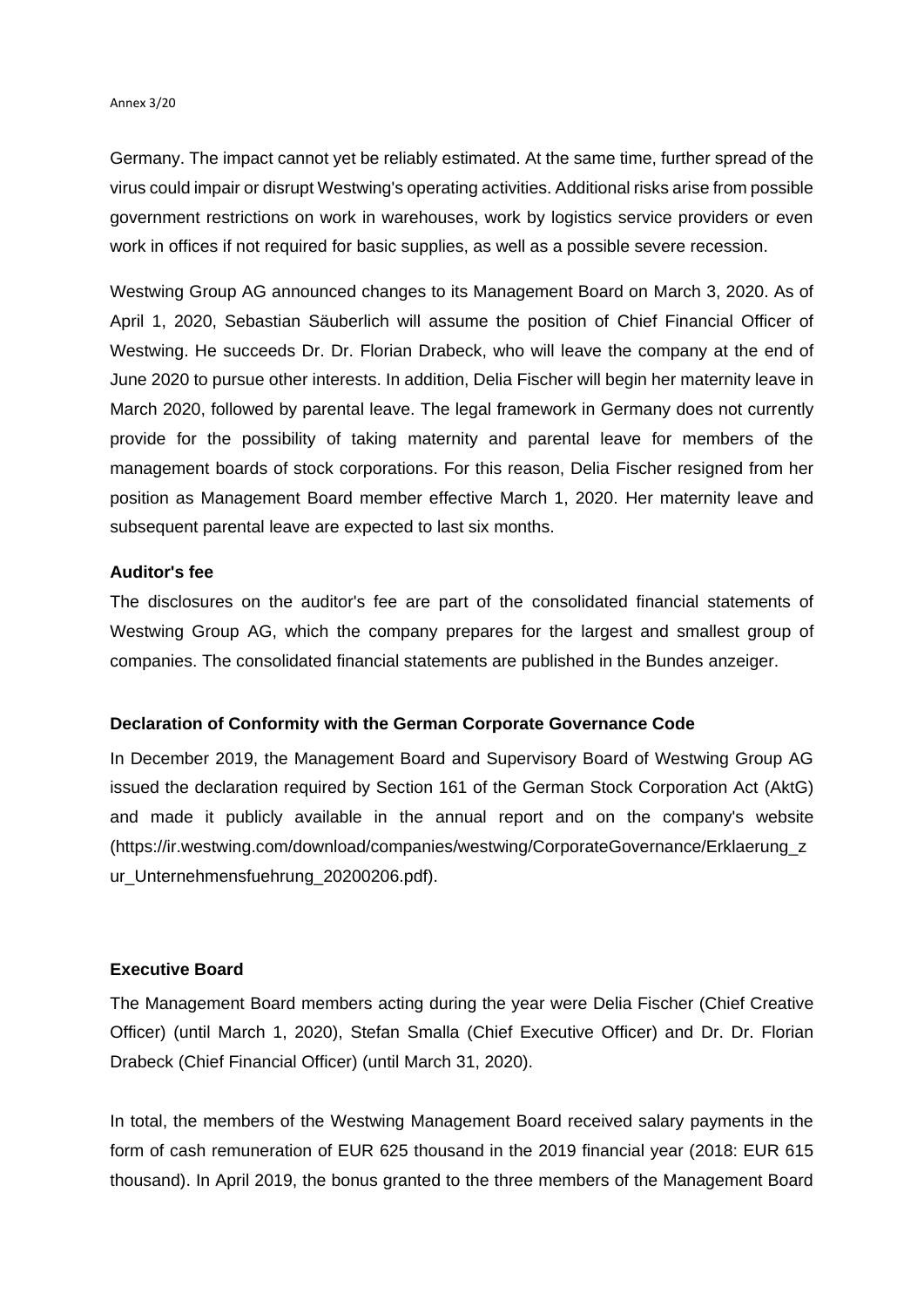in September 2018, which was contingent on a successful IPO, was paid to the Management Board in the amount of EUR 1,018 thousand. In the financial year 2019, the Management Board was granted option rights in the amount of EUR 88 thousand by resolution of the Supervisory Board on August 7, 2019, which will be settled in cash and remeasured at each reporting date. The share price used was EUR 3.56 as of December 31, 2019. In accordance with the resolution of the Extraordinary General Meeting of September 21, 2018, the obligation to disclose the remuneration of the members of the Management Board on an individualized basis is waived with reference to Section 286 (5) HGB (old version).

There was an additional one-time contract between Delia Fischer and the Company in fiscal year 2019 with compensation of EUR 55 thousand. An additional bonus of EUR 100 thousand was granted for Dr. Dr. Florian Drabeck in 2019, which will be paid in 2020.

# **Supervisory Board**

The remuneration of the members of the Supervisory Board is governed by the Articles of Association of Westwing Group AG.

The members of the Supervisory Board receive a fixed basic remuneration of EUR 25 thousand for each financial year of the Company, with the Chairman of the Supervisory Board receiving a fixed basic remuneration of EUR 40 thousand and the Deputy Chairman receiving EUR 30 thousand. The Chairman of the Audit Committee receives a further EUR 20 thousand and the other members of the Audit Committee EUR 10 thousand.

The compensation is payable at the end of the respective financial year. Members of the Supervisory Board who are in office for only part of the fiscal year receive corresponding prorated compensation.

In addition to their fixed remuneration, Westwing reimburses the members of the Supervisory Board for their reasonable out-of-pocket expenses incurred in the performance of their duties, as well as the value-added tax attributable to their remuneration and out-of-pocket expenses.

Furthermore, the members of the Supervisory Board are included in the D&O liability insurance policy for Management Board members, which provides cover against financial loss. The premiums for this insurance policy are paid by the Company.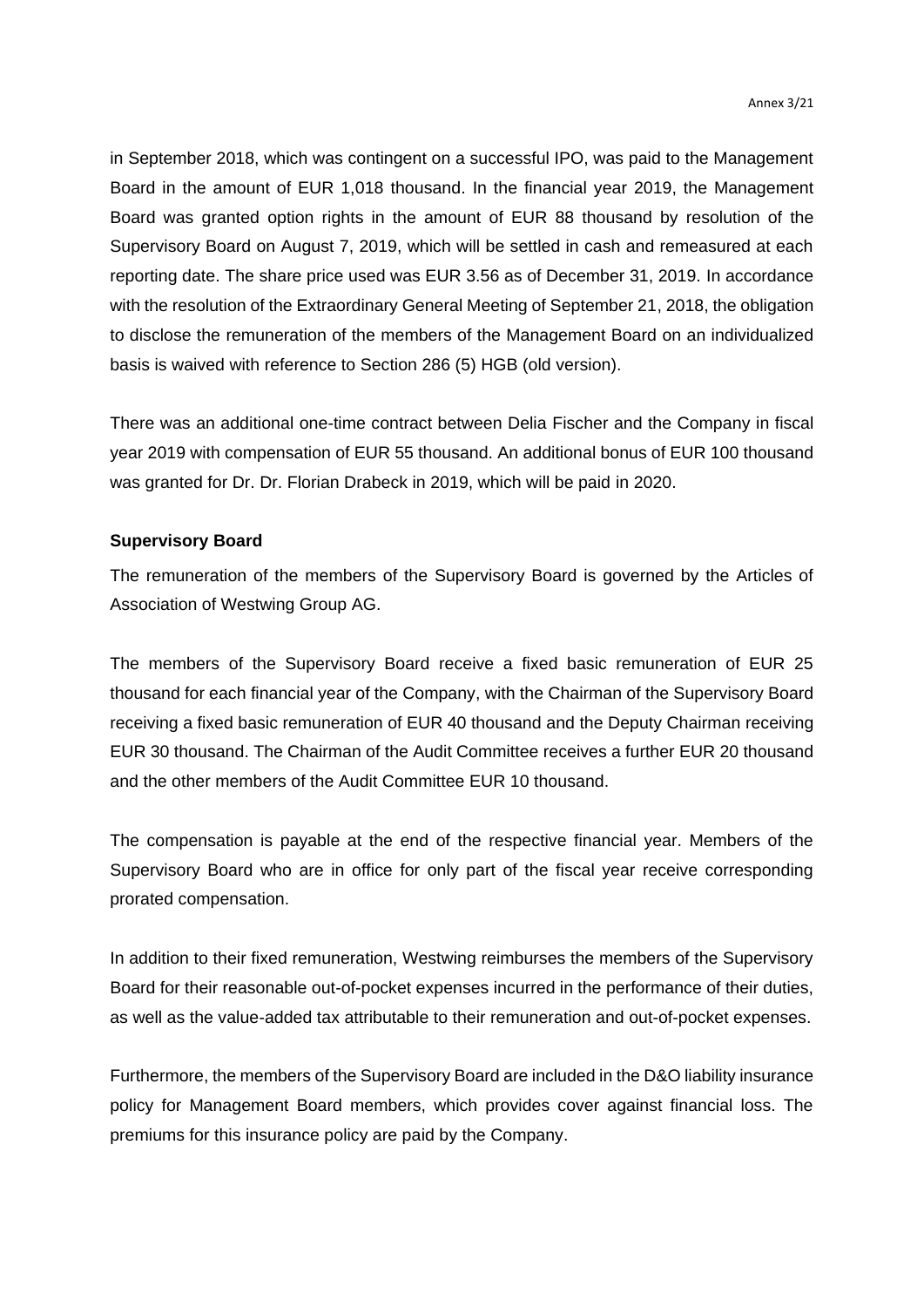#### Annex 3/22

In accordance with the Articles of Association (Art. 9 Para. 1), the Supervisory Board is composed of four members. It is not subject to co-determination by employees; consequently, all members of the Supervisory Board are elected by the Annual General Meeting as shareholder representatives.

In fiscal year 2019, the Supervisory Board had one committee: the Audit Committee. Further committees may be formed as required.

During the financial year, the Supervisory Board was composed of the following members:

| <b>Name</b>                                                           | <b>Tempered functions</b>                                              |
|-----------------------------------------------------------------------|------------------------------------------------------------------------|
| Christoph Barchewitz,<br>Co-CEO Global Fashion Group                  | Chairman of the Supervisory Board and<br>member of the Audit Committee |
| Dr. Antonella Mei-Pochtler,<br>Senior Advisor Boston Consulting Group | Vice Chairwoman of the Supervisory Board                               |
| Michael Hoffmann, independent consultant                              | Member of the Supervisory Board and<br>Chairman of the Audit Committee |
| Thomas Harding, Partner Bridford Group                                | Member of the Supervisory Board and the<br><b>Audit Committee</b>      |
| Christian Strain,                                                     | Member of the Supervisory Board (until                                 |
| <b>Managing Director Summit Partners</b>                              | March 15, 2019)                                                        |
| Oliver Samwer, entrepreneur                                           | Member of the Supervisory Board (until<br>February 11, 2019)           |

The members of the Supervisory Board of Westwing Group AG also sit on the supervisory boards and supervisory bodies of the following companies:

# Michael Hoffman

- Member of the Supervisory Board and Head of the Audit Committee of Telefonica Deutschland Holding AG

# Thomas Harding

- Managing Director of Bridford Group Limited
- Member of the Nomination Committee of Ice Group AG
- Member of the Advisory Board of LenioBio GmbH
- Managing Director of Penfold Technology Limited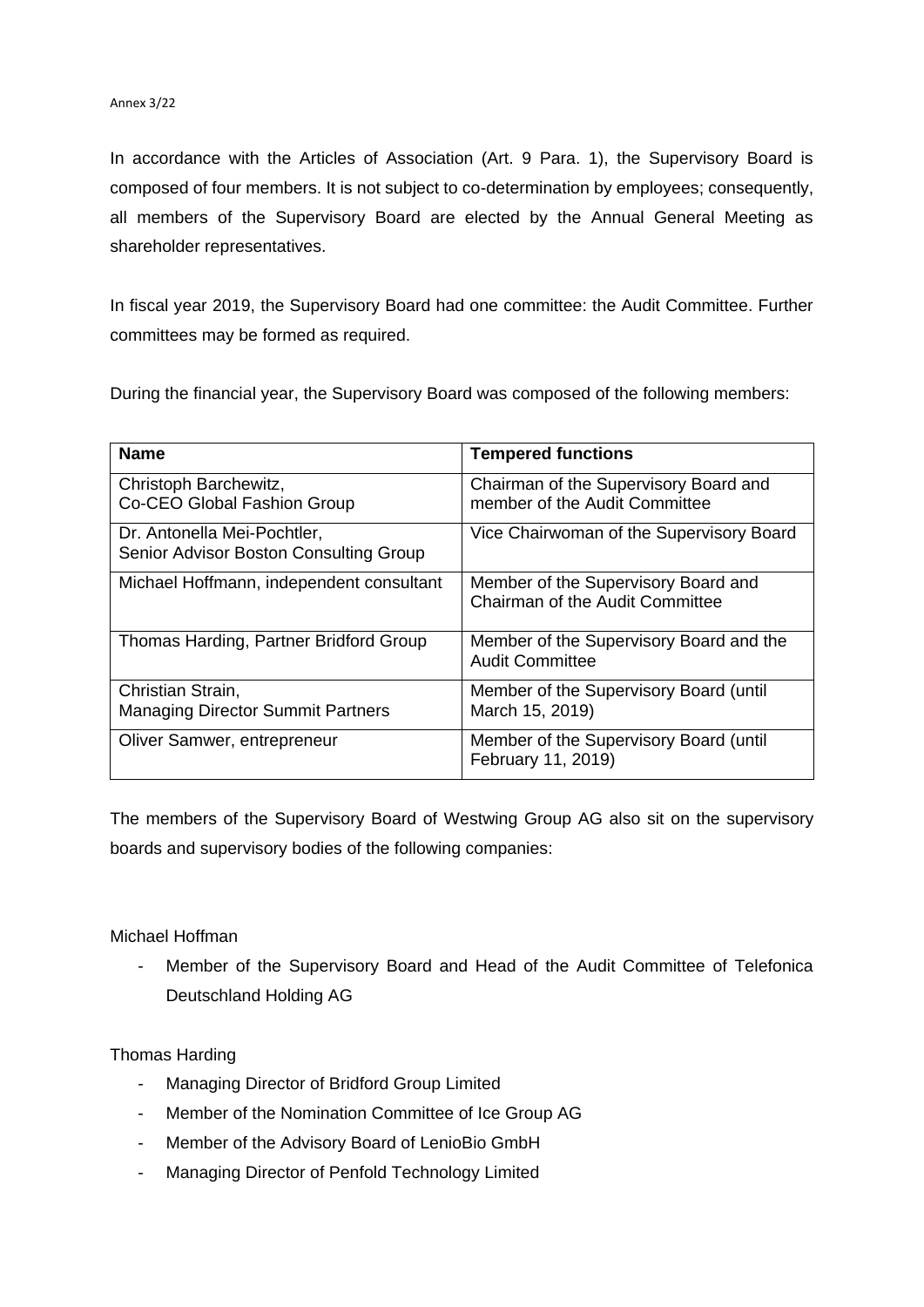Dr. Antonella Mei-Pochtler

- Member of the Supervisory Board and member of the Compensation Committee of Publicis Groupe S.A.
- Member of the Supervisory Board and member of the Corporate Governance and for Social and Environmental Sustainability Committee and member of the Related Party Transactions Committee of Assicurazioni Generali S.p.A.

# Oliver Samwer

- Supervisory body of Ace and Tate Holding B.V.
- Member of the Advisory Board of Asia Internet Holding SARL
- Member of the Advisory Board of Digital Services XXXV SARL
- Member of the Advisory Board of Emerging Markets Taxi Holding SARL
- Member of the Advisory Board of Everdine Holding SARL
- Member of the Supervisory Board of Global Online Takeaway Group S.A.
- Member of the Advisory Board of Jimdo GmbH
- Member of the Advisory Board of Kaymu Holding SARL
- Member of the Advisory Board of Middle East Internet Holding SARL
- Member of the Advisory Board of MKC Brillant Services GmbH
- Member of the Advisory Board of Primarydoor Gayrimenkul Danışmanlık Ve Paz. A.ş.
- Member of the Advisory Board of Printvenue Asia SARL
- Member of the Advisory Board of RI Capital Advisors Limited
- Member of the Advisory Board of Spotcap Global SARL
- Member of the advisory board of Thermondo GmbH
- Member of the Advisory Board of Wadi Middle East SARL

# **Insurance of the Board of Management**

To the best of our knowledge, and in accordance with the applicable reporting principles, the financial statements give a true and fair view of the assets, liabilities, financial position and profit or loss of the Company, and the combined management report includes a fair review of the development and performance of the business and the position of the Group and the Company, together with a description of the principal opportunities and risks associated with the expected development of the Group and the Company.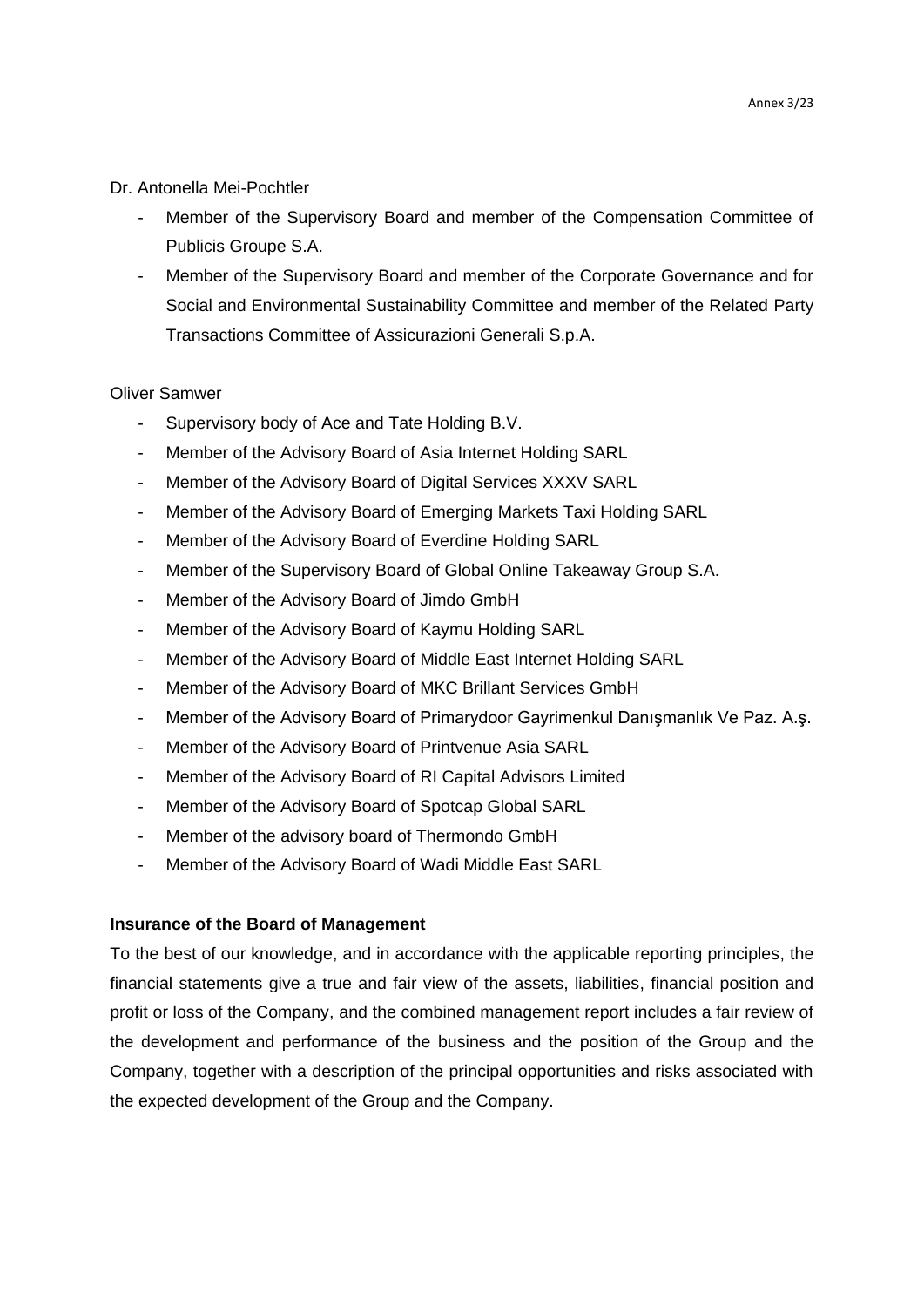Annex 3/24

Munich, March 26, 2020

**Board of Directors** 

Stefan Smalla<br>
Board of Directors<br>
Board of Directors<br>
Board of Directors Westwing Group AG Westwing Group AG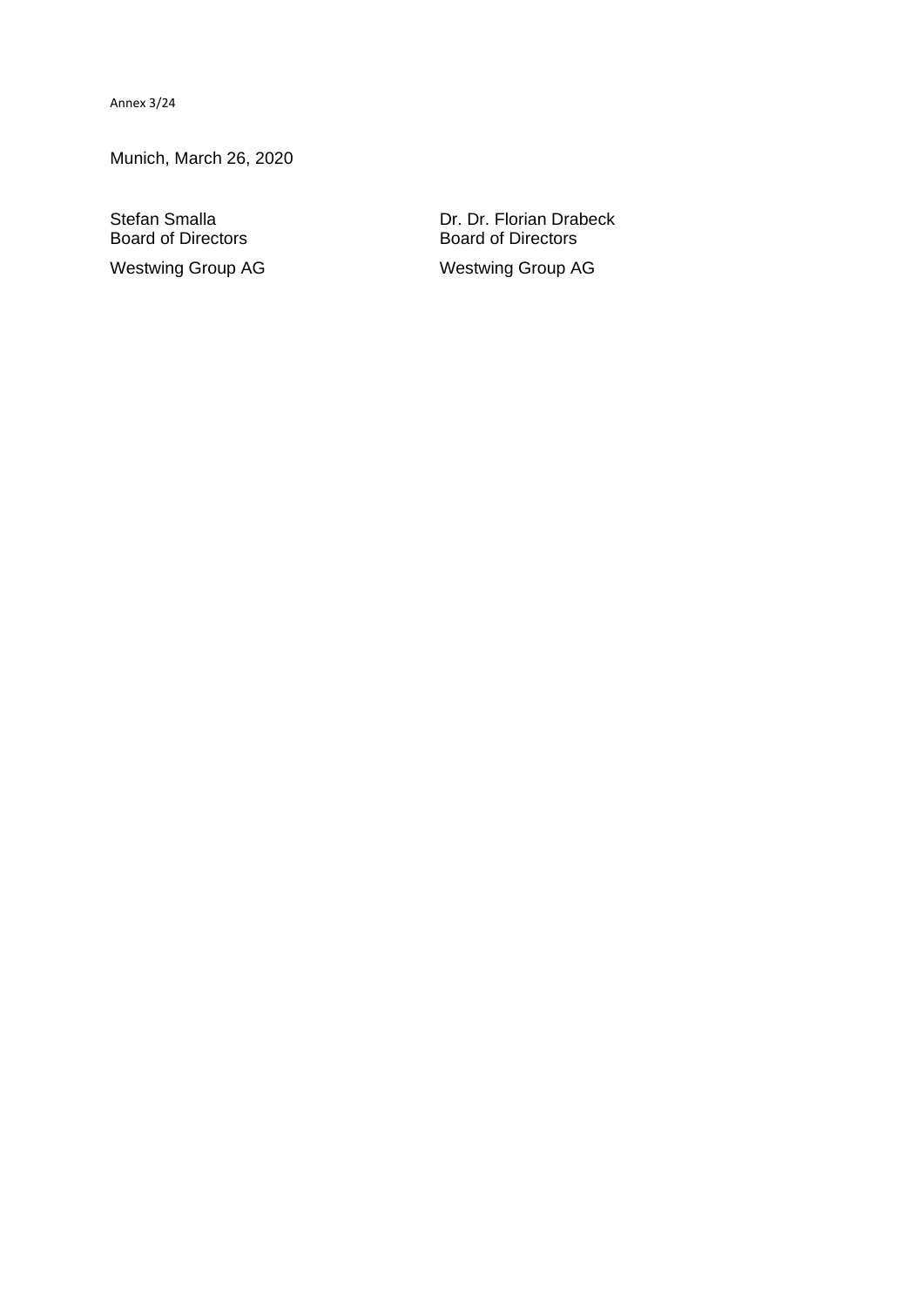# **Westwing Group AG, Berlin Development of fixed assets 2019**

|                                                                                                                                                     |                              | Cost                     |                          |                              | Accumulated depreciation and amoirtization |                          |                          |                          |                              | Carrying amounts             |                              |
|-----------------------------------------------------------------------------------------------------------------------------------------------------|------------------------------|--------------------------|--------------------------|------------------------------|--------------------------------------------|--------------------------|--------------------------|--------------------------|------------------------------|------------------------------|------------------------------|
|                                                                                                                                                     | Jan. 01, 2019<br><b>EURK</b> | Additions<br><b>EURk</b> | Disposals<br><b>EURk</b> | Dec. 31, 2019<br><b>EURk</b> | Jan. 01, 2019<br><b>EURK</b>               | Additions<br><b>EURK</b> | Disposals<br><b>EURK</b> | downs<br><b>EURk</b>     | Dec. 31, 2019<br><b>EURK</b> | Dec. 31, 2019<br><b>EURk</b> | Dec. 31, 2018<br><b>EURK</b> |
| I. Intangible assets                                                                                                                                |                              |                          |                          |                              |                                            |                          |                          |                          |                              |                              |                              |
|                                                                                                                                                     |                              |                          |                          |                              |                                            |                          |                          |                          |                              |                              |                              |
| Self-generated industrial property rights and similar rights and assets<br>2. Concessions, industrial property rights and similar rights and assets | 12,533                       | 6,064                    | $\sim$                   | 18,597                       | .4,839                                     | 1.2,244                  |                          | $\sim$                   | .7,083                       | 11,514                       | 7,694                        |
| acquired for consideration, as well as licenses to such rights and assets                                                                           | 762                          | 97                       | $\sim$                   | 859                          | .1.515                                     | .1.74                    | $\sim$                   | $\sim$ 100 $\mu$         | . / 589                      | 270                          | 247                          |
| 3. Goodwill                                                                                                                                         | 4,338                        | $\sim$                   | $\sim$                   | 4,338                        | .4,338                                     | $\Omega$                 | $\sim$                   | $\sim$                   | .4,338                       | $\overline{0}$               |                              |
|                                                                                                                                                     | 17,633                       | 6,161                    | $\sim$ $-$               | 23,794                       | . / 9,692                                  | 1.2,318                  | $\sim$                   | $\sim$ $-$               | . / 12,010                   | 11,784                       | 7,940                        |
| II. Tangible fixed assets                                                                                                                           |                              |                          |                          |                              |                                            |                          |                          |                          |                              |                              |                              |
| Other equipment, factory and office equipment                                                                                                       | 4,502                        | 1,520                    | .17                      | 6,005                        | .1.2,905                                   | .1.807                   | $\overline{2}$           | $\overline{\phantom{a}}$ | .1.3,710                     | 2,296                        | 1,597                        |
|                                                                                                                                                     | 4,502                        | 1,520                    | .17                      | 6,005                        | .1.2,905                                   | . / 807                  | 2                        | $\sim$ $-$               | .1.3,710                     | 2,296                        | 1,597                        |
| III. Long-term financial assets                                                                                                                     |                              |                          |                          |                              |                                            |                          |                          |                          |                              |                              |                              |
| Shares in affiliated companies                                                                                                                      | 16,015                       |                          | $\sim$                   | 16,015                       | .1627                                      | . / 205                  | $\sim$                   |                          | .1.833                       | 15,183                       | 15,388                       |
| 2. Loans to affiliated companies                                                                                                                    | 234,807                      | 23,972                   | .12,977                  | 245,802                      | ./. 73,789                                 | .1.23,072                | $\sim$                   | 1,213                    | . / 95,648                   | 150,155                      | 161,018                      |
|                                                                                                                                                     | 250,822                      | 23,972                   | .12,977                  | 261,818                      | .74,416                                    | .1.23,277                | $\sim$                   | 1,213                    | . / 96,480                   | 165,337                      | 176,406                      |
| <b>Total</b>                                                                                                                                        | 272,957                      | 31,654                   | .1.12,994                | 291,617                      | J. 87,013                                  | .1.26,402                | $\overline{2}$           | 1,213                    | .112,200                     | 179,417                      | 185,944                      |

Annex to the Notes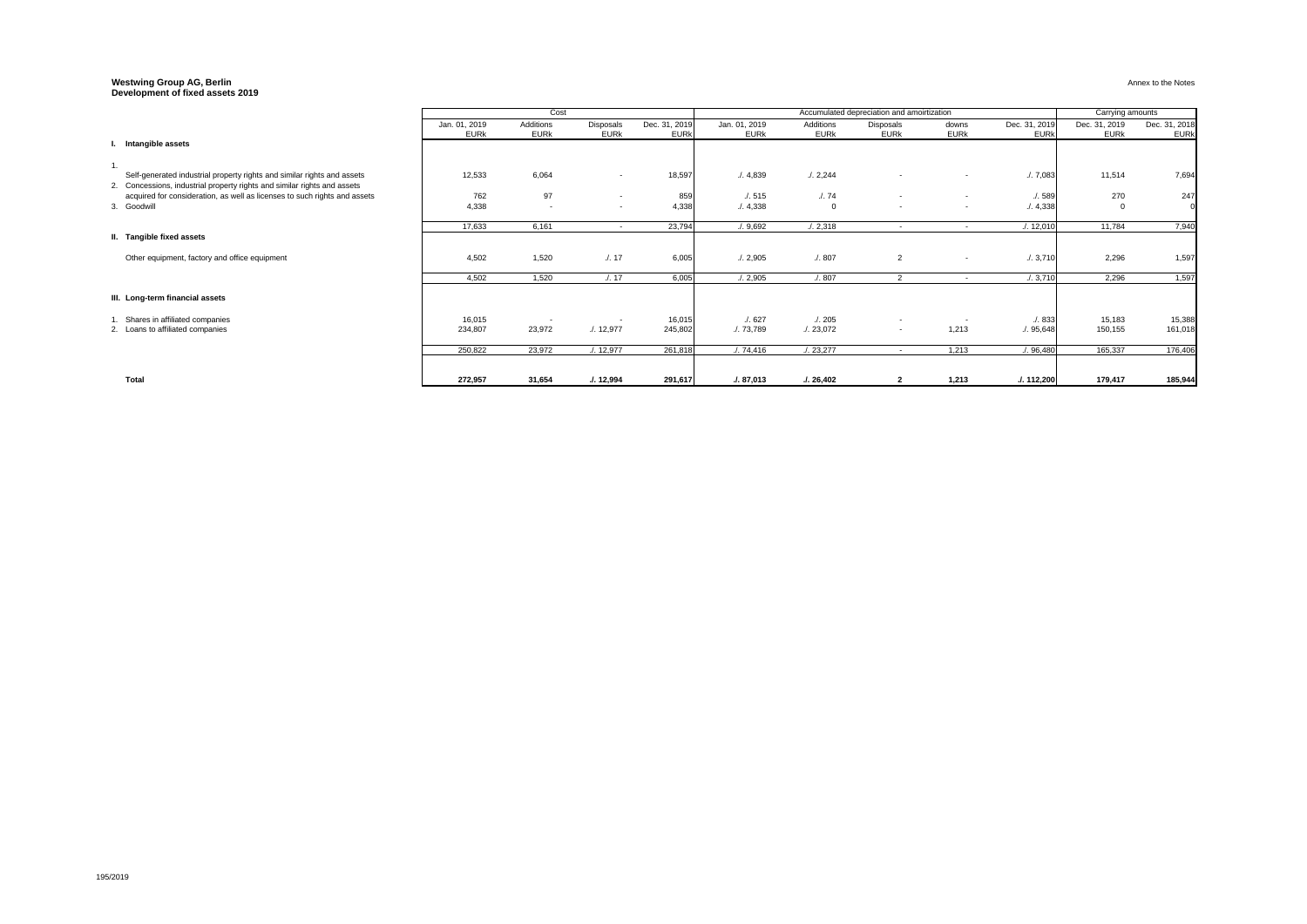**02** COMBINED MANAGEMENT REPORT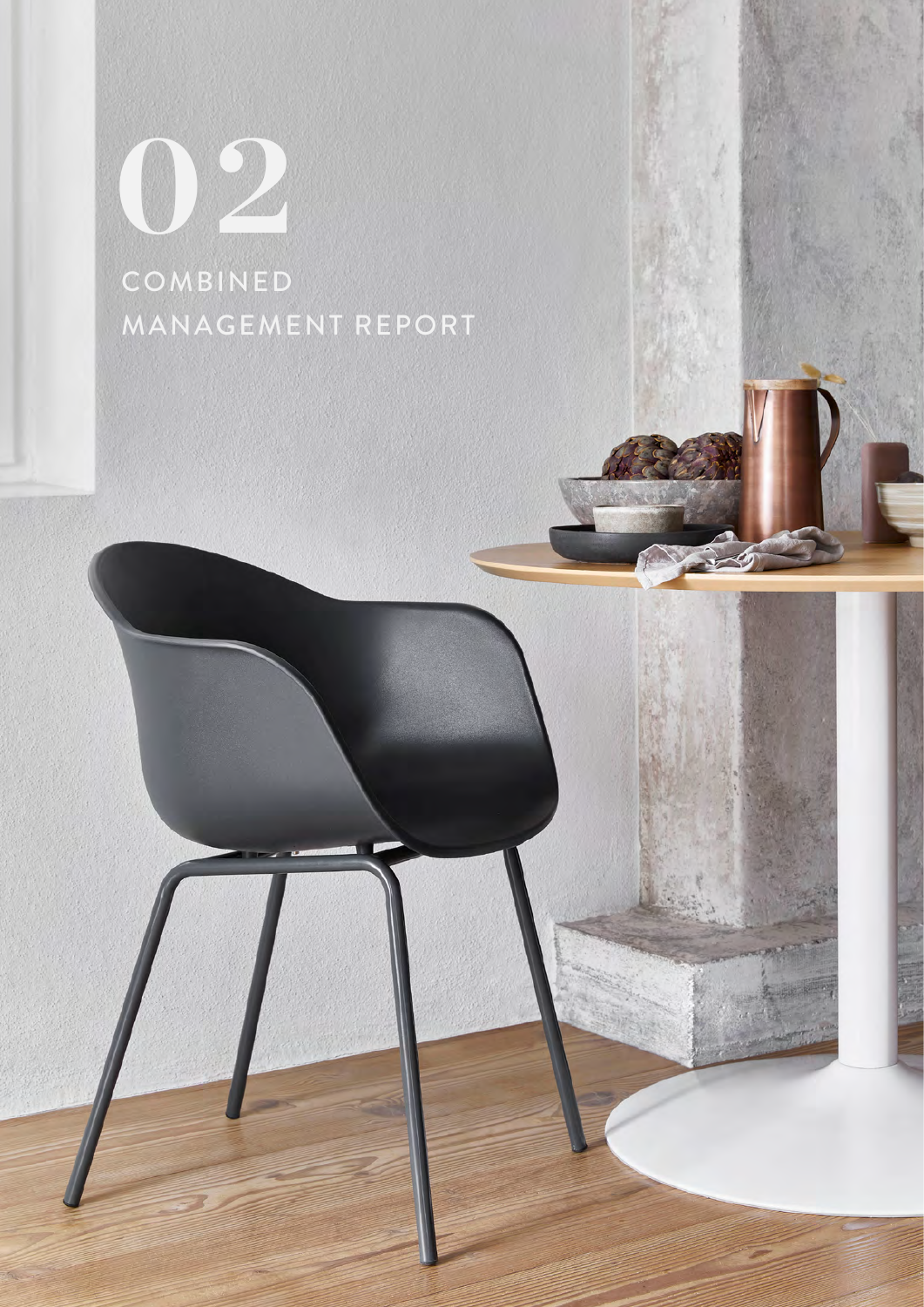| 1. | <b>Background to the Group</b>                                                           | 38       |
|----|------------------------------------------------------------------------------------------|----------|
|    | 1.1<br><b>Business Activities</b>                                                        | 38       |
|    | 1.2 Group Structure                                                                      | 39       |
|    | 1.3 Performance Measurement System                                                       | 39       |
|    | 1.4 Research and Development                                                             | 40       |
| 2. | <b>Economic Developments</b>                                                             | 40       |
|    | 2.1<br>Macro-Economic and Sector-Specific Environment                                    | 40       |
|    | 2.2 Business Development                                                                 | 41       |
|    | 2.2.1<br>Results of Operations                                                           | 42       |
|    | 2.2.2 Financial Position                                                                 | 47       |
|    | 2.2.3 Assets and Liabilities                                                             | 48       |
| 3. | <b>Employees</b>                                                                         | 49       |
| 4. | <b>Non-Financial Report</b>                                                              | 49       |
| 5. | <b>Subsequent Events</b>                                                                 | 55       |
| 6. | <b>Risk and Opportunity Report</b>                                                       | 56       |
|    | Risk Management System<br>6.1                                                            | 56       |
|    | 6.2 System of Internal Financial Reporting Controls                                      | 56       |
|    | 6.3 Risk Methodology                                                                     | 57       |
|    | 6.4 Risk Report                                                                          | 58       |
|    | 6.4.1 Economic and Sector Risks                                                          | 58       |
|    | 6.4.2 Financial Risks                                                                    | 59       |
|    | 6.4.3 Strategic and Operational Risks                                                    | 59       |
|    | $6.4.4$ IT Risks                                                                         | 61       |
|    | 6.4.5 Legal and Tax Risks                                                                | 62       |
|    | 6.4.6 Overall Assessment of Risk by the Management Board                                 | 64       |
|    | 6.5 Opportunities Report                                                                 | 64       |
| 7. | Outlook                                                                                  | 65       |
| 8. | Supplementary Management Report of Westwing Group AG                                     |          |
|    | (in Accordance with the German Commercial Code - HGB)                                    | 66       |
|    | Results of Operations Westwing Group AG<br>8.1                                           | 66       |
|    | Financial Position of Westwing Group AG<br>8.2                                           | 67<br>68 |
|    | 8.3<br>Total Assets of Westwing Group AG                                                 | 69       |
|    | 8.4 Employees of Westwing Group AG<br>Risk and Opportunities of Westwing Group AG<br>8.5 | 69       |
|    | Outlook for the Westwing Group AG<br>8.6                                                 | 70       |
| 9. | <b>Remuneration Report and Other Disclosures</b>                                         | 70       |
|    | 9.1<br>Remuneration of the Management Board                                              | 70       |
|    | 9.2<br>Remuneration of the Supervisory Board                                             | 72       |
|    | 9.3<br>Declaration on Corporate Governance                                               | 73       |
|    | 9.4 Take-over Law                                                                        | 73       |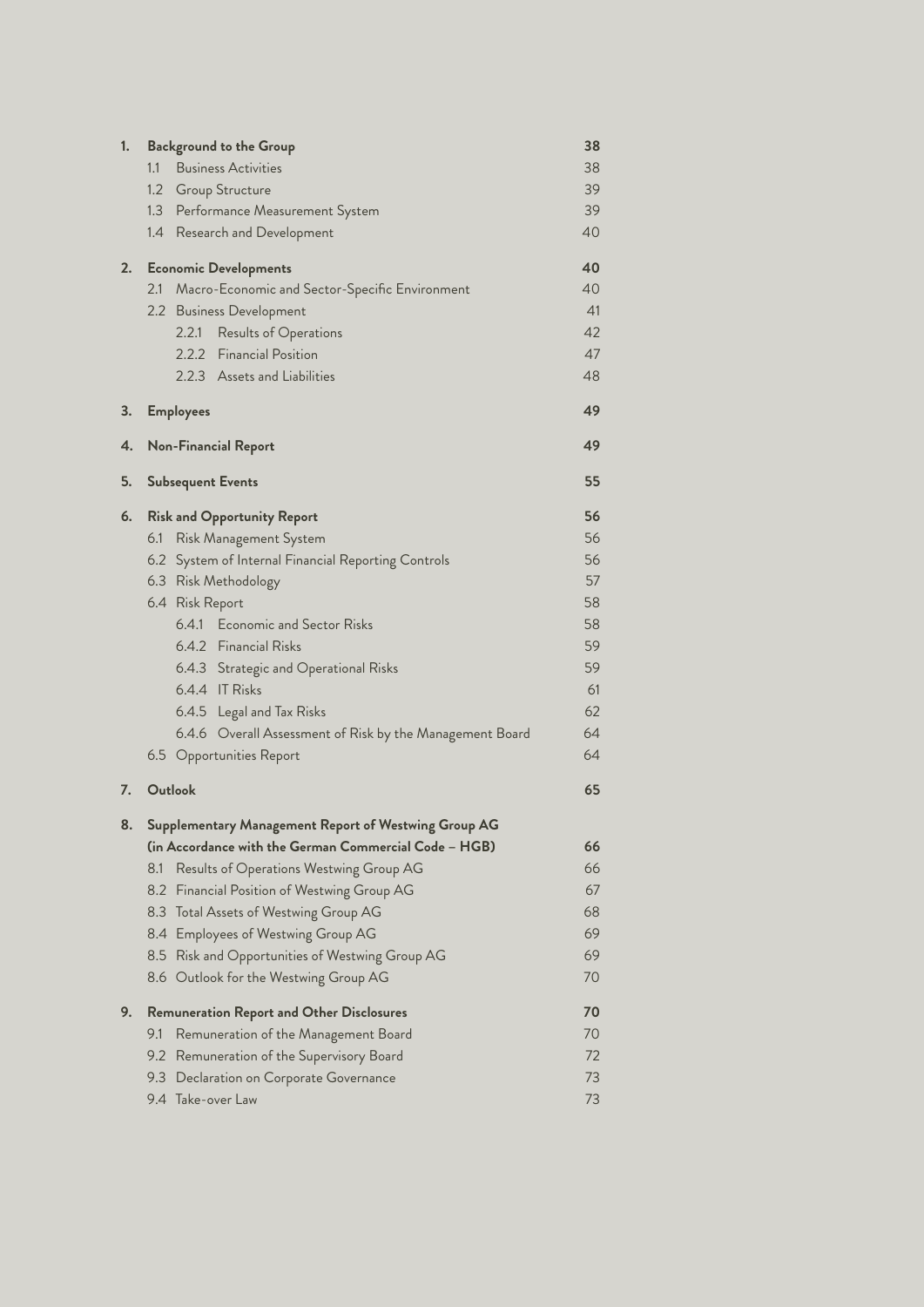# 1. BACKGROUND TO THE GROUP

The Westwing Group headed by Westwing Group AG (short: "Westwing", "Company" or "Group") operates as a brand and platform in Home and Living eCommerce in Europe.

Westwing was founded in 2011 and offers customers different Home and Living categories such as textiles, furniture, lightings, kitchen equipment and decoration.

## **1.1 Business Activities**

Westwing, operating as a Home and Living eCommerce brand in Europe, aims to inspire its loyal, mostly female customers through a "shoppable magazine" concept with a selected range of products and varying content.

Since Westwing's founding our strategy has always been to inspire our customers by providing them with a daily interior magazine with the opportunity to discover and instantly shop their favorite Home and Living pieces. This shopping experience distinguishes us from typical Home and Living eCommerce, which is usually search based. We offer our customers relevant Home and Living categories such as textiles, furniture, lightings, kitchen equipment and decoration, and can thereby address all their Home and Living needs.

Through our daily themes, our customers can find daily ideas from décor tips to home stylings with matching products. Additionally, they find a large variety of products on WestwingNow, our permanent assortment website.

Westwing is targeting a very attractive market that is approximately EUR 117bn<sup>3</sup> in the geographies in which we operate and is at the tipping point of online acceleration with just 5 % online penetration. Our business model is fueled by our high customer loyalty with 82 % of orders coming from repeat customers.

Our business activities follow our company mission "To inspire and make every home a beautiful home" and are focused on inspiration.

In 2019, we generated a gross merchandise volume (GMV, see also chapter 1.3) of EUR 310m, of which we derived 22 % from textiles and rugs, 15 % from home décor and accessories, 11 % from kitchen and dining, 10 % from lighting, 26 % from large furniture, 7 % from small furniture and 9 % from other products.

The combination of our Own Label and Private Label with third-party products enables us to offer a broad and relevant assortment. We launched two new Westwing collections in 2019, one in spring and one in fall. Our long-term goal is to grow our Own Label and Private Label share to 50 % of GMV.

Additionally, we work with over 5,000 global and local third-party suppliers that we have vetted with our standards concerning quality and reliability.

We present our products alongside beautiful visual content such as shoppable interior themes, home stories and home styling tips. Our content creation is done by a large team of creative talent such as art directors, interior designers, videographers and photographers. Some of them were previously magazine editors-in-chief and editors (from Home and Living and fashion), fashion stylists, film makers, fashion photographers, and graphic designers.

The content creation teams work with the style and merchandizing teams to find the right combination of inspiration and merchandizing for our customers.

<sup>3</sup> Home & Living market defined as Euromonitor Passport: Home and Garden categories "Homewares" and "Home Furnishings". Refers to retail value sales including sales tax at current prices (EUR using 2017 fixed exchange rates) for countries in which Westwing is present.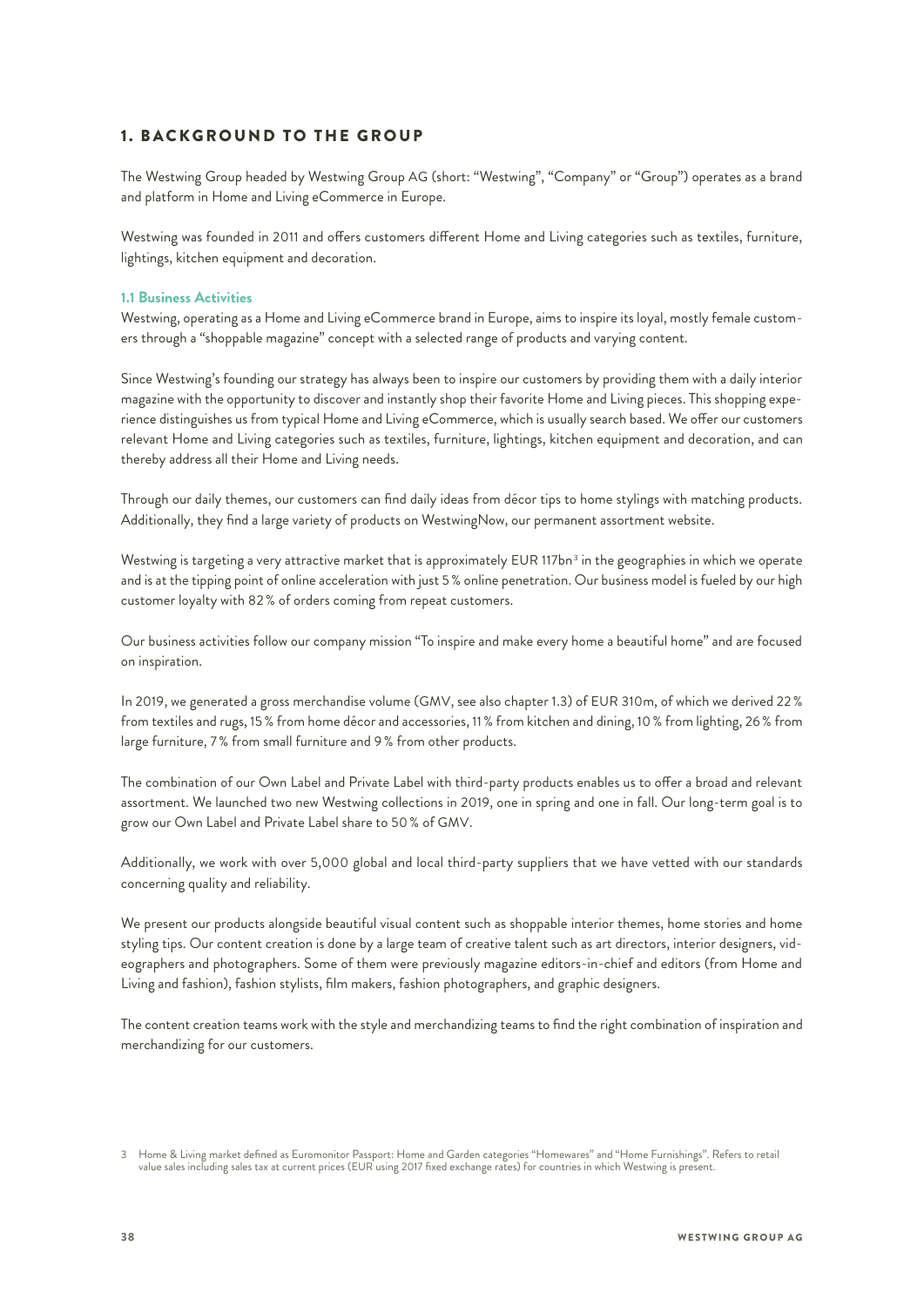## **1.2 Group Structure**

The Group is headed by our holding company, Westwing Group AG, a stock company registered at Berlin District Court, Germany, under the number HRB 199007 B. The Company is headquartered at Moosacher Str. 88, 80809 Munich, Germany. Westwing has been listed on the regulated market of the Frankfurt Stock Exchange since October 9, 2018.

As of December 31, 2019, 26 companies are fully consolidated in the accounts of the Westwing Group. The most important affiliate with respect to revenue is German Westwing GmbH that also covers a part of our international business with a high share of Own and Private label products. Thus, revenue in the legal entities in other countries does not reflect the full Westwing sales in those countries. Westwing GmbH showed third-party revenue of EUR 171.7m (2018: EUR 140.7m), while Italian Westwing S.r.l. had revenue of EUR 26.6m (2018: EUR 36.1m) and revenue at Spanish Westwing Iberia S.L. amounted to EUR 25.1m (2018: EUR 28.7m).

## **1.3 Performance Measurement System**

Westwing manages the operating business via two segments "DACH" and "International" using the key performance indicators revenue, Adjusted EBITDA and Adjusted EBITDA margin. The DACH segment is comprised of Germany, Switzerland and Austria. The International segment consists of Spain, Italy, France, Poland, the Czech Republic, Slovak Republic, Belgium and the Netherlands.

We define EBITDA as the sum of earnings before interest and taxes (EBIT) and depreciation, amortization and impairments. We calculate Adjusted EBITDA by making adjustments to EBITDA for share based compensation (income) / expenses. In 2019, EBITDA was adjusted for expenses relating to restructuring costs in Italy and France. In 2018, IPO costs recognized in profit and loss and central costs allocated to discontinued operations were also adjusted (affiliates in Brazil and Russia were sold in October and November 2018, central costs were allocated for full year due to e.g. ongoing handover). None of these costs were incurred in 2019.

The Adjusted EBITDA margin is defined as Adjusted EBITDA in percentage of revenue.

In addition to our key performance indicators revenue, Adjusted EBITDA and Adjusted EBITDA margin, other both financial and non-financial performance indicators are reported to corporate management and include the following:

- Private Label Share: Share of Own and Private Label GMV as percentage of total GMV.
- GMV (gross merchandise volume): Defined for the relevant period as the product value of all valid orders excluding failed and cancelled orders and less future projected cancellations. Future projected cancellations are estimated based on historical patterns. Returns are included.
- Number of orders: Defined as total number of valid orders (i.e. orders for which payment has been processed successfully and which have not been cancelled), during the twelve months previous to the relevant period end, irrespective of returns.
- Average basket size: Defined as GMV for the relevant period divided by the total number of orders for the same period.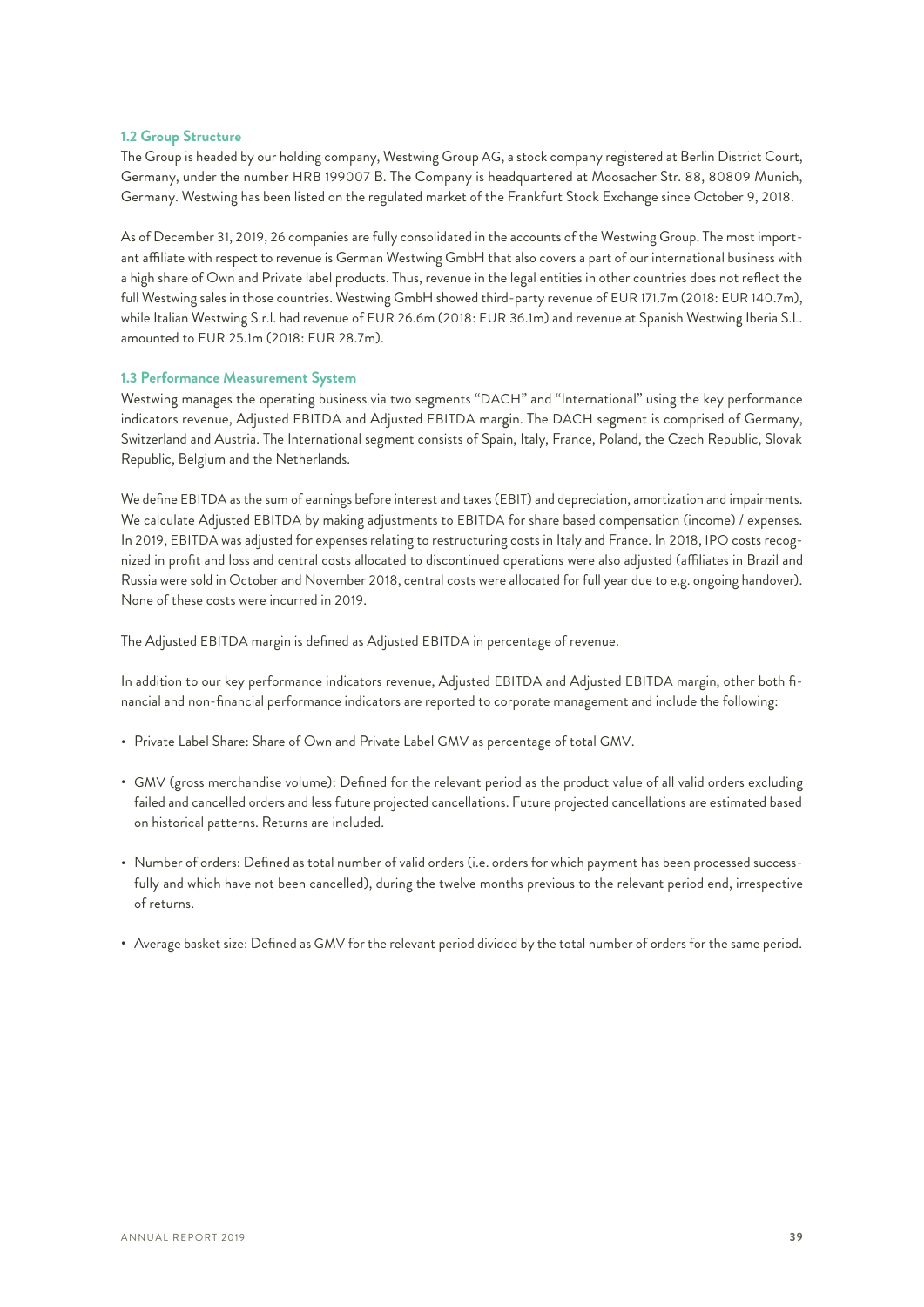- Active Customers: Defined as customers who have placed at least one valid order (i.e. an order for which payment has been processed successfully and which has not been cancelled), during the twelve months previous to the end date of the relevant period, irrespective of returns.
- Average Orders per Active Customer in the preceding twelve months: Defined as total number of orders in the last twelve months from the relevant period end date divided by Active Customers as of the end date of the relevant period.
- Average GMV per Active Customer in the preceding twelve months: Defined as GMV in the last twelve months from the relevant period end date divided by Active Customers as of the end date of the relevant period.
- Mobile visit share: Defined as the share of visits via Mobile Devices as percent of total visits.
- Contribution margin: Defined as the margin of the total of gross profit less adjusted fulfilment expenses in percent of revenue.
- Free cash flow: Defined as the sum of operating cash flow and investing cash flow.

## **1.4 Research and Development**

Since its founding, Westwing has invested in and further developed software to cover the growing internal and external business requirements. An important development was the expansion of the technological landscape to address the increasing focus on mobile platforms. Westwing provides apps for iOS and Android devices as well as smartphone and tablet-optimized sites.

Westwing develops and uses different software of which large amounts are capitalized in line with IAS 38. To maintain its software architecture, Westwing has established a skilled in-house technology team who provides central support to all countries. During the 2019 fiscal year, Westwing's net book value of intangible assets resulting from capitalization of internally developed software increased by EUR 3.8m to a total of EUR 11.5m. The share of capitalized development costs as percent of total technology costs was about 43 % in 2019 (2018: 54 %). Amortization of capitalized development costs of the year 2019 amounted to EUR 1.9m (2018: EUR 1.5m). Impairment expenses were EUR 0.3m (2018: none).

# 2. ECONOMIC DEVELOPMENTS

## **2.1 Macro-Economic and Sector-Specific Environment**

As of year-end Westwing operates in the market for online retailing of Home and Living products in eleven countries. The Company's revenue and profitability depend on conditions and prospects in their respective markets. These include macroeconomic developments, the conditions in the Home and Living markets in general and the prospects for eCommerce and mobile channels.

Macro-economically, Europe's dynamic slowed down in 2019: According to estimates by the IMF<sup>4</sup>, real GDP had an estimated growth of 1.5 %, thus 0.7pp lower than in 2018. In Germany, Westwing's largest market, real GDP growth was only 0.5 %, which is an even stronger decline (2018: 1.5 %).

4 International Monetary Fund: World Economic Outlook Database October 2019.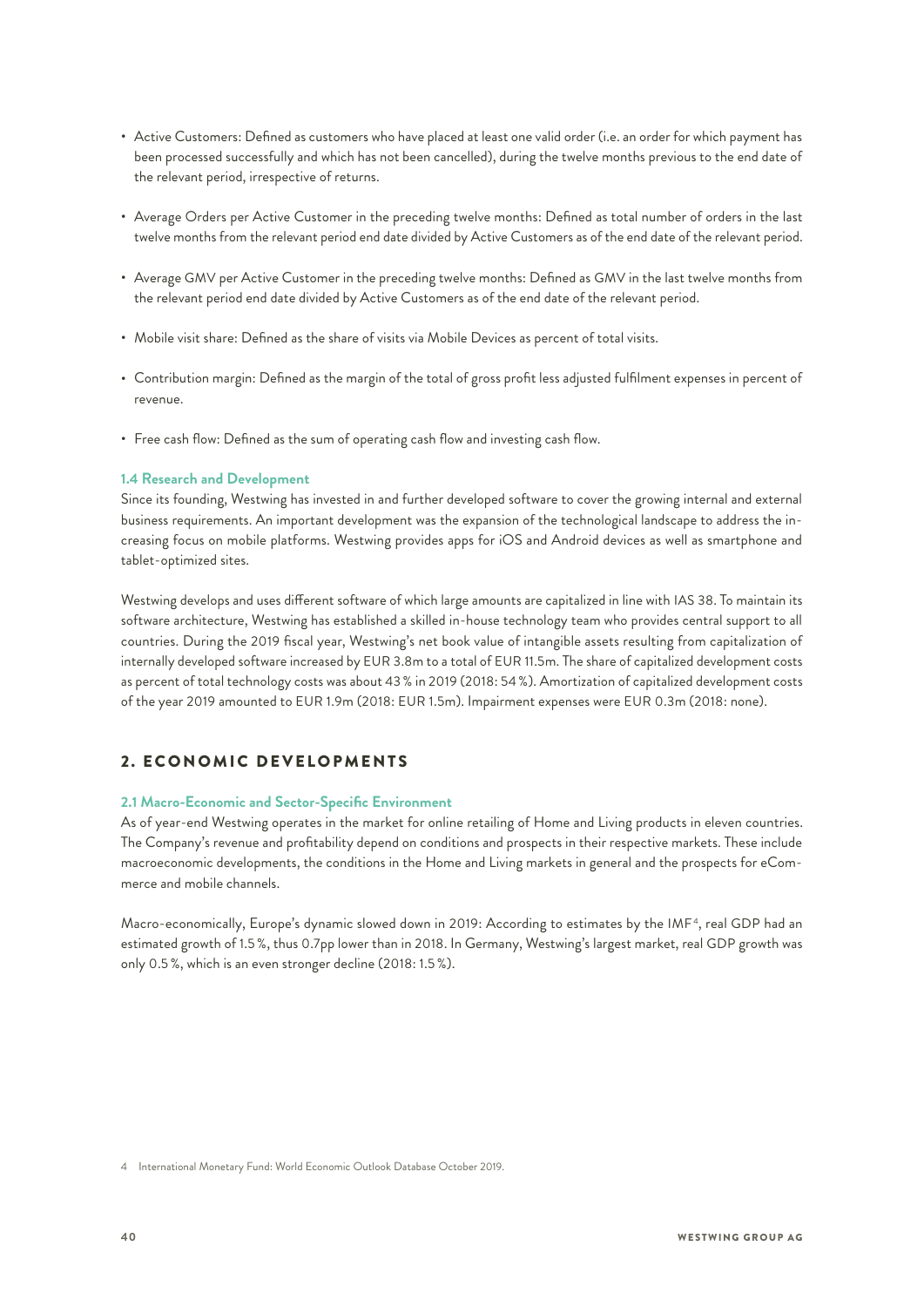The global Home and Living market amounted to approximately EUR 575bn<sup>5</sup> in 2018. The eleven countries in which Westwing operates covered approximately EUR 117bn<sup>6</sup> in 2017; those markets consist of over 300 million people.

## **2.2 Business Development <sup>7</sup>**

2019 has been a challenging year for Westwing, especially the first half of the year, where we faced delays as well as additional ramp-up costs related to our large warehouse move to Poland. In addition, customer churn slightly increased, and we saw an overall lack of operating leverage throughout the year. We addressed these topics and furthermore increased our marketing activities in the second half of the year. As a result, we saw improvements in growth, customer acquisition and contribution margin from the third quarter onwards, however, the additional marketing investments affected our Adjusted EBITDA. We closed the year with revenue growth by 5.3 % to EUR 267m (2018: EUR 254m) and an Adjusted EBITDA margin of –3.8 % (2018: + 1.2 %). Free cash flow was EUR –22.1m (2018: EUR –5.5m). Net result for the Group was EUR –39.0m (2018 for continuing operations EUR –26.0m).

Thus, we met our adjusted guidance to capital markets from September 2019 on Adjusted EBITDA (at around –3.5 % within a range of one percentage point, originally within a range of 1pp of 1%) and free cash flow (not exceeding EUR – 29m, originally lower than EUR –25m), but slightly missed our adjusted guidance for revenue (at the low end of the updated guidance of 6 –12 % of revenue growth, originally within a range of 2 –3 ppts of 16 %), with revenue increasing by 5.3 % compared to the previous year.

Broken down to segments Group results correspond to EUR 151.4m revenue and EUR –0.5m Adjusted EBITDA in DACH while revenue in our International segment was EUR 115.9m with an Adjusted EBITDA of EUR –9.4m (we refer to the results of segments for more details).

Major themes relevant for the business development in 2019 were the following:

#### *Maintain and Improve Customer Loyalty*

Westwing's customer loyalty was very strong with 82 % of orders coming from repeat customers (2018: 81 %). We were able to increase the share of wallet as measured by average GMV per active customer from EUR 312 in 2018 to EUR 327 in the year 2019. However, churn slightly increased through the year.

#### *Establishing a Full Working Business Model in all 11 countries*

Based on the DACH business we use as blueprint for the International segment we have our fully working business model now live in all our eleven countries: Daily themes, permanent assortment, Private Label, all of which supported by our organic marketing approach. The latest launches took place in the Czech Republic and the Slovak Republic in summer 2019.

<sup>5</sup> Imarc; Press Release Home Decor Market.

<sup>6</sup> Euromonitor International.

<sup>7</sup> All explanations and numbers regarding quarterly developments are unaudited.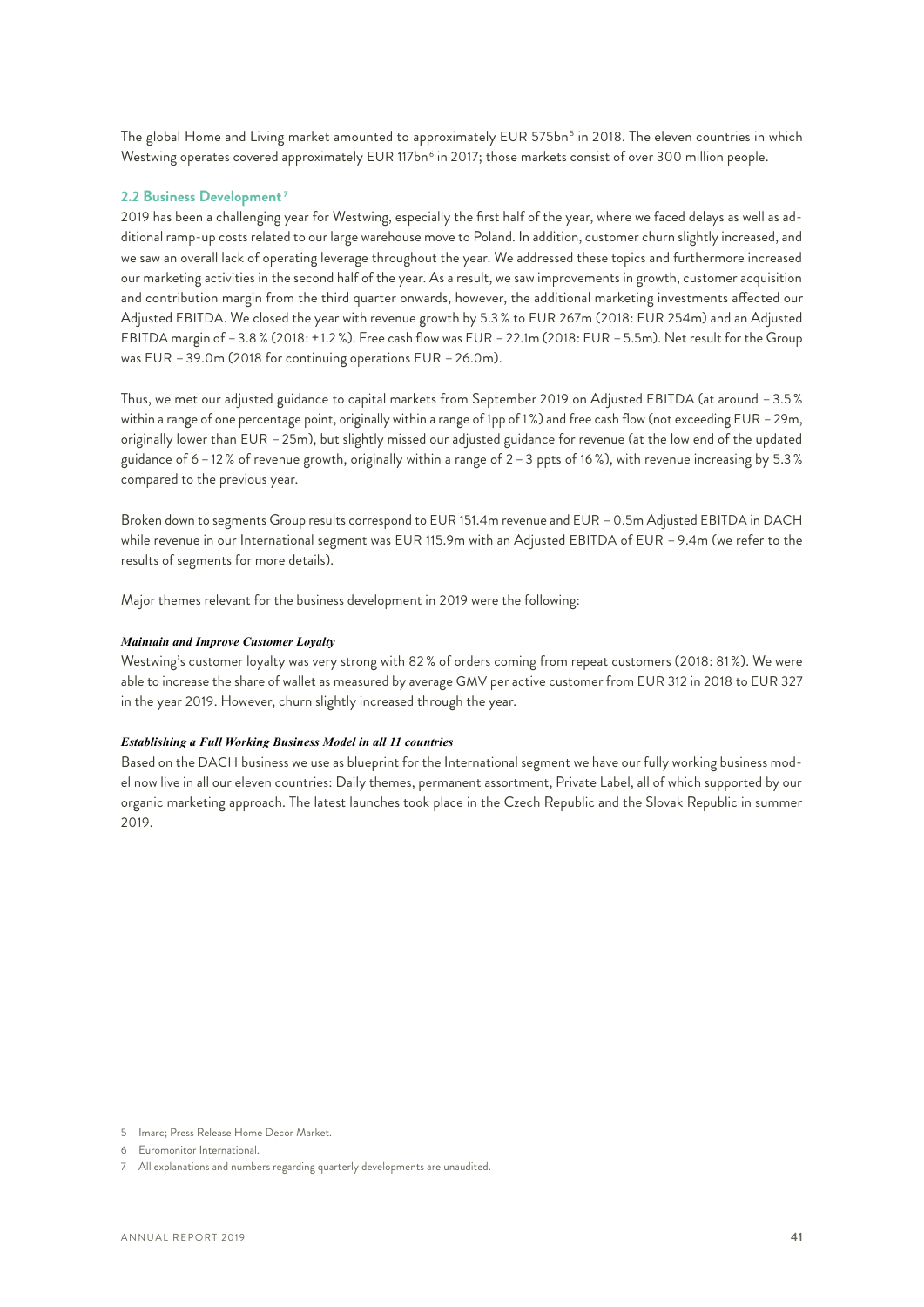## *Increase Share of our Own and Private Label products for better customer experience and increased profitability*

The share of GMV from Own and Private Label increased to 25 % of GMV in Q4 2019 compared to 18 % in Q4 2018. Our Own and Private Label products help improve our gross and contribution margins as they typically have margins that are 8 –10 percentage points higher. In addition, we have full control over the supply chain as well as product quality and are able to offer competitive pricing.

## *Addressing key challenges*

In 2019, we faced several challenges which we were able to address:

- After initial delays our new large warehouse in Poland was fully operational since June 2019 and is now improving productivity for benefits of lower variable fulfilment costs.
- Problems in the assortment, especially driven by not enough low-price point products, were addressed, and our offering is now better balanced
- The entire International segment faced challenges regarding traffic and offering in 2019, especially France and Italy. However, the International segment has returned to growth since the third quarter of 2019 with the Italian business recovering and having implemented a restructuring plan. Restructuring and centralization of our French business in Munich was completed.
- New customer acquisition has ramped up and our target marketing cost ratio was updated to 9 % of revenue (before  $6 - 7\%$

## 2.2.1 RESULTS OF OPERATIONS

# **CONDENSED CONSOLIDATED INCOME STATEMENT**

The condensed Consolidated Income Statement as reported under IFRS previous to adjustments defined for calculating Adjusted EBITDA looks as follows:

| EUR m                                  | 2019     | $\ln \frac{9}{6}$<br>of revenue | 2018     | ln %<br>of revenue | Change in<br>EUR <sub>m</sub> | Change<br>in $%$ |
|----------------------------------------|----------|---------------------------------|----------|--------------------|-------------------------------|------------------|
| Revenue                                | 267.3    | 100.0                           | 253.9    | 100.0              | 13.4                          | 5.3              |
| Cost of sales                          | $-148.1$ | $-55.4$                         | $-145.5$ | $-57.3$            | $-2.6$                        | 1.8              |
| <b>Gross Profit</b>                    | 119.2    | 44.6                            | 108.4    | 42.7               | 10.7                          | 9.9              |
| Fulfilment expenses                    | $-62.7$  | $-23.4$                         | $-54.2$  | $-21.3$            | $-8.5$                        | 15.7             |
| Marketing expenses                     | $-23.2$  | $-8.7$                          | $-17.8$  | $-7.0$             | $-5.5$                        | 30.7             |
| General and administrative<br>expenses | $-66.4$  | $-24.8$                         | $-55.9$  | $-22.0$            | $-10.5$                       | 18.7             |
| Other operating expenses               | $-2.1$   | $-0.8$                          | $-0.7$   | $-0.3$             | $-1.3$                        | 175.3            |
| Other operating income                 | 1.0      | 0.4                             | 0.7      | 0.3                | 0.3                           | 46.7             |
| <b>Operating Result</b>                | $-34.2$  | $-12.8$                         | $-19.5$  | $-7.7$             | $-14.7$                       | 75.2             |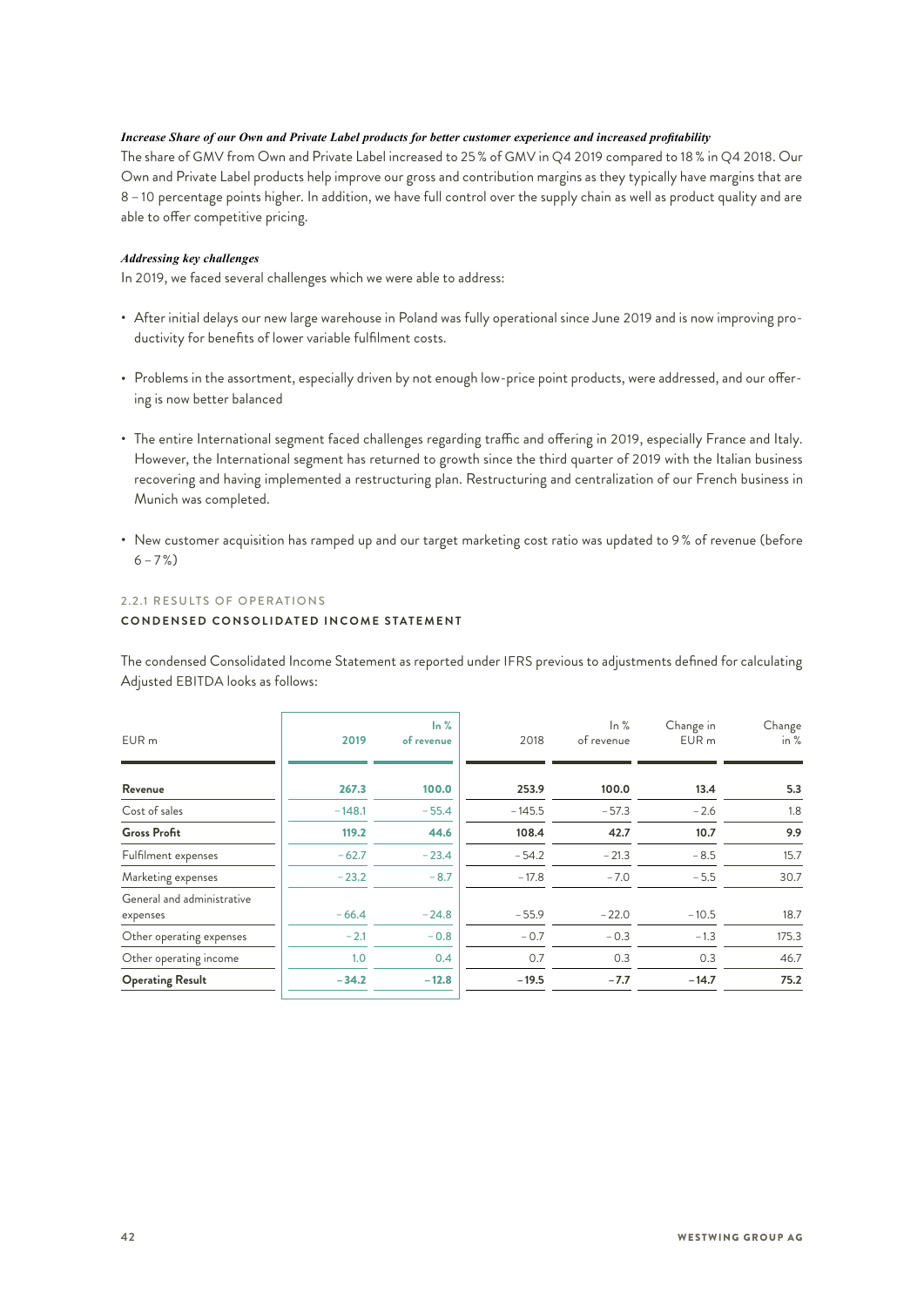| EUR <sub>m</sub>                                   | 2019    | 2018                     |
|----------------------------------------------------|---------|--------------------------|
|                                                    |         |                          |
| <b>Operating result</b>                            | $-34.2$ | $-19.5$                  |
| Share based compensation expenses                  | 12.3    | 8.4                      |
| Restructuring France and Italy                     | 2.4     | $\overline{\phantom{0}}$ |
| IPO costs recognized in profit or loss             |         | 4.4                      |
| Central costs allocated to discontinued operations |         | 2.6                      |
| Depreciation, amortization and impairments         | 9.2     | 7.2                      |
| <b>Adjusted EBITDA</b>                             | $-10.3$ | 3.1                      |
| Adjusted EBITDA margin                             | $-3.8%$ | 1.2%                     |
|                                                    |         |                          |

The following table shows the reconciliation from Operating Result to Adjusted EBITDA:

The adjusted consolidated income statement (as stated in the following table) down to adjusted EBITDA that we use to comment on the operating development of the individual positions excludes share-based compensation expenses. In 2019, restructuring expenses in France and Italy were adjusted as well. In France, the restructuring refers to the centralization of the French business in Munich. The costs of EUR 1.9m includes mostly severances. In Italy a transformation program was set-up to support the recovery of the business, the restructuring costs of EUR 0.5m also mainly comprise severances.

In 2018, next to share-based compensation, the Adjusted EBITDA was also adjusted for IPO costs recognized in the income statement, and central costs allocated to discontinued operations. The operations in Russia and Brazil were sold in the fourth quarter of 2018, however, the central costs incurred were allocated to the whole year due to handover, among others. Both costs did not re-occur in 2019. Finally, depreciation, amortization and impairments are excluded from Adjusted EBITDA.

| EUR <sub>m</sub>                                      | 2019     | $\ln \frac{9}{6}$<br>of revenue | 2018     | ln %<br>of revenue | Change in<br>EUR <sub>m</sub> | Change<br>in $%$ |
|-------------------------------------------------------|----------|---------------------------------|----------|--------------------|-------------------------------|------------------|
| Revenue                                               | 267.3    | 100.0                           | 253.9    | 100.0              | 13.4                          | 5.3              |
| Cost of sales                                         | $-148.1$ | $-55.4$                         | $-145.5$ | $-57.3$            | $-2.6$                        | 1.8              |
| <b>Gross Profit</b>                                   | 119.2    | 44.6                            | 108.4    | 42.7               | 10.7                          | 9.9              |
| Fulfilment expenses*                                  | $-62.1$  | $-23.2$                         | $-55.1$  | $-21.7$            | $-7.0$                        | 12.6             |
| <b>Contribution Profit</b>                            | 57.1     | 21.4                            | 53.3     | 21.0               | 3.8                           | 7.1              |
| Marketing expenses*                                   | $-23.0$  | $-8.6$                          | $-17.7$  | $-7.0$             | $-5.3$                        | 30.1             |
| General and administrative<br>expenses*               | $-52.4$  | $-19.6$                         | $-42.2$  | $-16.6$            | $-10.2$                       | 24.1             |
| Other operating expenses                              | $-2.1$   | $-0.8$                          | $-0.7$   | $-0.3$             | $-1.3$                        | 175.3            |
| Other operating income                                | 1.0      | 0.4                             | 0.7      | 0.3                | 0.3                           | 46.7             |
| Central costs allocated to<br>discontinued operations |          | 0.0                             | 2.6      | 1.0                | $-2.6$                        | $-100.0$         |
| Depreciation, amortization and<br>impairments         | 9.2      | 3.4                             | 7.2      | 2.8                | 2.0                           | 27.3             |
| <b>Adjusted EBITDA</b>                                | $-10.3$  | $-3.8$                          | 3.1      | 1.2                | $-13.3$                       |                  |

#### **ADJUSTED CONDENSED CONSOLIDATED INCOME STATEMENT**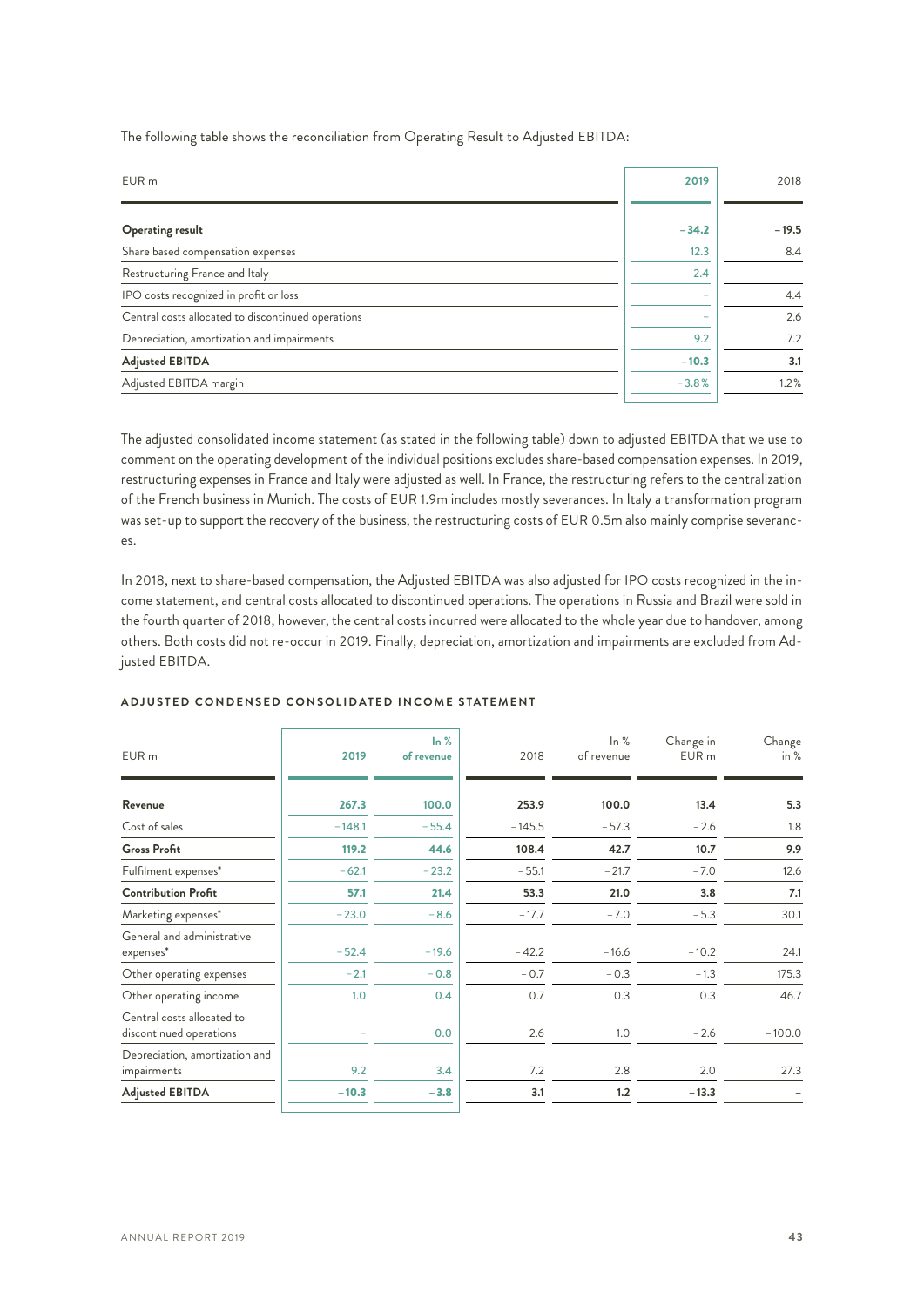\* The following adjustments were made in the corresponding lines:

| EUR <sub>m</sub>                        | Expense line               | 2019 | 2018   |
|-----------------------------------------|----------------------------|------|--------|
|                                         |                            |      |        |
|                                         |                            |      |        |
| Share-based compensation                | Fulfilment                 | 0.1  | $-0.9$ |
|                                         | Marketing                  | 0.2  | 0.0    |
|                                         | General and Administrative | 12.1 | 9.3    |
| Restructuring France and Italy          | Fulfilment                 | 0.5  |        |
|                                         | General and Administrative | 1.9  |        |
| IPO costs recognized in profit or loss  | General and Administrative | ۰    | 4.4    |
| Central costs allocated to discontinued |                            |      |        |
| operations                              | General and Administrative | -    | 2.6    |
| Total                                   |                            | 14.7 | 15.4   |

Revenues for the year comprise the following:

| EUR <sub>m</sub>                  | 2019  | $\ln \frac{9}{6}$<br>of revenue | 2018  | $\ln \frac{9}{6}$<br>of revenue |
|-----------------------------------|-------|---------------------------------|-------|---------------------------------|
| Revenue from the sale of products | 263.6 | 98.6                            | 251.0 | 98.8                            |
| Other revenue                     | 3.7   | 1.4                             | 2.9   | 1.1                             |
| Total                             | 267.3 | 100.0                           | 253.9 | 100.0                           |

In the reporting period, other performance indicators developed as follows:

## **OTHER PERFORMANCE INDICATORS**

|                                                                         | 2019  | 2018  | Change  |
|-------------------------------------------------------------------------|-------|-------|---------|
|                                                                         |       |       |         |
| Own and Private Label share (in % of GMV)                               | 24%   | 16%   | 8pp     |
| GMV (in EUR m)                                                          | 310   | 291   | 6.6%    |
| Number of orders (in k)                                                 | 2,428 | 2,399 | $1.3\%$ |
| Average basket size (in EUR)                                            | 128   | 121   | 5.3%    |
| Active Customers (in k)                                                 | 949   | 934   | 1.6%    |
| Average orders per Active Customer (in EUR)                             | 2.6   | 2.6   | $-0.4%$ |
| Average GMV per Active Customer in the preceding twelve months (in EUR) | 327   | 312   | 5.0%    |
| Mobile visit share                                                      | 76%   | 73%   | 3pp     |

Westwing increased revenue from EUR 253.9m in 2018 to EUR 267.3m in 2019. This corresponds to a year-over-year revenue growth rate of 5.3 %. The increase in Group revenue was mainly driven by an increase in the average basket size and a higher share of wallet, i.e. the average GMV per Active Customer.

Revenue growth was supported by Westwing's successful further build-up of its Own Label and Private Label offering. The Own Label and Private Label share grew by 8 percentage points from 16 % of GMV in 2018 to 24 % of GMV in 2019. Westwing launched two new collections in 2019, one in spring and one in fall.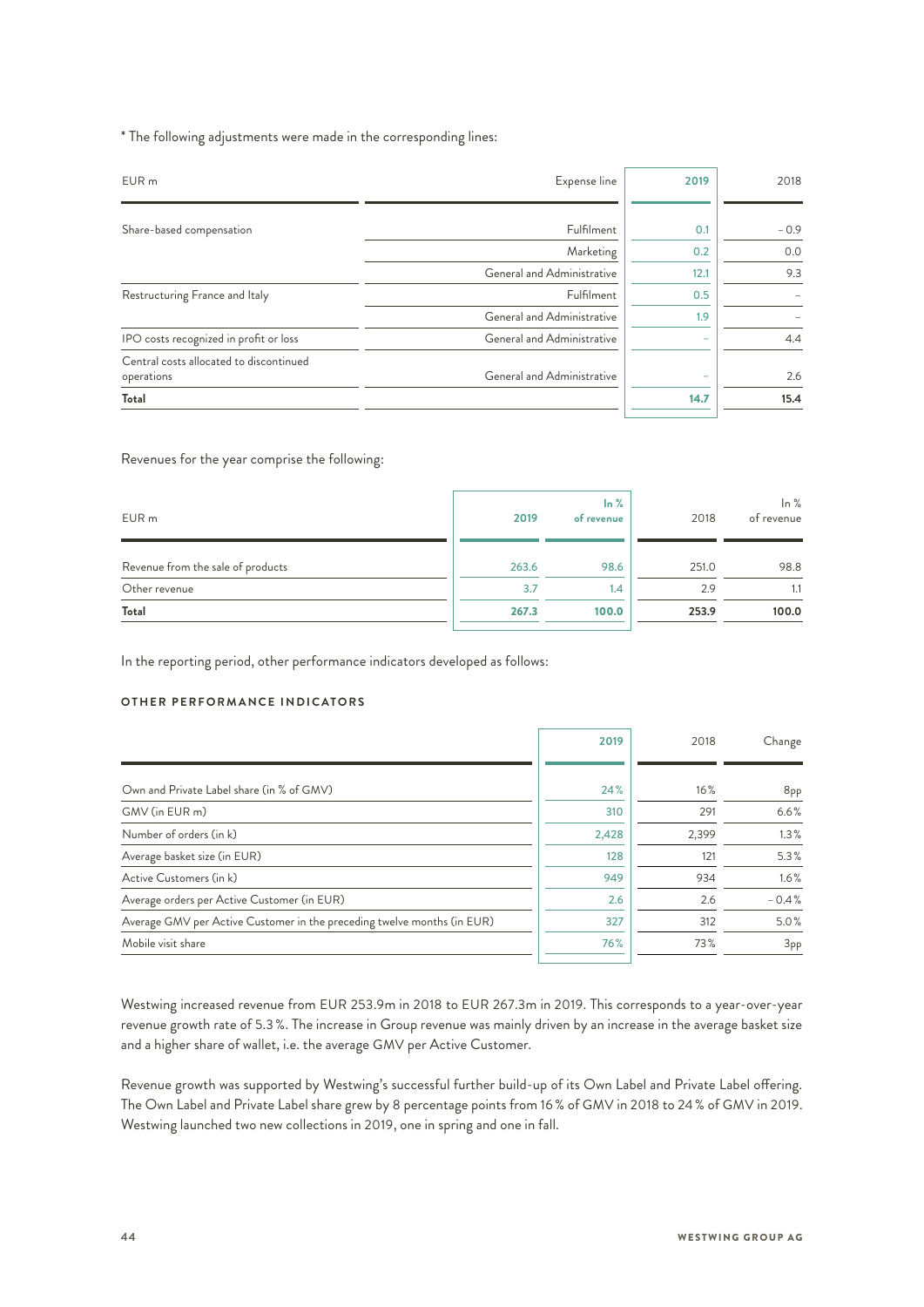Westwing's gross profit margin was at 44.6 % on a higher level than 2018 (42.7 %) with the fourth quarter 2019 reaching an all-time high of 47.1 %. Drivers were especially a higher share of Own and Private Label and more discipline regarding pricing and discounts.

Fulfilment expenses<sup>8</sup> (before share-based compensation and restructuring expenses) as percent of revenue increased compared to the previous year, to 23.2 % (2018: 21.7 %). This development was primarily driven by higher logistic costs in the first half of the year relating to the delayed warehouse move from Berlin to Poland and costs increases from freight providers.

Marketing expenses (before share-based compensation) in percentage of revenue was higher at 8.6 % (2018: 7.0 %) which reflects the Company's strategy to push revenue growth with higher marketing investments starting in the second half of 2019. Marketing expenses in absolute terms rose to EUR 23.0m (2018: EUR 17.7m).

General and administrative expenses (before adjustments <sup>9</sup> ) increased from EUR 42.2m in 2018 to EUR 52.4m in 2019. In percent of revenue this is a development of + 3.0 percentage points to 19.6 % of revenue. The key underlying driver for the development of our general and administrative expenses were investments into enablers of growth, specifically the internationalization of our permanent assortment WestwingNow, Technology as well as Own and Private Label. Next to our daily theme business, both WestwingNow and Own and Private Label have been available in all our eleven countries since the third quarter of 2019.

The Adjusted EBITDA margin decreased by 5.0 percentage points from + 1.2 % in 2018 to –3.8 % in 2019, whereas in the fourth quarter 2019 it was + 3.1 % compared to + 2,3 % in the fourth quarter of 2018. This development shows that we addressed the issues we had faced in our assortment and in our warehouse in the first half of 2019.

Amortization, depreciation and impairments increased by EUR 2.0m to EUR 9.2m primarily due to the increase in software capitalization over the recent years and additional right-of-use assets recognized due to the warehouse move from Berlin to Poland.

The net financial result amounted to EUR –3.8m, thus improved by EUR 3.1m compared to the previous year (2018: EUR –6.9m). This development was mainly due to lower interest expenses, as we still had high non-cash interest expenses in 2018 from previous financing rounds that were classified at amortized cost or fair value, however, these expenses or income related only to the valuation and did not result in any payments.

The tax expense of EUR 1.0m (2018: income of EUR 0.4m) comprises mainly the write-off of the deferred tax asset in Spain of EUR 0.5m.

In the 2019 fiscal year the net result amounted to EUR –39.0m, increasing the net loss by EUR 13.0m compared to the previous year (net result for continuing operations of EUR –26.0m). This development was primarily driven by a lower operating result and higher share-based compensation expenses of EUR 12.3m in 2019 (compared to EUR 8.4m in 2018).

<sup>8</sup> Fulfilment expenses include shipping costs.

<sup>9</sup> Share-based compensation, restructuring expenses Italy and France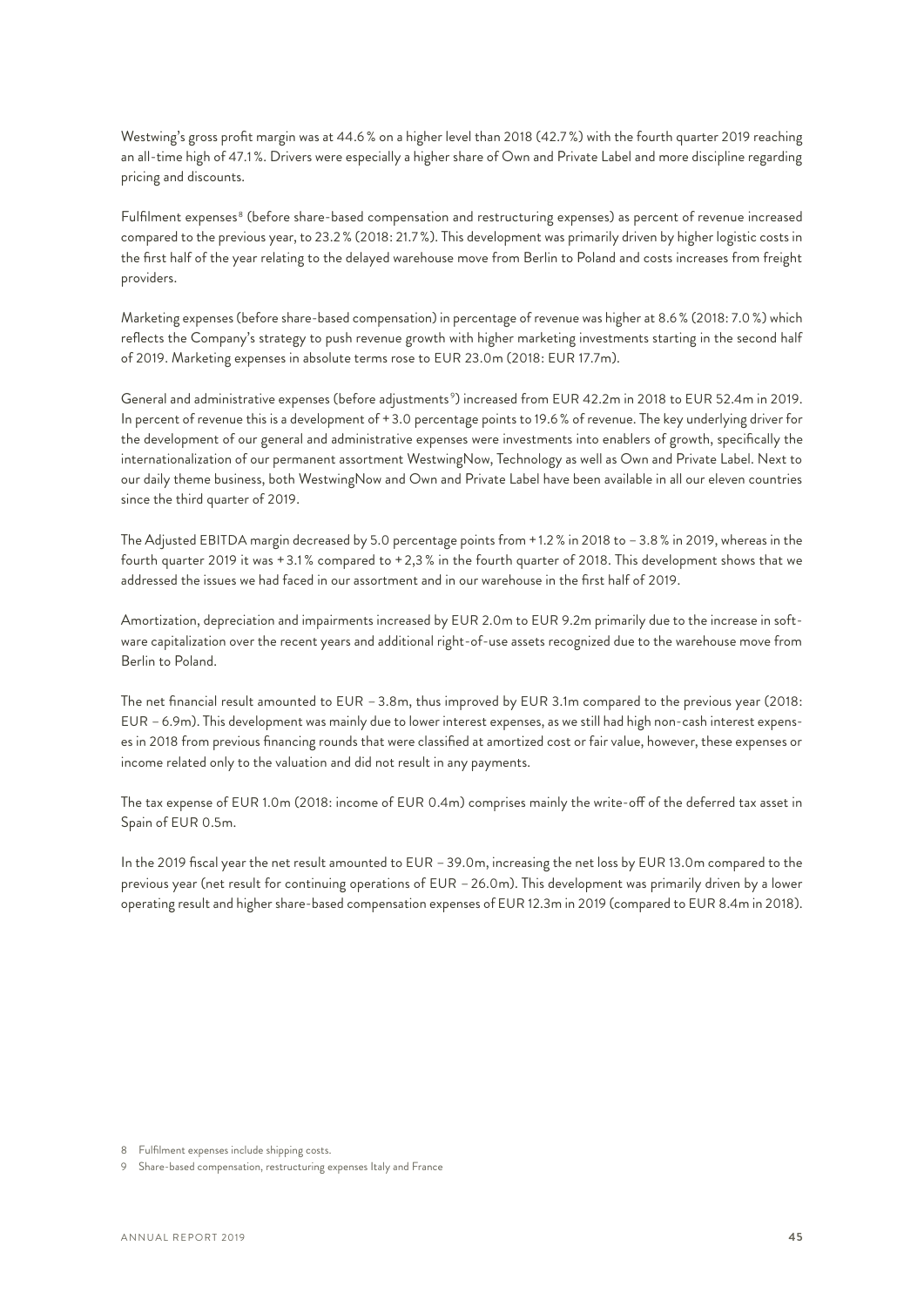The net result from discontinued operations in 2018 amounted to EUR 23.6m and was mainly due to the income from the disposal of the subsidiaries in Russia and Brazil and deconsolidation effects in the fourth quarter of 2018.

GMV increased from EUR 290.8m in 2018 to EUR 310.0m in 2019 representing growth of 6.6 % and being slightly higher than the percentage of the revenue increase. This increase was based on a total of 2.4m orders (2018: 2.4m) placed by 949k (2018: 934k) Active Customers, each of them increasing their average GMV to an average of EUR 327 in 2019, compared to EUR 312 in 2018.

Mobile visit share in 2019 continued to increase to 76 % (2018: 73 %). This development is in line with our expectation that mobile channels will become increasingly important over time.

## **RESULTS OF SEGMENTS**

The split of the Group's revenue into segments is as follows:

| EUR m         | 2019  | $\ln \frac{9}{6}$<br>of revenue | 2018  | ln %<br>of revenue | Change in<br>EUR <sub>m</sub> | Change<br>% in |
|---------------|-------|---------------------------------|-------|--------------------|-------------------------------|----------------|
| <b>DACH</b>   | 151.4 | 56.6                            | 133.2 | 52.5               | 18.2                          | 13.6%          |
| International | 115.9 | 43.4                            | 120.7 | 47.5               | $-4.8$                        | $-4.0%$        |
| Total         | 267.3 | 100.0                           | 253.9 | 100.0              | 13.4                          | 5.3%           |

## Adjusted EBITDA of the segments developed as follows:

| EUR m             | 2019    | Margin                   | 2018   | Margin          | Change in<br>EUR <sub>m</sub> |
|-------------------|---------|--------------------------|--------|-----------------|-------------------------------|
| <b>DACH</b>       | $-0.5$  | $-0.3%$                  | 5.7    | 4.3%            | $-6.2$                        |
| International     | $-9.4$  | $-8.1%$                  | $-2.7$ | $-2.2%$         | $-6.7$                        |
| HQ/Reconciliation | $-0.4$  | $\overline{\phantom{a}}$ | $-0.0$ | $\qquad \qquad$ | $-0.4$                        |
| Total             | $-10.3$ | $-3.8%$                  | 3.1    | 1.2%            | $-13.3$                       |

Our DACH segment had a successful year with respect to revenue and contributed EUR 151.4m, a growth of 14 % compared to 2018. Revenue in our International segment declined by 4 %, but with improvements over the year and a positive development in the second half of the year. The DACH segment showed an Adjusted EBITDA margin of –0.3 % (2018: + 4,3 %), and we continued to have a negative EBITDA margin in the International segment, which was –8.1 % (2018: –2.2 %), again driven by the decline of revenue, as the entire International segment faced challenges regarding traffic and offering in 2019, especially France and Italy.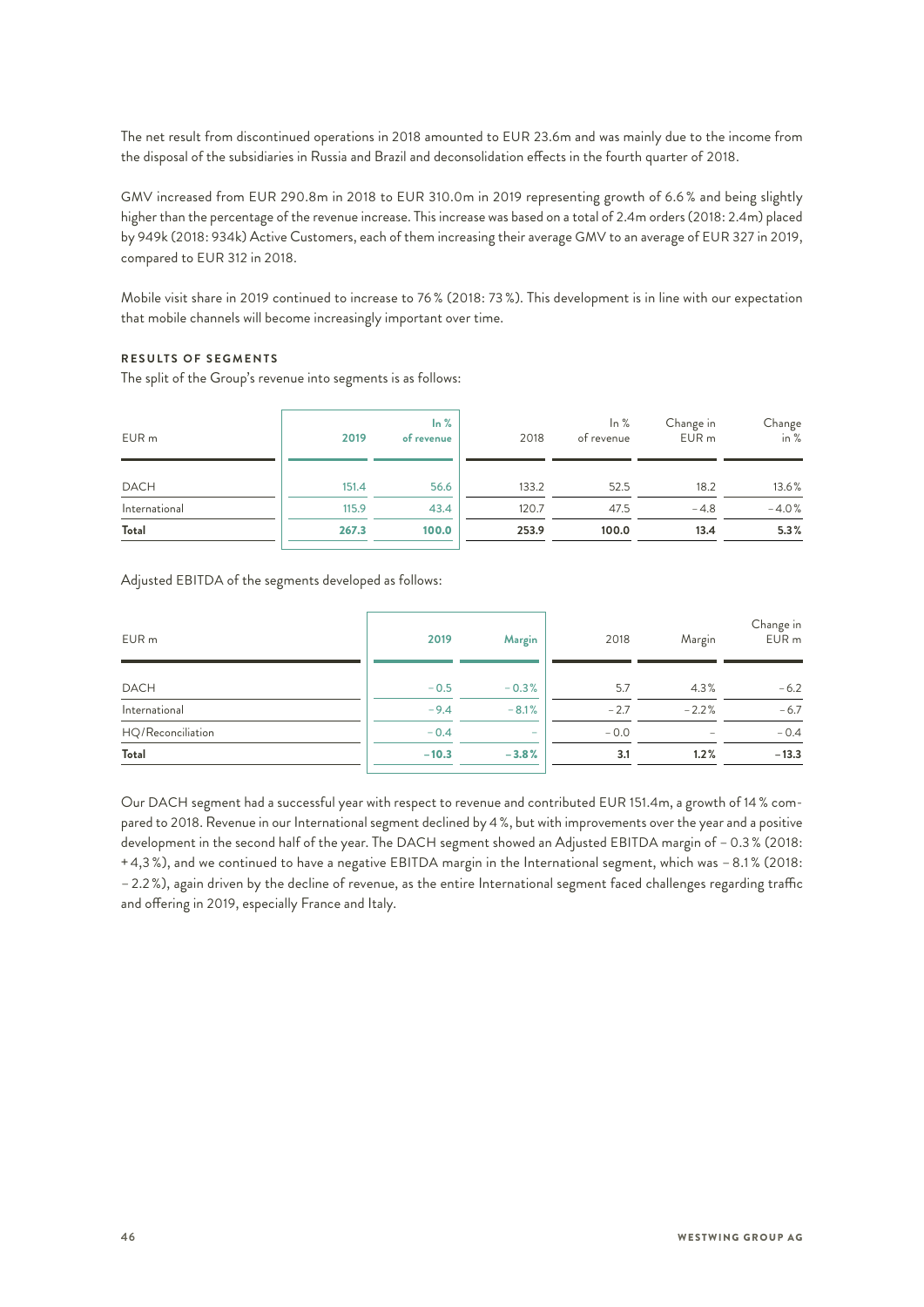## 2.2.2 FINANCIAL POSITION **CONDENSED STATEMENT OF CASH FLOWS**

| EUR <sub>m</sub>                                  | 2019    | 2018   | Change in<br>EUR m |
|---------------------------------------------------|---------|--------|--------------------|
| Cash flows from operating activities              | $-13.3$ | $-9.9$ | $-3.4$             |
| Cash flows from investing activities              | $-8.8$  | 4.4    | $-13.2$            |
| Cash flows from financing activities              | $-27.3$ | 114.2  | $-141.5$           |
| Cash flows from discontinued activities           | ×.      | 1.0    | $-1.0$             |
| Change in cash and cash equivalents               | $-49.4$ | 109.7  | 159.1              |
| Effect of exchange rate fluctuations on cash held | $-0.4$  | $-0.5$ | 0.2                |
| Cash and equivalents as of January 1              | 123.0   | 13.8   | 109.2              |
| Cash and equivalents as of December 31            | 73.2    | 123.0  | $-49.8$            |

Cash outflow from operating activities totaled EUR –13.3m (2018: EUR –9.9m), an increase of EUR 3.4m. This development is primarily due to a lower operating result. Cash and working capital developed positively in the fourth quarter of 2019, where we had a high focus on efficient stock management throughout the Group. Net working capital – defined as inventory plus goods prepayments, current trade and other financial assets less trade payables, accrued liabilities and contract liabilities – has increased by EUR 1.4m to EUR –3.4m in 2019 (2018: EUR –4.8m).

Cash outflows from investing activities amounted to EUR –8.8m (2018: cash inflows of EUR 4.4m), which includes investments in intangible assets of EUR 6.2m in 2019, especially in internally developed software, being slightly higher than the EUR 5.7m in 2018. The cash inflow in 2018 included one-time proceeds from the sale of operations in Brazil and Russia amounting to EUR 11.0m, resulting in a positive cash inflow from investing activities.

As a result of the developments in the operating and investing cash flows described above, the free cash flow for the full year amounted to EUR –22.1m (2018: EUR –5.5m). In the fourth quarter of 2019 it was at EUR + 7.7m, thus again positive as in the same quarters in the previous years.

The cash outflow from financing activities amounted to EUR –27.3m (2018: EUR 114.2m) and in 2019 especially includes the repayment of the loans with GGC EUR S.À.R.L of EUR 15.0m as well as related interest expenses and exit fees of EUR 2.7m. Furthermore, cash out flows for treasury shares primarily resulting from the buyback program in fall 2019 amounted to EUR 3.0m. The share-buyback program was completed at the end of October 2019. In 2018, the cash flow from financing activities was primarily impacted by the proceeds from the initial public offering on October 9, 2018, which led to gross proceeds of EUR 122.5m.

## *Principles and objectives of financial management*

Managing cash and working capital are at the heart of financial management at Westwing. Maintaining liquidity is also a paramount objective. The type and volume of transactions involving cash are focused on our operating business. Westwing only has term deposits such as short-term highly liquid investments with original maturities of three months or less. A rolling twelve-month cash flow planning is used to determine liquidity requirements.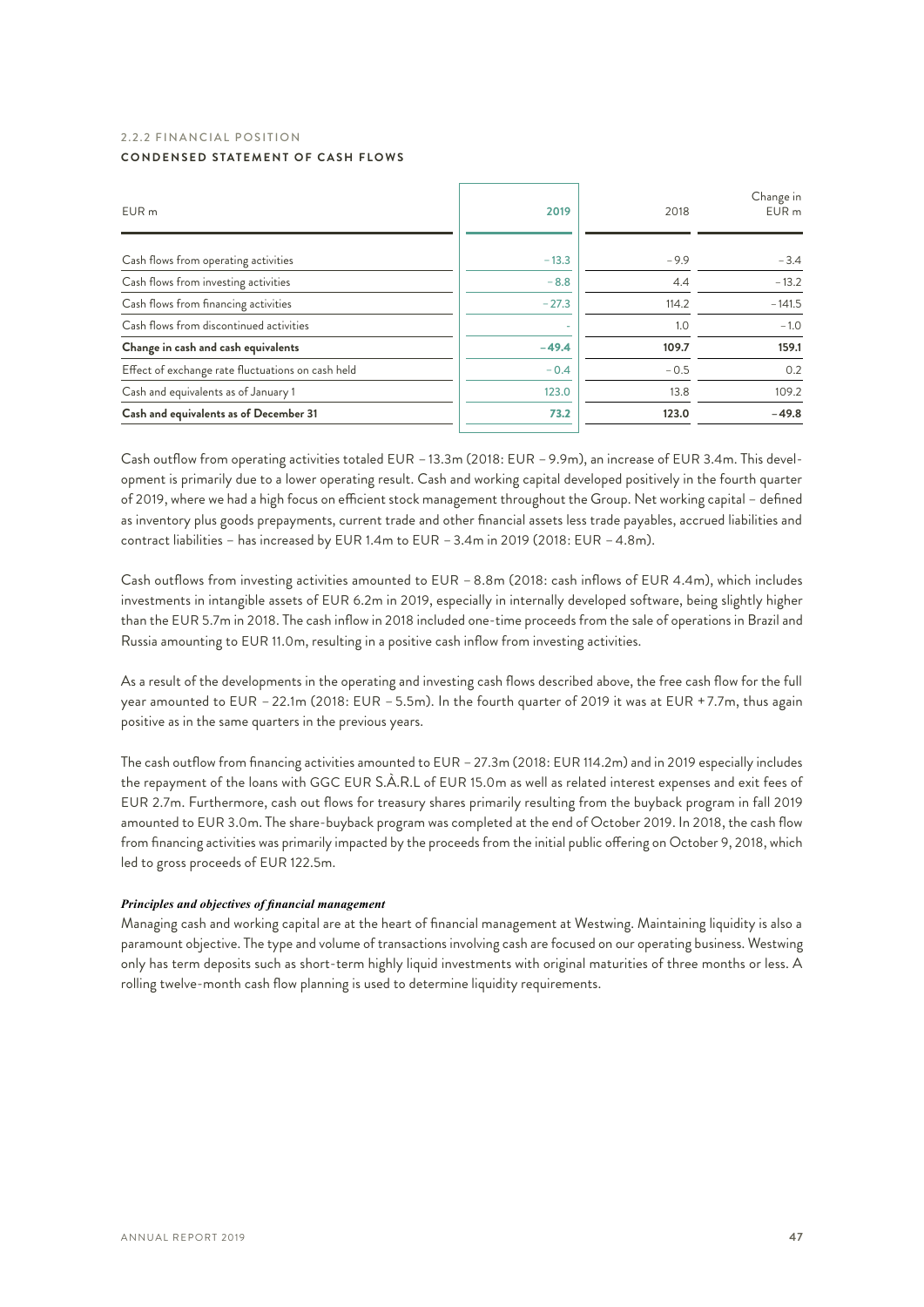After the IPO in 2018, the Company has cash reserves to cover additional investments in growth as well as to support the ongoing business. Westwing has consistently ensured that sufficient liquid funds were available to fund operations. Westwing was able to meet its payment obligations at all times.

Details on financial risk management can be found in the notes to the consolidated financial statements (note 24).

## 2.2.3 ASSETS AND LIABILITIES

## **CONDENSED STATEMENT OF FINANCIAL POSITION**

| EUR <sub>m</sub>                  | 2019  | 2019 in %<br>of Total | 2018  | 2018 in %<br>of Total | Change in<br>EUR m | Change<br>in $%$ |
|-----------------------------------|-------|-----------------------|-------|-----------------------|--------------------|------------------|
| <b>Total Assets</b>               | 165.4 | 100.0%                | 197.5 | 100.0                 | $-32.0$            | $-16.2%$         |
| Non-Current Assets                | 51.5  | 31.1%                 | 33.3  | 16.9                  | 18.2               | 54.7%            |
| <b>Current Assets</b>             | 113.9 | 68.9%                 | 164.2 | 83.1                  | $-50.2$            | $-30.6%$         |
| <b>Total Liabilities + Equity</b> | 165.4 | 100.0%                | 197.5 | 100.0                 | $-32.0$            | $-16.2%$         |
| Equity                            | 74.4  | 45.0%                 | 104.9 | 53.1                  | $-30.5$            | $-29.1%$         |
| Non-Current Liabilities           | 26.7  | 16.1%                 | 32.4  | 16.4                  | $-5.7$             | $-17.5%$         |
| Current Liabilities               | 64.4  | 38.9%                 | 60.2  | 30.5                  | 4.2                | $7.0\%$          |

Current assets accounted for EUR 113.9m as of December 31, 2019 (December 31, 2018: EUR 164.2m). Cash and cash equivalents decreased to EUR 73.2m (December 31, 2018: EUR 123.0m), mainly as a result of the cash used in operating activities and the repayment of loans with GGC EUR S.À.R.L in the amount of EUR 15.0m as well as related interest expenses and exit fees of EUR 2.7m. Inventory was up slightly at EUR 23.4m (December 31, 2018: EUR 22.6m) due to overall business growth, in particular for WestwingNow as well as Own Label and Private Label. Trade and other current financial receivables amounted to EUR 9.4m (December 31, 2018: EUR 10.0m).

Non-current assets mainly consist of property, plant and equipment as well as intangible assets. The increase in property, plant and equipment from EUR 21.9m end of 2018 to EUR 35.4m end of 2019 is especially driven by new right-of-use assets for the new warehouse in Poland and new office space in Germany, Italy and Spain. Intangible assets, primarily representing capitalization of software development, increased by EUR 3.8m. Capitalization of software development of EUR 6.1m was partially offset by amortization of EUR 1.9m and an impairment of EUR 0.3m in 2019.

Current liabilities were EUR 4.2m higher compared to the previous year, at EUR 64.4m (December 31, 2018: EUR 60.2m). Trade payables strongly decreased from EUR 24.9m at the end of 2018 to EUR 17.1m as of December 31, 2019, particularly caused by earlier payment runs due to the timing of bank holidays in December. This development was offset by EUR 5.5m higher accruals and a slight increase in contract liabilities, mainly due to the higher business volume towards the end of the year.

The decrease in non-current liabilities to EUR 26.7m (December 31, 2018: EUR 32.4m) comprises some adverse effects: while non-current borrowings of EUR 14.9m were completely paid back in 2019, non-current leasing liabilities increased by EUR 9.8m corresponding to the higher right-of-use assets described above.

The Company's equity amounted to EUR 74.4m as of December 31, 2019, compared to EUR 104.9m at the end of 2018. This development was caused by the net loss for the year and the increase in treasury shares, only partly compensated by higher share-based payment reserves.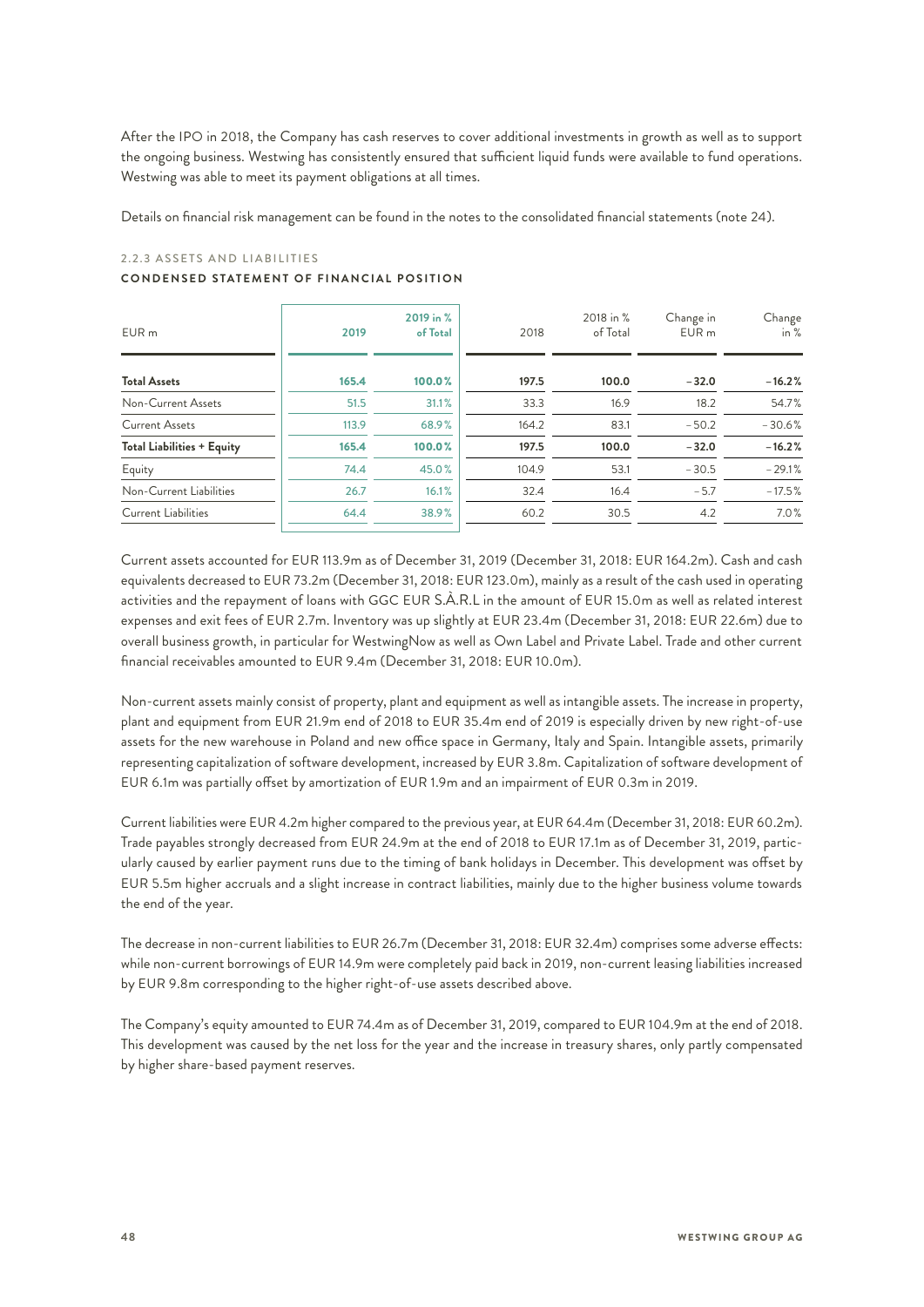As of December 31, 2019, the Group did not have available credit lines. As of December 31, 2018, the Group had EUR 3.0m of undrawn committed borrowing facilities.

## *Overall assessment of the Group's economic position*

The year 2019 was a year of challenges for Westwing and we have not reached our original plans. However, we were able to address most of the issues mentioned above in the second half of the year. As a result of these developments and building on our ongoing improvements in business processes and our assortment, we expect to get business back on track steadily and put the International segment on a trajectory to follow the DACH role model.

# 3. EMPLOYEES

At the end of December 2019, Westwing Group employed 1,290 full time equivalents (hereinafter: FTEs<sup>10</sup>), which is an increase compared to 1,143 employees in 2018.

In December 2019 most staff were employed by the Munich-based legal entities Westwing Group AG (339 FTEs) and Westwing GmbH (182 FTEs), as well as the Polish entity (458 FTEs) that also operates Westwing's shared service center.

At Westwing, international diversity is considered an important competitive factor. This international character is expressed in the diverse backgrounds of the employees. At the end of 2019 the Company employed more than 50 different nationalities. Likewise, Westwing sees gender diversity as an important factor. 61 % of Westwing employees are female.

# 4. NON-FINANCIAL REPORT<sup>11</sup>

Our vision is to be the European leader in Home and Living eCommerce. We want to achieve this by creating the most inspiring customer experience and the most loved brand.

In order to fulfil our mission "to inspire and make every home a beautiful home" and to drive future business success, we aim to ensure corporate social responsibility throughout the whole Group. Together with our employees, partners, suppliers and customers, we want to sustainably act and grow.

To be able to support and achieve our vision, accomplish our mission and drive sustainability in the Home and Living eCommerce market, we have outlined the following Westwing values:

- Inspiration every day: We inspire our customers in everything we do to make every home a beautiful home.
- Customer delight: We work for our customers. We strive to make them truly fall in love with our brand, and a little more with every action and interaction.
- Genuine care: We genuinely care about our customers, colleagues, and partners. We do not let people down. We are open, honest, direct, and reliable.
- Driven to get results: We get things done, in a fast and lean way, no matter the obstacles in our way.

<sup>10</sup> According to Westwing definition, one FTE is equivalent to one employee working full-time.

<sup>11</sup> This section of the Combined Management Report is not subject to audit requirements.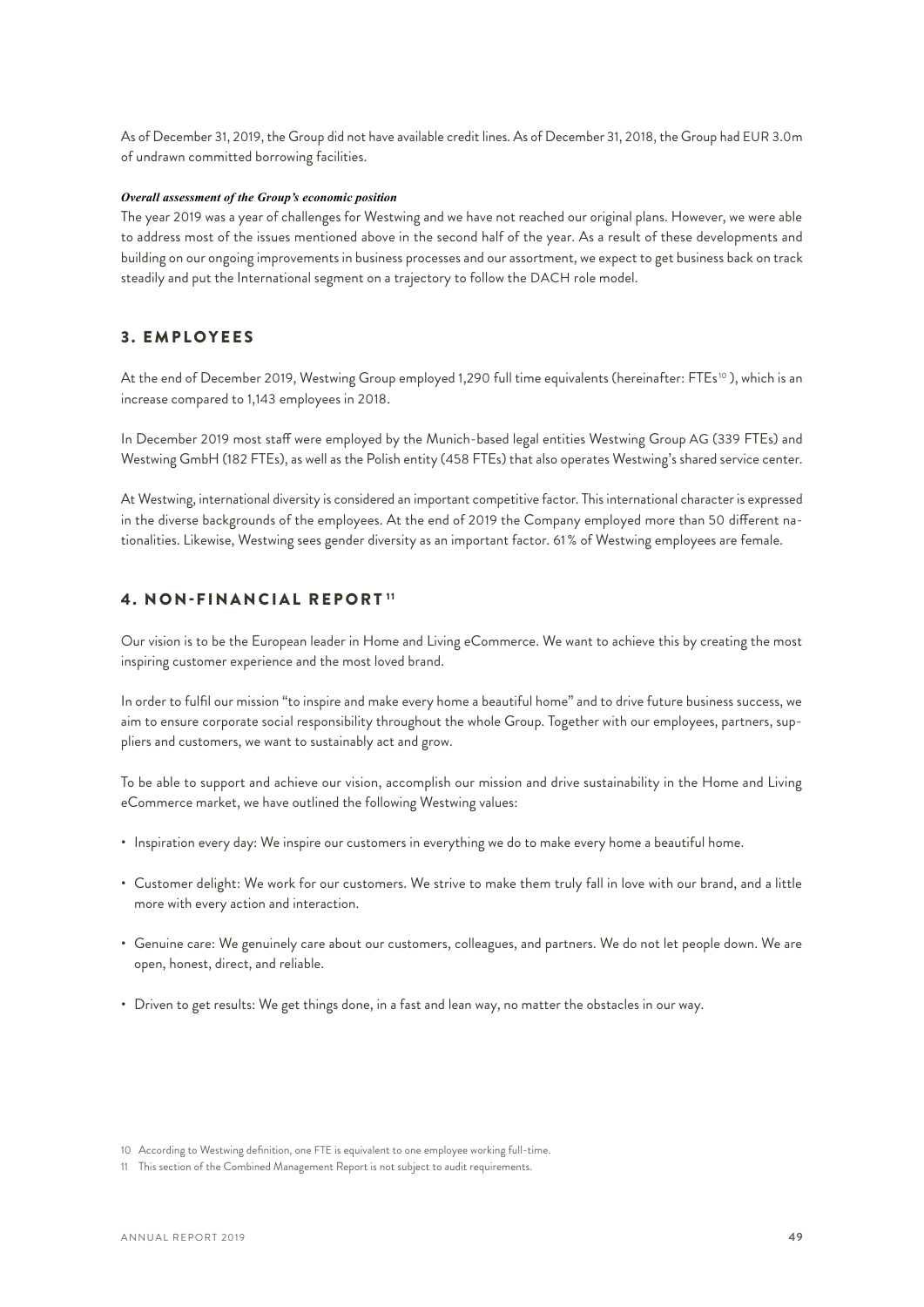- Unique team: We are a diverse and passionate team. We work together with integrity, creativity, fun and energy to achieve incredible things and build a company of true longevity.
- Ambition to be the best: We strive for excellence and aspire to create the European leader in Home and Living eCommerce.

Those values shape our culture and reflect what we appreciate as a company. They are the essence of our identity – our principles, beliefs or philosophy of values. They are thus timeless and do not change, they are sustainable in the longer term and they are universally applicable to all Westwing businesses, teams and employees.

As a result, we defined five material topics of activity that are particularly important for us to achieve our aims to act and grow sustainably. These are Employees and Diversity, Environmental and Climate Protection, Human Rights in our Supply Chain, Customer Relationship and Data Protection as well as Anti-Bribery and Anti-Corruption initiatives at Westwing.

Our Governance, Risk and Compliance (GRC) function is an integrated collection of capabilities that enable an organization to reliably achieve objectives, address uncertainty and act with integrity. It consists of a set of functions that oversees and manages risks and compliance across the organization to reliably meet Company objectives.

The GRC function monitors risks that might impact our business performance, which includes not only financial risks, but also reputational, social and environmental risks, among others. All identified risks are visualized to facilitate comparison of the risks' relative priority and to provide an overview of Westwing Group´s total risk exposure. The rating of risks reveals which risk information require attention. The results of the risks are summarized in the risk and opportunity report. We did not identify any risks resulting from our business activities, value chain, products or services that would affect sustainability aspects concerning employees, environment, social concerns, anti-corruption and human rights.

The following non-financial report sets out the steps we have taken so far to meet corporate responsibility requirements. This chapter includes our non-financial report for Westwing Group AG in accordance with Sec. 315b and 315c and in conjunction with Sec. 289b and 289c of the German Commercial Code (HGB). We oriented our report toward the German Sustainability Code (DNK). The non-financial report is divided into the sections: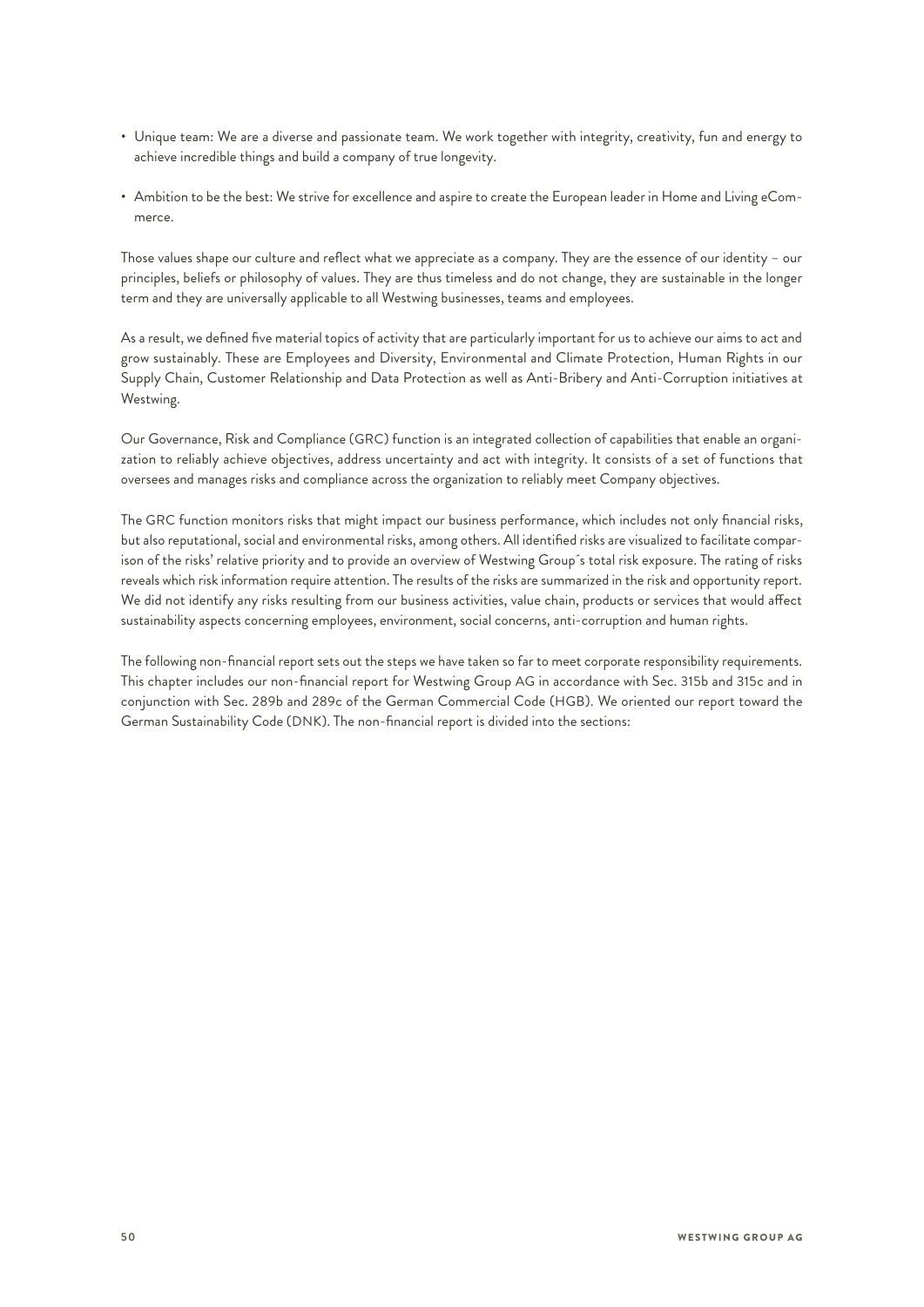## **MATERIAL TOPICS OF ACTIVITY**



Concerning the definition of our business model we refer to section 1.1 of this combined management report.

#### **Employees and Diversity**

The Westwing Group considers international diversity to be an important competitive factor. We believe that our diverse, smart and friendly atmosphere is the secret to our success.

This international character is expressed in the diverse backgrounds of our employees. Westwing unites individuals from more than 50 nationalities, with great passion, integrity, creativity, joy and energy to achieve extraordinary results and build a company of true longevity. Constantly growing, we strive for excellence and aspire to create the European leader in Home and Living eCommerce. Likewise, Westwing sees gender diversity as an important factor: 61 % of employees of Westwing Group are female.

## **EMPLOYEES BY GENDER AND SEGMENT**

|                  | DACH | International | Group |
|------------------|------|---------------|-------|
| Total            | 570  | 720           | 1,290 |
| Female*          | 321  | 404           | 716   |
| Male*<br>_______ | 258  | 316           | 574   |

\* Headcount as of December 31, 2019

This dynamic environment offers our nearly 1,300 employees great opportunities to develop.

We know that for the fulfilment of our vision and the achievement of our objectives, we are dependent on the knowledge, experience and motivation of all our employees. Without their enthusiasm, diversity, ambition and contribution Westwing would not be able to grow and expand. Westwing therefore focuses on investing in the current workforce and extending the workforce as required. We support personal and professional growth by building a strong feedback culture that enables development and learning opportunities on a daily basis.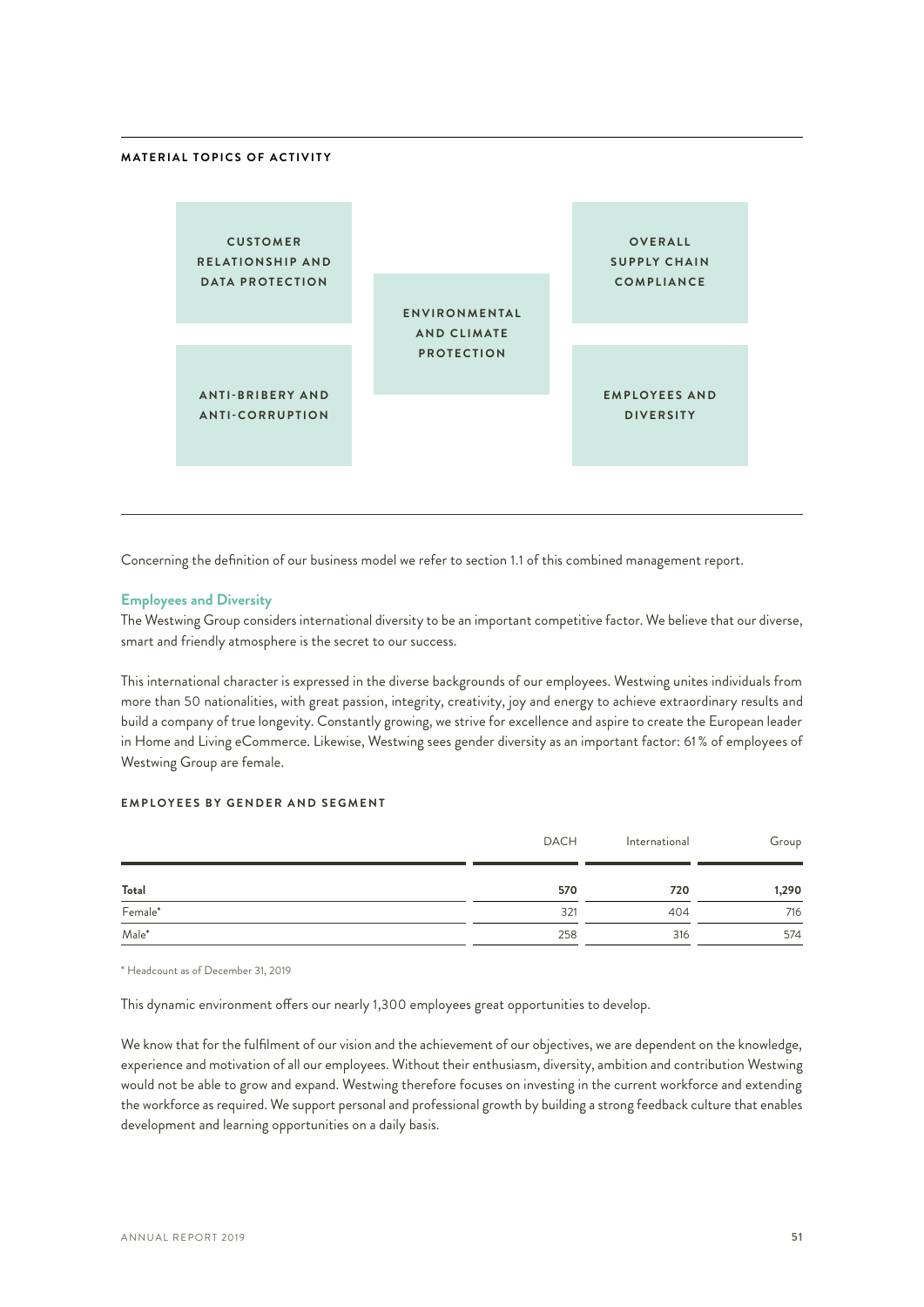We have created and want to sustain an open and honest atmosphere in which each employee feels encouraged to proactively state their opinions and suggestions – irrespective of age or position in the Company.

Hence, in addition to regular (at least annual, often bi-annual) performance feedbacks, we have established the following institutions not only to keep employees informed about current developments in the Company but also to gauge their current mood about their tasks and working conditions, for which our HR department is responsible:

- Allhands Meetings: Update on all important topics by the management on a regular basis as well as a Q&A-session at the end.
- Insights Sessions: Presentations by our leaders to give diverse Westwing business insights and discussions.
- Team Pulse Checks: Bi-annual request to gather anonymous feedback from employees about Westwing, team, what is good or what needs to be improved. This provides the opportunity to tell HR and management openly how everybody feels and what is good and not good, so we can learn about it and work on it.
- Upward Feedback Process: Upward Feedback provides an anonymous and confidential way for employees to provide feedback to their immediate supervisors to enhance supervisor's ability to lead their teams more effectively. It is administered twice a year via an external service provider, to ensure anonymity.
- 1-on–1s: Regular meetings of every employee and their supervisor on a weekly or biweekly basis to give the opportunity to openly talk about pressing issues, give feedback, to develop a strong relationship and ensure that an employee is on track working towards their goals.

Furthermore, we are always open to support trainings and further educational projects of our employees.

We also recognize our responsibility as an employer to protect the health of everybody at Westwing and to provide a working environment that cares about the current and future needs of our employees' work-life balance. Attracting talent is essential for our success and growth strategy. Thus, we want to design an attractive and innovative work environment together with our team.

We offer a safe and healthy work environment to our employees. Therefore, we aim to completely prevent accidents and minimize the risk of occupational illnesses. We have established clear and reliable structures within Westwing offering suitable solutions for the corresponding work environments.

To prevent accidents in our offices, there is a mandatory "safety in workplace" guideline that every new employee has to read and sign, and for which the sign-off is regularly updated. We offer trainings for fire protection assistants and to provide first aid. Furthermore, we provide health-promoting activities to our employees on a regular and voluntary basis. In 2019, employees could participate in a variety of sports programs and consultations on ergonomics at the workplace.

In order to be an attractive employer, we are very flexible concerning working hours, part-time employments and job location solutions, such as the possibility of working from home. In spring 2020 Westwing as a family-conscious company, will open its own day care for children's aged 0 to 3 years to make it easier to balance work and family life.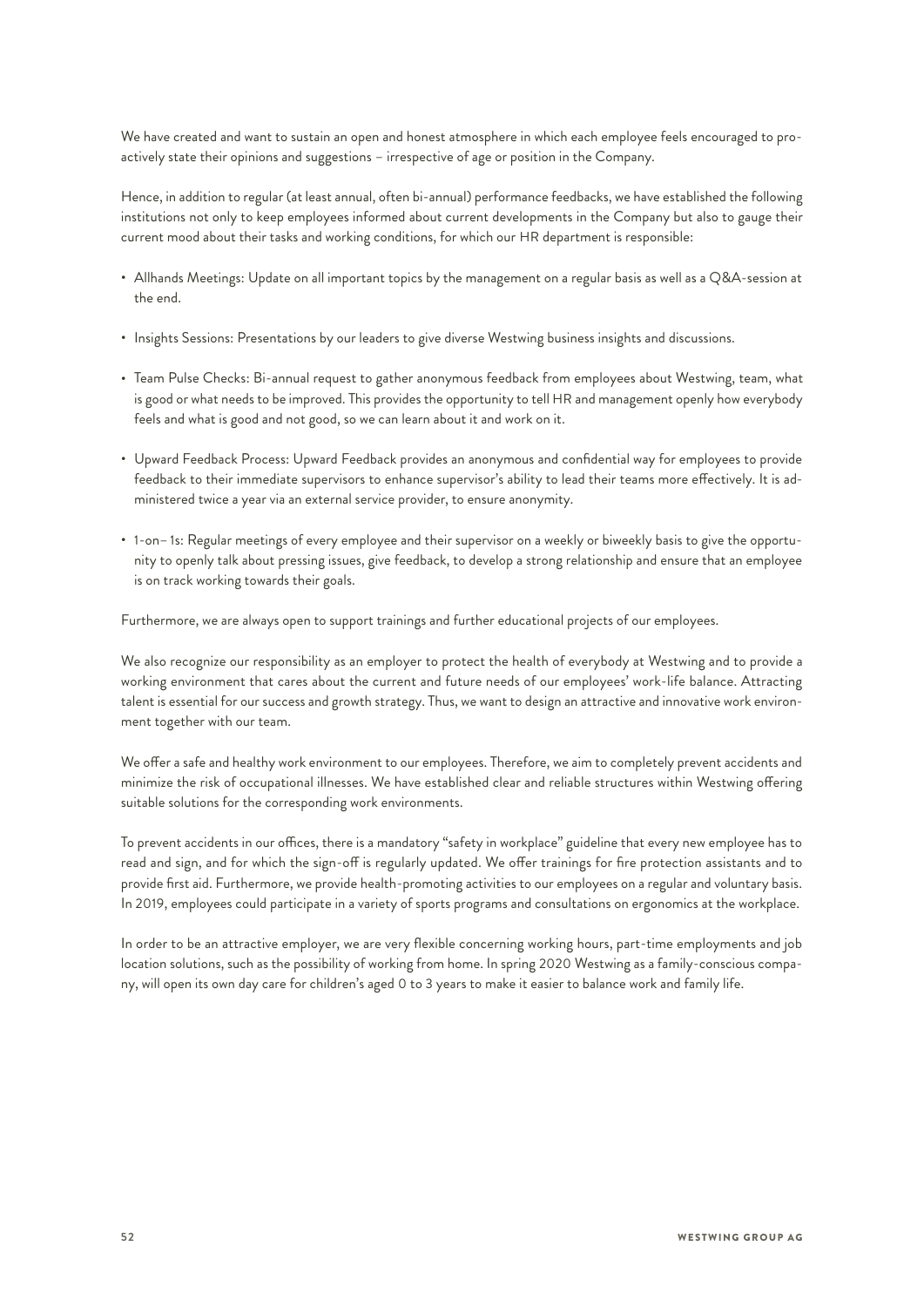As Westwing places value on environmental protection, public transportation is supported for all employees. Furthermore, no company cars are provided to the employees. Our travel guidance states that we should avoid as much travel as possible and replace it with video conferencing and Skype meetings.

In our warehouse in Italy, which we do not manage by ourselves, we checked to ensure that the warehouse service provider has set up adequate policies and guidelines concerning safety in the workplace. Furthermore, we regularly review fire safety requirements in all of our warehouses. For this review we created a checklist, which has to be filled out and signed by the warehouse manager. Our last review was performed in the second quarter of 2019 and all of our warehouses passed the review.

## **Environmental and Climate Protection**

Westwing has grown successfully in the past few years, leading to an increasing number of customers and consequently an increasing number of shipped packages, which is also causing a larger ecological footprint. Nevertheless, Westwing is aware of its responsibilities towards nature, the environment and climate protection. We therefore decided to establish new ways of delivery not only to save transportation costs but in particular to avoid long routes of transport and to reduce environmental pollution. We have set up five logistics centers around Europe, and we ship the ordered products from the logistic center located nearest to the customer.

Every day numerous orders are processed in our logistic centers, and with our growing business the number will increase even more. Consequently, we also expect the amount of packaging material to increase. Our packaging guidelines have been designed to define and implement a standard for Westwing's packages. Westwing stands for elegance, quality, variety of products and value. Therefore, every packaging decision is a negotiation between safety of the products, cost-efficiency and the customer experience when unpacking. Packages should leave the warehouse clean and undamaged without any exceptions and arrive at the customers in the same condition. To deliver Westwing's high quality-products in an impeccable condition, there must be enough cushioning material without overwhelming the customer with unnecessary waste. Packing and protection should not only be cost effective, but also aim to produce as little waste as possible.

All Westwing packages are eco-friendly, this means that all our boxes consist of 100 % recycled cardboard and are even more biodegradable. Westwing sees itself as responsible for addressing sustainability and decreasing our CO2 footprint. A decisive signpost for the future is to establish the option of order bundling in 2020. Once rolled out, the customer can decide on their own to receive all ordered items in one package or whether all items should be delivered individually as soon as they are available. In addition, we try to reduce transportation distances by partially using drop shipment (i.e. when the supplier delivers directly to the customer instead of to the Westwing warehouse). Furthermore, in order to reduce transportation almost all of our Own and Private Label sofas and beds are produced in Europe.

A responsible and prudent use of natural resources is a prerequisite for our sustainable business operation. We therefore also expect our Own Label and Private Label business partners to define standards and implement procedures that enable a responsible use of resources. They shall provide a waste management as well as a disposal of hazardous substances management that guarantees a careful treatment of the environment. Furthermore, they have to particularly take into account human health and safety. All procedures should focus on the precautionary principle of low emissions and water conservation. Necessary permits, licenses and test reports must be obtained and kept up to date. This includes but is not limited to emissions to air, noise, water discharge, ground contamination and animal protection.

#### **Overall Supply Chain Compliance**

Compliance with applicable laws and other legislation in each country in which we operate, the relevant industry minimum standards and the conventions of the International Labour Organization (ILO) form the base for our sustainability-oriented business.

As an internationally oriented company, we have to rely on the support and the cooperation of our business partners, since we not only aim to comply with the above-mentioned standards within the Westwing Group but also want our business partners to do so.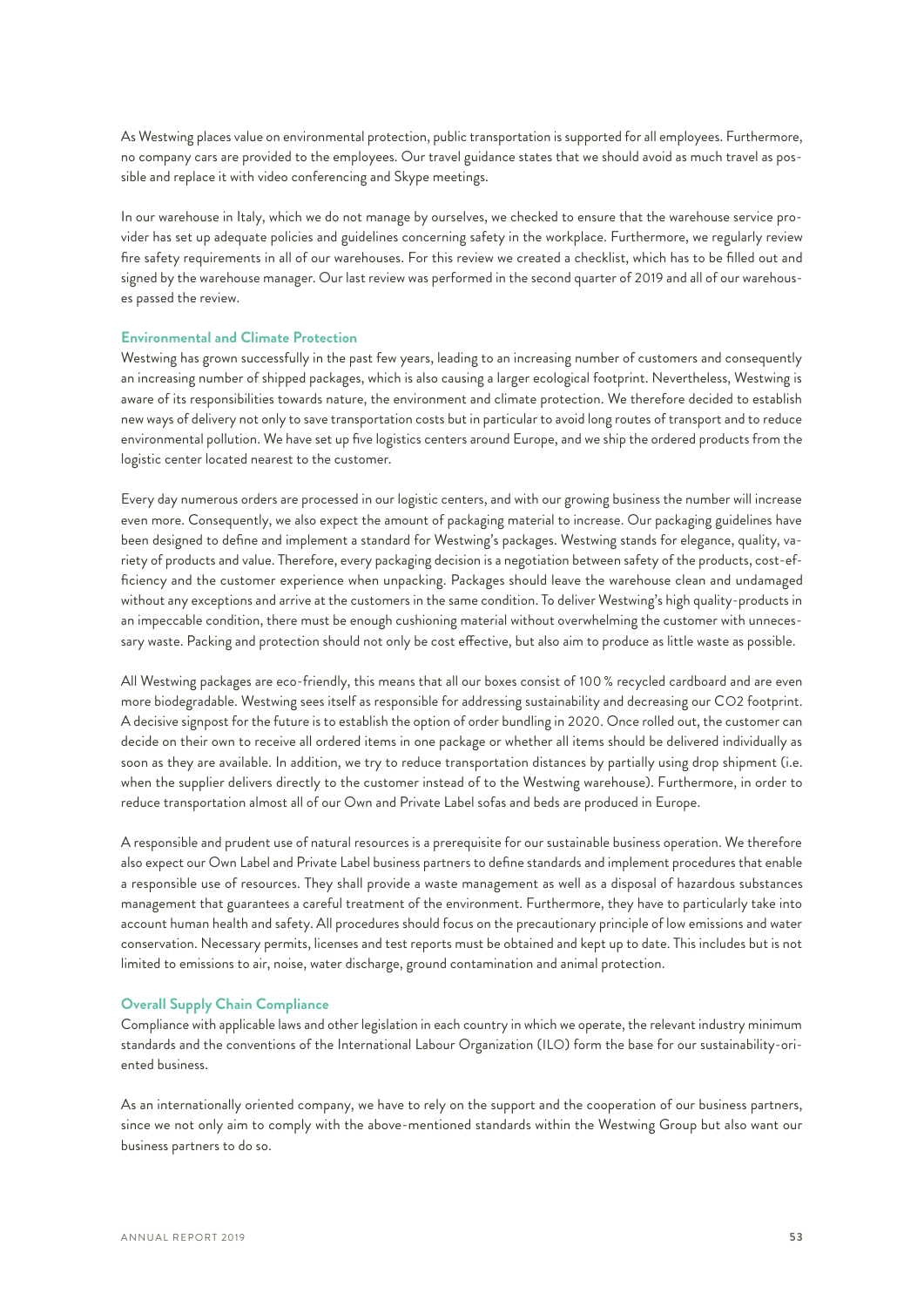To keep the risk of reputational damage, legal fines and potential sourcing interruptions as low as possible, we have set up our own Code of Conduct for Own and Private Label suppliers, where we have our Westwing creations produced by third party suppliers. The principles of our Private Label Code of Conduct are based on the Conventions of the International Labour Organization (ILO), United Nations Global Compact Principles and OECD Guidelines for Multinational Enterprises. This code is the basis of Own and Private Label for any collaboration with business partners, no matter in which area. It includes sections to avoid inhuman circumstances and child labor, among many others. We recognize that local laws in some of our business partners' countries may have lower standards than those set out in our Code of Conduct. In such cases, we expect our business partners to adapt to our standards. Otherwise we would end the collaboration and blacklist the supplier. The Code of Conduct entitles us to conduct regular and unannounced audits and obliges our suppliers to work on non-compliances and work only with compliant subsuppliers. So far, we have managed to have 100 % of our Own and Private Label suppliers signed our Code of Conduct. To increase transparency, we collected and evaluated certified audit reports which suppliers have on hand from audits mandated by other suppliers or themselves. We implemented an internal factory audit form which is an integral part of the onboarding process of new suppliers. At the first visit of a new supplier it is mandatory for our Own and Private Label team to walk through the factory to get an overview of the situation and fill out the form. This form provides us with a first impression of the condition and shape of the factory to get an indication of potential risks and to understand the supplier's willingness to be transparent regarding these topics.

In the second quarter of 2019 we implemented the Code of Conduct as an integral part of our new supplier framework agreement to further leverage compliance. This entitles us to terminate for cause in case of a fundamental breach and hence cancel open purchase orders and return remaining stock against refund. Thus, we get more traction and importance on Supply Chain Compliance. To improve our Supply Chain Compliance, we are requiring that 100 % of our Own and Private Label suppliers will sign the new framework in 2020.

We expect our business partners to align their operations and activities with these principles. Furthermore, it is the responsibility of our business partners to disseminate and educate the principles of this code to their suppliers.

In addition, our partners are required to implement a control system with internal audits at least once a year and a minimum level of documentation for at least 24 months. The business partner has to agree to regular external audits which may take place unannounced.

As mentioned above, we do not manage all our warehouses by ourselves, but we also have checked to ensure that our service providers have set up policies and guidance to meet the industry minimum standards.

## **Customer Relationship and Data Protection**

With around one million Active Customers we have been able to establish a very loyal customer base with a steadily increasing share of wallet. This customer loyalty is one of the major drivers of our success, so we try to maintain and improve customer satisfaction by offering new services on our website, such as interior design support and "shop the look". We request feedback from customers on transactions and we talk to them directly as part of customer service to learn how we can become even more attractive.

Another aspect concerning customer satisfaction is the quality of our products. Therefore, Westwing maintains close relationships with our suppliers to reduce any complications in our supply chain and ensure the best possible delivery quality. The staff in our warehouses also contributes to our delivery quality as they are trained to check the quality of each product. These quality checks are part of the inbound inventory process in each warehouse to avoid products of low quality being sent to customers.

As an online shop for Home and Living products we receive and handle a considerable amount of data day by day. In order to support our global business, it is essential that necessary information and data are provided throughout Westwing. The Company's international activities require us to comply with various legal regulations in different countries and regions. At the same time, adequate protection must be accorded to our business partners and our employees. To handle all these requirements, we have set up an IT Security Policy defining all aspects of information technology in use; it covers not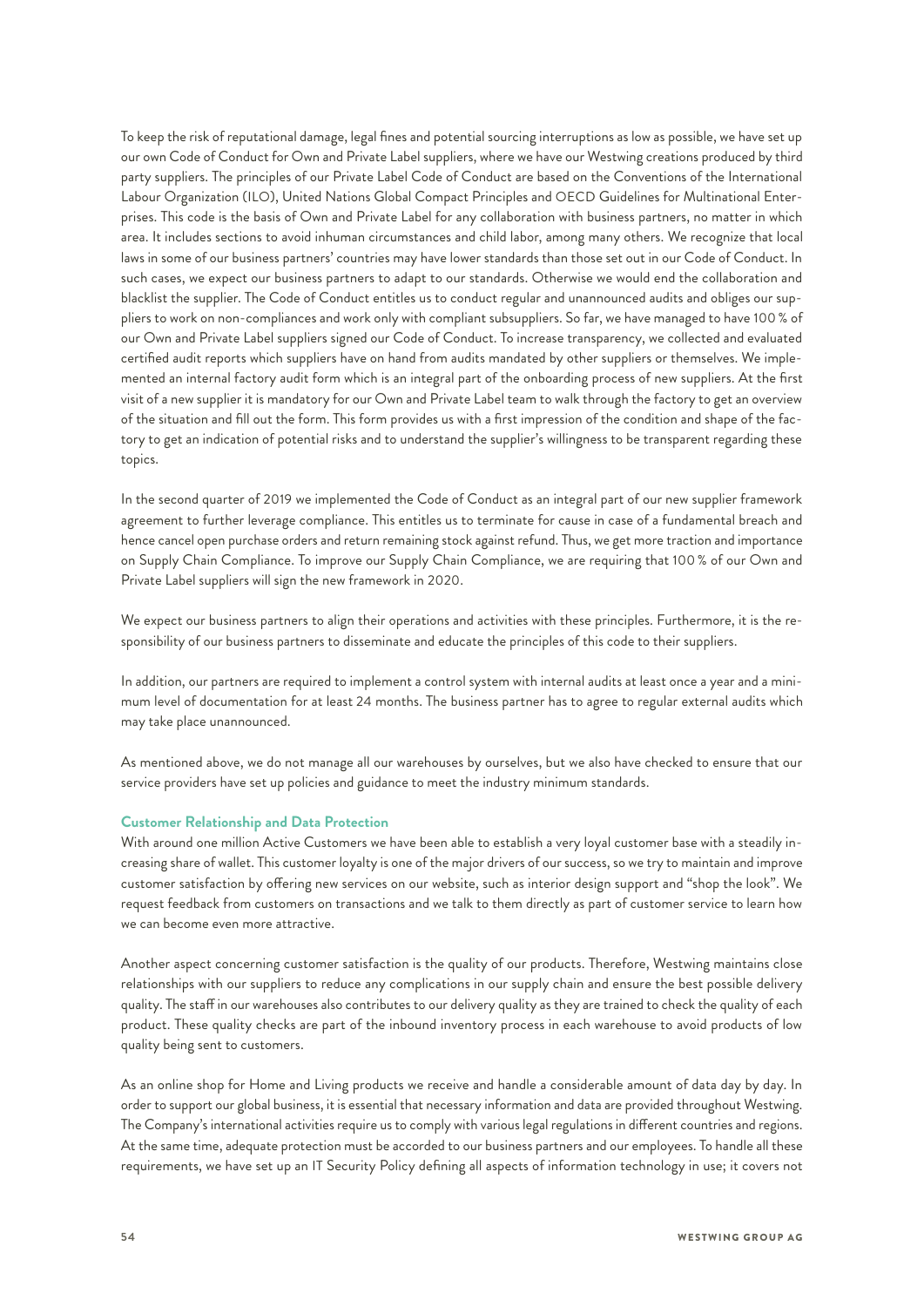only IT Systems, but also facilities and processes concerning relevant IT systems. Our Legal department together with our IT department is responsible for setting up the rules and take care of any issues the concerning data protection and IT security.

We have established rules to protect data handled at Westwing and prevent unauthorized usage of personal, confidential or sensitive information in possession of Westwing or our employees. Complying with this policy is a requirement for the access and exchange of information within Westwing. Furthermore, Westwing has implemented appropriate technical and organizational measures to ensure the necessary data security.

The purpose of this policy is to secure and protect the information owned by Westwing. The Company provides and uses special software, networks, other electronic information systems and data to meet its mission, goals, and initiatives. Westwing grants access to its resources as a privilege and as such has to manage its responsibility to maintain confidentiality, integrity and availability of all information assets. This responsibility can only be met, if all users are fully aware of how to work securely given the data and the risks that are involved.

In conclusion, our IT Policy among other things establishes rules for all users of Westwing IT resources for handling any security incidents as well as personal, business, internal or sensitive data ensuring the security of Westwing's network.

## **Anti-bribery and Anti-corruption Initiatives at Westwing**

Westwing has implemented a comprehensive anti-corruption policy. This policy outlines acceptable and non-acceptable behavior to avoid violations of anti-corruption laws. This behavior includes compliance with all laws, domestic and foreign, and the prohibition of improper payments, gifts or inducements of any kind to or as received from any person. Westwing follows a zero-tolerance policy for bribery. The policy applies to all Westwing employees and third parties Westwing engages. Furthermore, all subsidiaries were required to implement an equivalent policy as well. In the second half of 2019, Westwing conducted mandatory compliance trainings for each employee and the Management Board to ensure reasonable and ethical behavior. This training circle will be completed in the first half of 2020.

The anti-corruption policy provides guidance on what can be accepted by an employee and when a gift constitutes bribery. If support is required, employees can ask their supervisor, the Compliance Officer or the Legal department.

Westwing has implemented a whistleblower email address, where employees can report if they detect something is not working correctly. In the past years, no suspicious events were reported. In addition, it is part of our overall risk management system to detect any violations.

# 5. SUBSEQUENT EVENTS

For subsequent events after the end of the 2019 fiscal year, that have a significant impact on Westwing's future results of operations, financial position and net assets, we refer to the disclosure in the notes (note 32).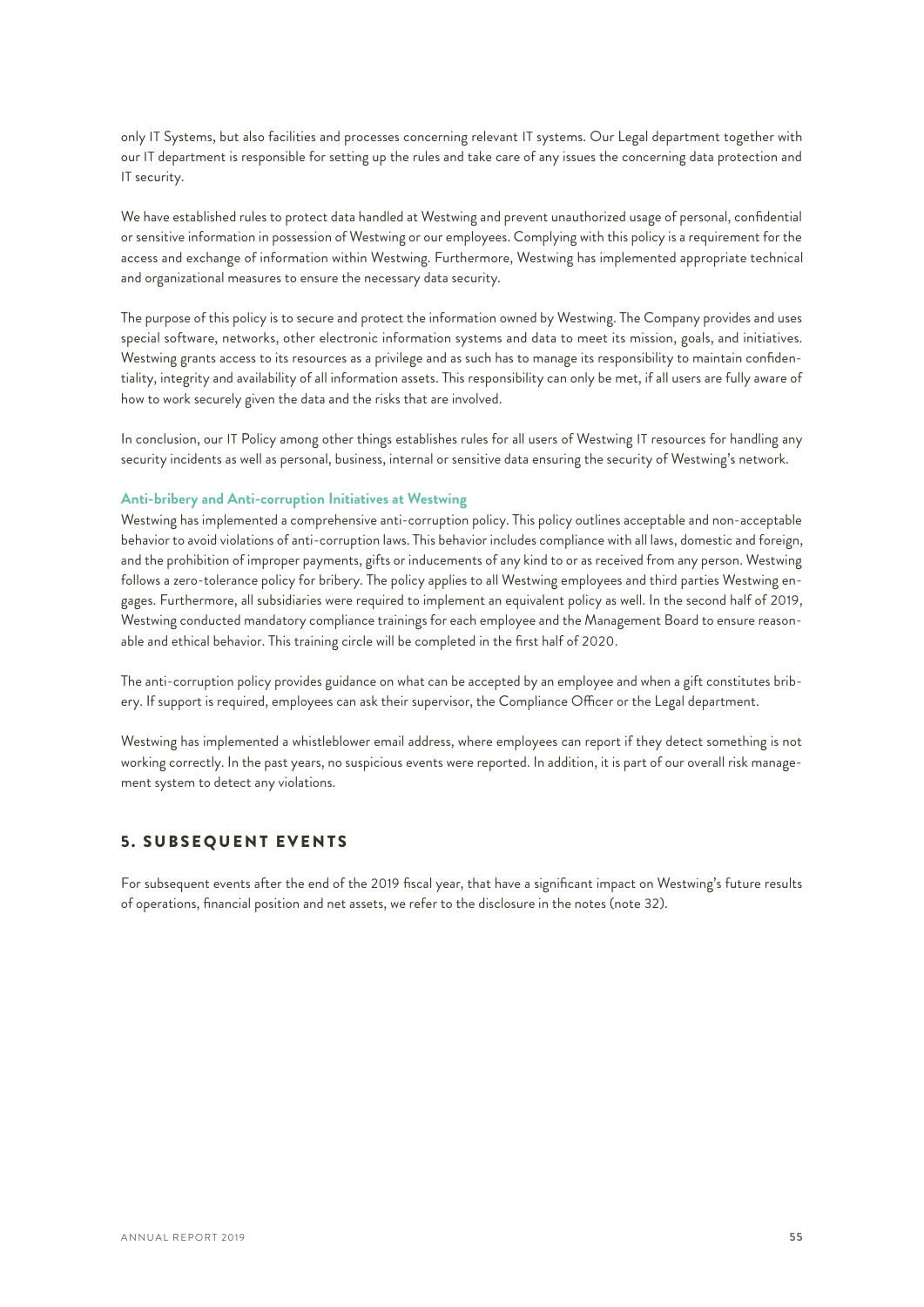# **6. RISK AND OPPORTUNITY REPORT**

In the course of its business activities, the Westwing Group is exposed to a multitude of risks. These result, among other things, from its activities that seek to develop and make use of opportunities to improve the Company's competitiveness. Risks and opportunities encompass events and developments with a certain probability of occurrence that may have material negative or positive financial and non-financial effects on the achievement of Westwing's objectives.

Westwing sees risk management as an integral part of creating transparency about risks and opportunities and, hence enhancing decision-making processes. The Company carefully weighs risks and opportunities, thereby actively making tradeoffs.

The Company fosters a risk-conscious corporate culture in all decision-making processes. We carefully weigh the opportunities and risks associated with our decisions and our business activities, from a well-informed perspective. This involves consciously taking and accepting calculated risks that are within the Company's risk appetite and mitigating those which are not.

## **6.1 Risk Management System**

Westwing is committed to managing all risks in a proactive and effective manner. This requires a customized risk management system to communicate management decisions to all levels within the organization. To support this commitment, risk management is integrated into all business processes at appropriate level. Risk management at Westwing covers not only potential risks but also opportunities. Within the risk management process biannual inventories are carried out to identify, evaluate, document, and subsequently communicate the material risks in a structured way along with the measures to manage these risks. The corresponding principles, reporting and feedback processes are laid out in a directive that applies across the Group and is regularly updated. Risk management system is coordinated at Westwing headquarters.

The Management Board of Westwing Group AG has overall responsibility for the appropriateness and effectiveness of the Risk management system in accordance with Sec. 91 (2) AktG("Aktiengesetz": German Stock Corporation Act). Risk management is an integral part of management's approach to achieve its strategic objectives and to contribute to the long-term growth of the business. The Management Board has appointed a risk management officer, who reports directly to the Management Board. The risk management officer is mainly responsible for the risk management process, the coordination of trainings and all roles including risk owners. Risk owners are all employees of the operational and corporate functions. Their key responsibility is to continually report risks in their area on an operational level to their supervisor.

A separate Governance, Risk and Compliance (GRC) function exists at Westwing that combines risk management, internal controls and compliance.

## **6.2 System of Internal Financial Reporting Controls**

As a part of its internal control system, Westwing has implemented internal controls over financial reporting. These consist of preventive, detective and monitoring control measures in accounting and operational functions that insure consistent process preparation of financial statements.

The control mechanisms include identifying and defining processes, introducing layers of approval and applying the principle of segregation of duties in order to have an efficient and effective control system in place. Processes and internal controls are regularly reviewed and improved by GRC function within Westwing.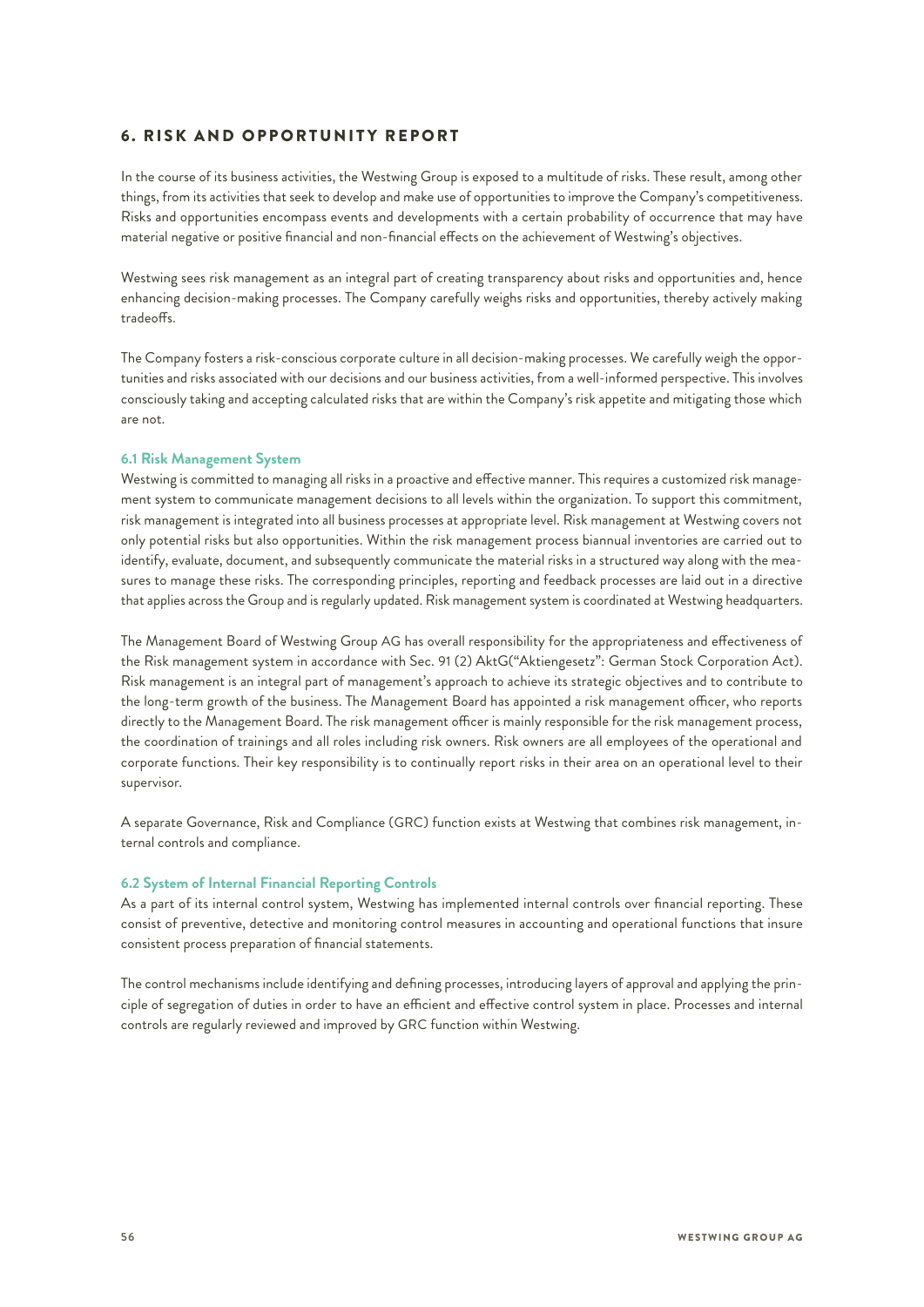## **6.3 Risk Methodology**

Risk assessment at Westwing is performed on a regular basis. In the course of risk assessment, Westwing gathers information on potential risks identified locally as well as globally. This information is analyzed to determine whether the risks identified are still valid and correctly assessed. The documentation is updated accordingly, and a consolidated aggregated risk report is sent to the Management Board. The Management Board reports Westwing's current risk situation to the Supervisory Board.

The detailed risk guidance was established and implemented within the Company to bring transparency in the process of risk identification and assessment.

The risks identified by Westwing are quantified based on their likelihood of occurrence as well as their potential impact. The probability assessment is based on a time horizon of one year after the assessment date. In order to fully understand and highlight the effectiveness of the mitigation measures all risks are assessed on a gross risk basis (before mitigation measures are in place).

The likelihood of occurrence refers to the statistical or estimated probability of a risk issue occurring during the time horizon under review. It is stated as a percentage. The likelihood of the occurrence is determined by choosing one of the given probability ranges which are shown in the table below:

Likelihood Assessment Probable (75%–99%) Likely (50%–74.9%) Possible (25%–49.9%) Unlikely (5%–24.9%) Rare (1%–4.9%)

To assess the impact Westwing uses qualitative and quantitative assessments. Quantitative assessment is used when the amount can be easily estimated. The quantitative impact basis is revenue, Adjusted EBIT and cash flow, depending on the nature of the risk. When quantitative assessment is not possible, i.e. when it is about reputation or shareholder trust, a qualitative assessment is used.

|                |                  | Quantitative Assessment (preferred)                                                                                                                                 |
|----------------|------------------|---------------------------------------------------------------------------------------------------------------------------------------------------------------------|
| Effect         | Financial Impact |                                                                                                                                                                     |
| 5              |                  | > EUR 10.0m Severe damaging negative effect on business operations, financial status, profitability and cash flows                                                  |
|                |                  |                                                                                                                                                                     |
| $\overline{4}$ |                  | > EUR 5.0m Substantial negative effect on business operations, financial status, profitability and cash flows                                                       |
| 3              |                  | > EUR 2.0m Some negative effect on business operations, financial status, profitability and cash flows                                                              |
| $\overline{2}$ |                  | > EUR 0.5m Limited negative effect on business operations, financial status, profitability and cash flowss                                                          |
|                |                  | <eur 0.5m="" and="" business="" cash="" effect="" financial="" flows<="" insignificant="" negative="" on="" operations,="" profitability="" status,="" td=""></eur> |

Based on the assessment of the likelihood of occurrence and the impact, all identified risks are classified and visualized in the following risk matrix: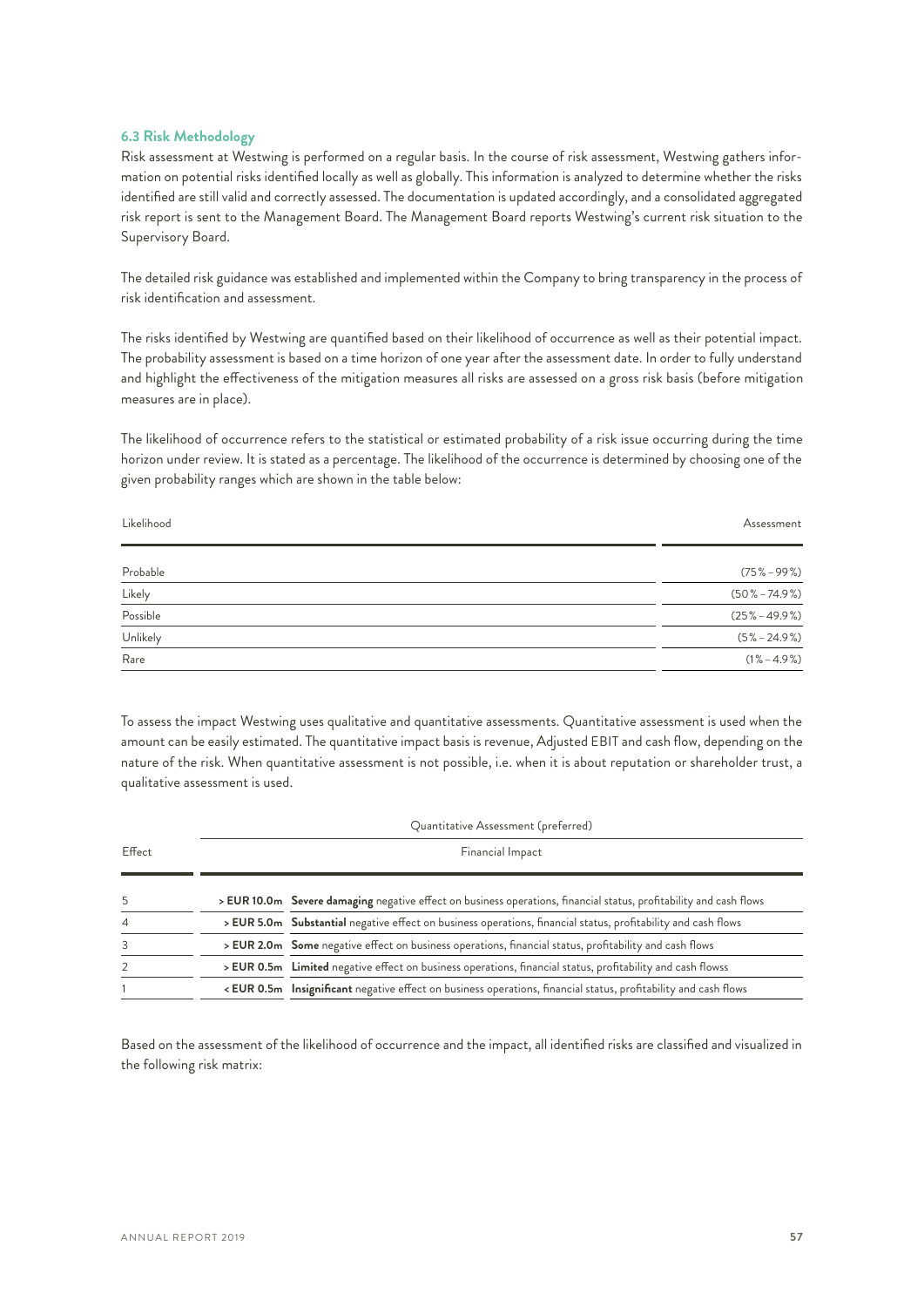| Likelihood     | Rare<br>$(1\% - 4.9\%)$ | Unlikely<br>$(5\% - 24.9\%)$ | Possible<br>$(25\% - 49.9\%)$ | Likely<br>$(50\% - 74.9\%)$ | Probable<br>$(75\% - 99\%)$ |
|----------------|-------------------------|------------------------------|-------------------------------|-----------------------------|-----------------------------|
| Impact         |                         |                              |                               |                             |                             |
| 5              | <b>MODERATE</b>         | <b>HIGH</b>                  | <b>HIGH</b>                   | <b>VERY HIGH</b>            | <b>EXTREME</b>              |
| $\overline{4}$ | <b>LOW</b>              | <b>MODERATE</b>              | <b>HIGH</b>                   | <b>VERY HIGH</b>            | <b>VERY HIGH</b>            |
| 3              | <b>LOW</b>              | <b>MODERATE</b>              | <b>MODERATE</b>               | <b>HIGH</b>                 | <b>HIGH</b>                 |
| 2              | <b>LOW</b>              | <b>LOW</b>                   | <b>MODERATE</b>               | <b>MODERATE</b>             | <b>HIGH</b>                 |
|                | <b>LOW</b>              | <b>LOW</b>                   | <b>LOW</b>                    | <b>LOW</b>                  | <b>MODERATE</b>             |

The risk matrix facilitates the comparison of the risks' relative priority and increases transparency over Westwing's total risk exposure. In addition, the categorization of risks from "low" to "extreme" is used to determine which risk information needs to be provided in more detail to the Management Board and the Supervisory Board. Risks that could impact the ability of the Company to continue as a going concern are reported immediately once identified.

Westwing defines following risk categories within the Company:

- Strategic risks
- Financial risks
- Operational risks
- Corporate governance risks
- Political and regulatory risks
- IT risks
- Capital market related risks

## **6.4 Risk Report**

Overall no risks were identified that could threaten the going concern of Westwing Group. The report below presents the most significant risks that were classified as "High" or "Very High" according to the latest risk management assessment. Currently no risks are assesed to be "Extreme".

## 6.4.1 ECONOMIC AND SECTOR RISKS

The growth and the margins we can achieve partially depend on global and regional economic conditions in the markets in which we operate and their impact on consumer spending, which is likely to decline during periods of economic uncertainty and recession. Given that large furniture items, which are part of our product offering, require our customers to make higher investments compared to purchases in other retail markets such as consumer electronics, traditional toys and games, consumer appliances and apparel, consumers may be even more reluctant to make such investments in periods of economic downturns. We also offer a large number of smaller furniture items, textiles and accessories, the purchase of which is largely discretionary in nature. Our customers could decide to no longer purchase such products during economically challenging times. As a result, our industry may be more adversely affected by such developments than other industries. In addition, beyond typical seasonal patterns, our revenue can also be impacted by other factors that have an impact on consumer spending, such as weather conditions. Sunny and warm weather typically leads to lower orders, as our consumers spend their time outside and not in front of their computers or mobile devices browsing our offers. Any deterioration of economic conditions could have a material adverse effect on our business, financial condition, cash flows, results of operations and prospects.

We constantly monitor the economic situations in Europe as well as analyze and compare our budgets against actual results, reviewing the structure of our costs. We are aware of risks and in case of any changes in market conditions, will adjust budgets, our spending and our strategy accordingly.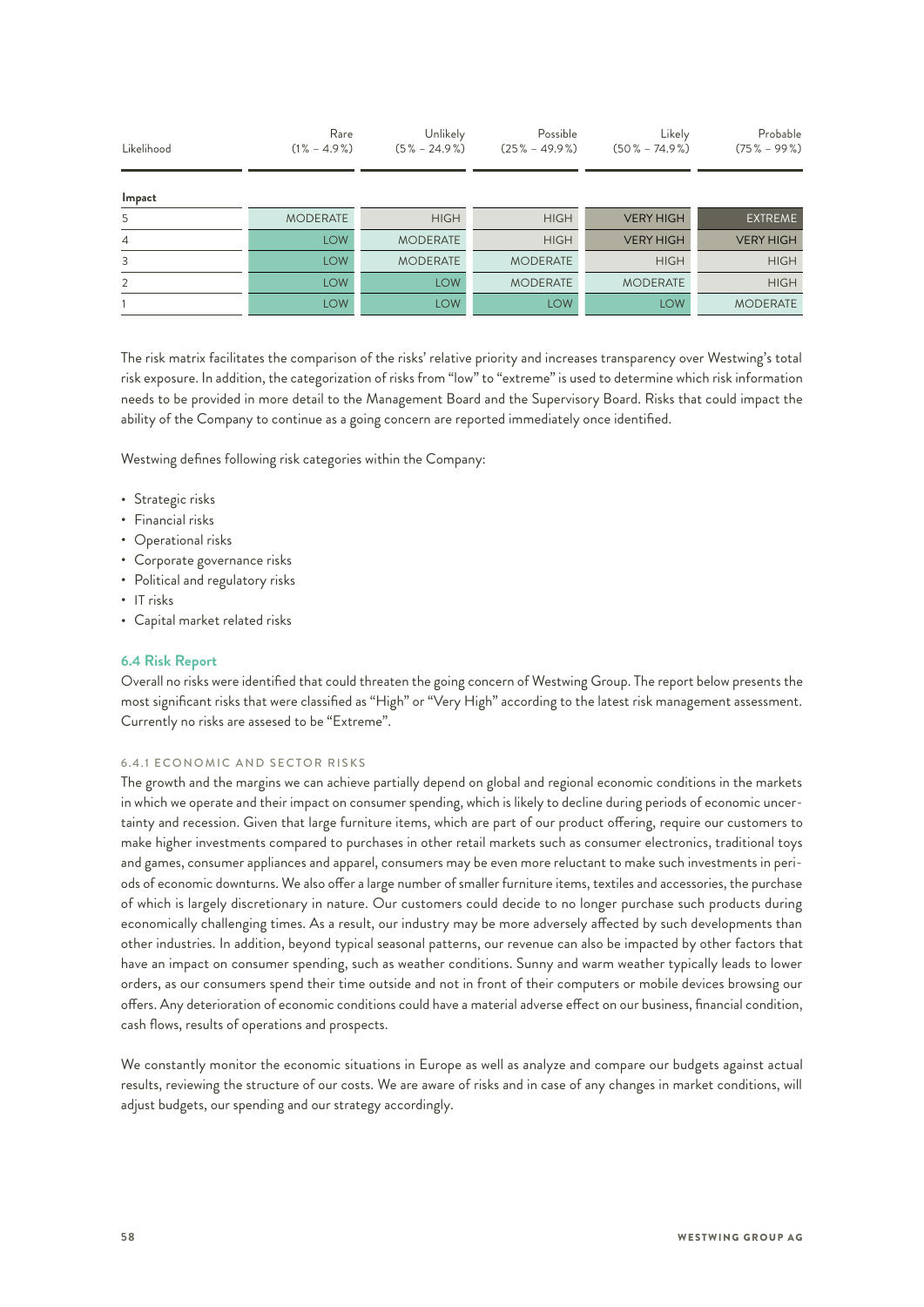**Risks arising from the coronavirus outbreak:** In late 2019 it was reported that a new virus had been identified in Wuhan, the capital of China's Hubei province. On January 30, 2020, the International Health Regulations Emergency Committee of the WHO declared the outbreak a "Public Health Emergency of International Concern". Subsequently, many cases have been diagnosed around the world. With the rapid development of the coronavirus outbreak, many countries have required entities to limit or suspend business operations and have implemented travel restrictions and quarantine measures. Colleagues in our Italian affiliate worked mainly from home in the weeks after the first virus spread end of February. Starting mid-March this has also affected a large share of our other European Westwing staff outside of operations.

At the time this report was prepared, Westwing was not significantly affected by Covid– 19 (official designation by the WHO). Westwing does not rule out the possibility that the supply chain could be affected by the measures taken in China and other affected countries, including Germany. The effects cannot yet be reliably estimated. At the same time, a further spread of the virus could affect or disrupt Westwing's operations. Additional risks arise from possible government restrictions on work in warehouses, the work of logistics service providers or even work in offices if it is not required for basic supplies. As Westwing currently strongly recommends that all of its employees work from home to reduce the risk of infection and take care of their health, this could affect their efficiency.

In addition, consumer confidence could be affected if infections and the risk of infection increase and people change their consumption patterns. Due to the rapid development of the virus outbreak, it is not yet possible to reliably estimate the potential impact on the economy. Overall, there is a risk that Westwing will deviate significantly from its plans due to the uncertainties surrounding the developing situation of the coronavirus outbreak.

Westwing implemented concrete measures to protect its employees at a very early stage. The company constantly monitors the situation and the development of the coronavirus outbreak. A team of managers is assessing the potential impact on Westwing in order to be able to react to the situation immediately. A comprehensive real-time document with recommendations for action has been available to all employees since February 26, 2020.

#### 6.4.2 FINANCIAL RISKS

#### *Financial planning and performance*

Properly predicting revenue growth as well as overall business development is one of Westwing's key challenges and subject to management assumptions and estimations regarding the business environment. Failure to forecast, monitor and control our business plan could lead to wrong decisions and may harm Westwing's revenue growth and profitability. Additionally, low performance of standalone business units could require additional funding or endanger financial position of the Group. In order to address these risks, we improved our planning process significantly over the past years. On a monthly basis we analyze our performance results, discuss current trends and update our business plan in case of significant deviations. To make this process effective it is important to identify and use correct performance indicators applicable for the Group.

## 6.4.3 STRATEGIC AND OPERATIONAL RISKS

#### *Competition*

Westwing experienced an increased competitive environment in the recent past. In the future, even more companies could enter the Home and Living market with the intention to attract the same customers as Westwing or to follow a similar approach. This would increase the competition in the relevant market and pose a risk for Westwing, especially when new companies have sufficient liquidity to enter this market.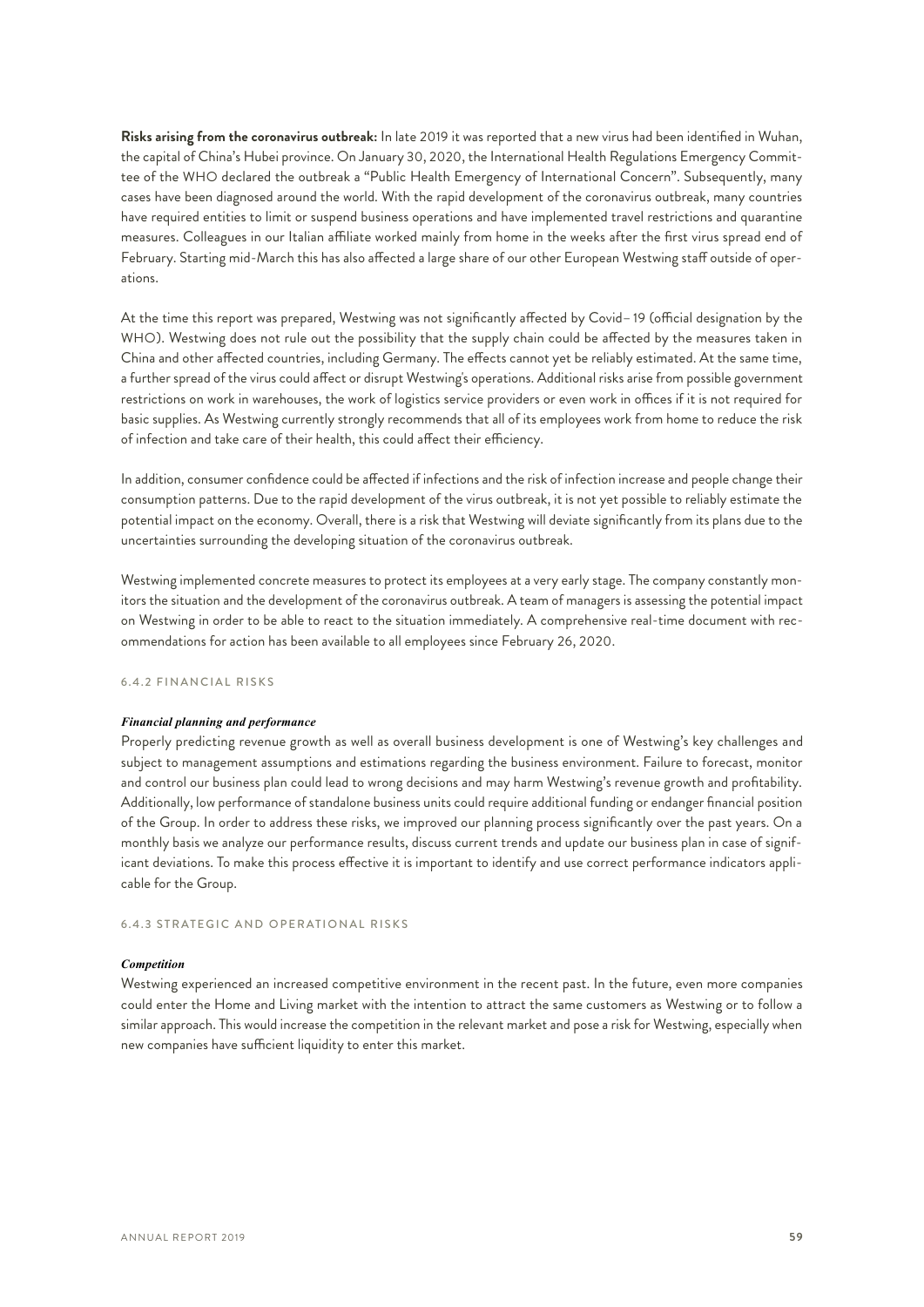However, given that Westwing has been operating in this industry for over eight years the Company has been able to create significant assets: Compared to a new entrant, Westwing has access to a large supplier base, many of whom are tied to and integrated process-wise with Westwing. Furthermore, it is winning more and more new customers year on year having now about one million Active Customers, an already established and efficient logistics and supply chain, highly experienced and well-trained staff and customized IT architecture. All these factors represent significant barriers of entry for new companies.

In addition, Westwing closely observes the market environment in order to be able to react quickly to potential new competitors.

## *Lack of Customer Loyalty*

One of the major drivers of Westwing's success is the loyalty of its customers. Loss of customers' loyalty could harm the business significantly. Reasons could be Westwing specific (e.g., bad customer experience) or driven by external factors such as changes in available disposable income or other changes in general spending preferences.

In 2019, 82 % of all orders were made from repeat customers. Our rating on "Trustpilot" for our German operations in 2019 was 4.7 out of 5 points based on nearly 15,000 reviews. These KPIs show a very high level of customer loyalty to the Westwing brand. In addition, the Company constantly offers new products and furniture collections on its website, inspires customers with new design ideas or magazine articles.

## *Product Quality and Safety*

Reliable and high-quality goods lead to satisfied customers. High customer satisfaction increases the probability that customers will place another order. Adversely, quality problems may have a negative long-term effect on Westwing. In addition, they pose a risk of product liability claims from customers in case of any accidents as a result of defective products.

Westwing enjoys a high reputation and great loyalty among its customers. To address the risk of bad quality and poor safety, Westwing carefully selects manufacturing companies based on a rigorous evaluation process and maintains close relationships with them afterwards. In order to achieve the highest standards and product quality for Own and Private Label, Westwing also cooperates with professional quality controllers who perform product quality tests and safety checks directly on site. In 2020 Westwing will expand the quality team with four employees who will continue to improve the product quality.

## *Marketing*

We have had and will continue to have substantial marketing expenses. Some years ago, we shifted our marketing efforts within the Group primarily towards organic marketing channels such as Instagram or Facebook and focused on our mobile and social media activities.

We cannot guarantee that our current marketing channels will continue to be effective, permissible and generally available to us in the future. Our online partners might be unable to deliver the anticipated number of customer visits, or visitors that are attracted to our websites by such campaigns might not make the anticipated purchases. New regulation may adversely affect certain marketing channels and the ways in which we may use data collected in the past. Regulation has aimed at controlling social media and increasingly stringent and complex data protection regulation. If we are unable to attract enough traffic to our websites, translate a sufficient number of website visits into purchasers with sufficiently large order values, build and maintain a loyal customer base, increase the purchase frequency of these customers, or do any of the foregoing on a cost-effective basis, this could adversely affect our business.

Our management and marketing department are aware of these risks. We constantly monitor new trends and analyze the effectiveness of our marketing strategy. In the last years we gathered significant knowledge and experience in order to react quickly and adapt our strategy in this dynamic environment.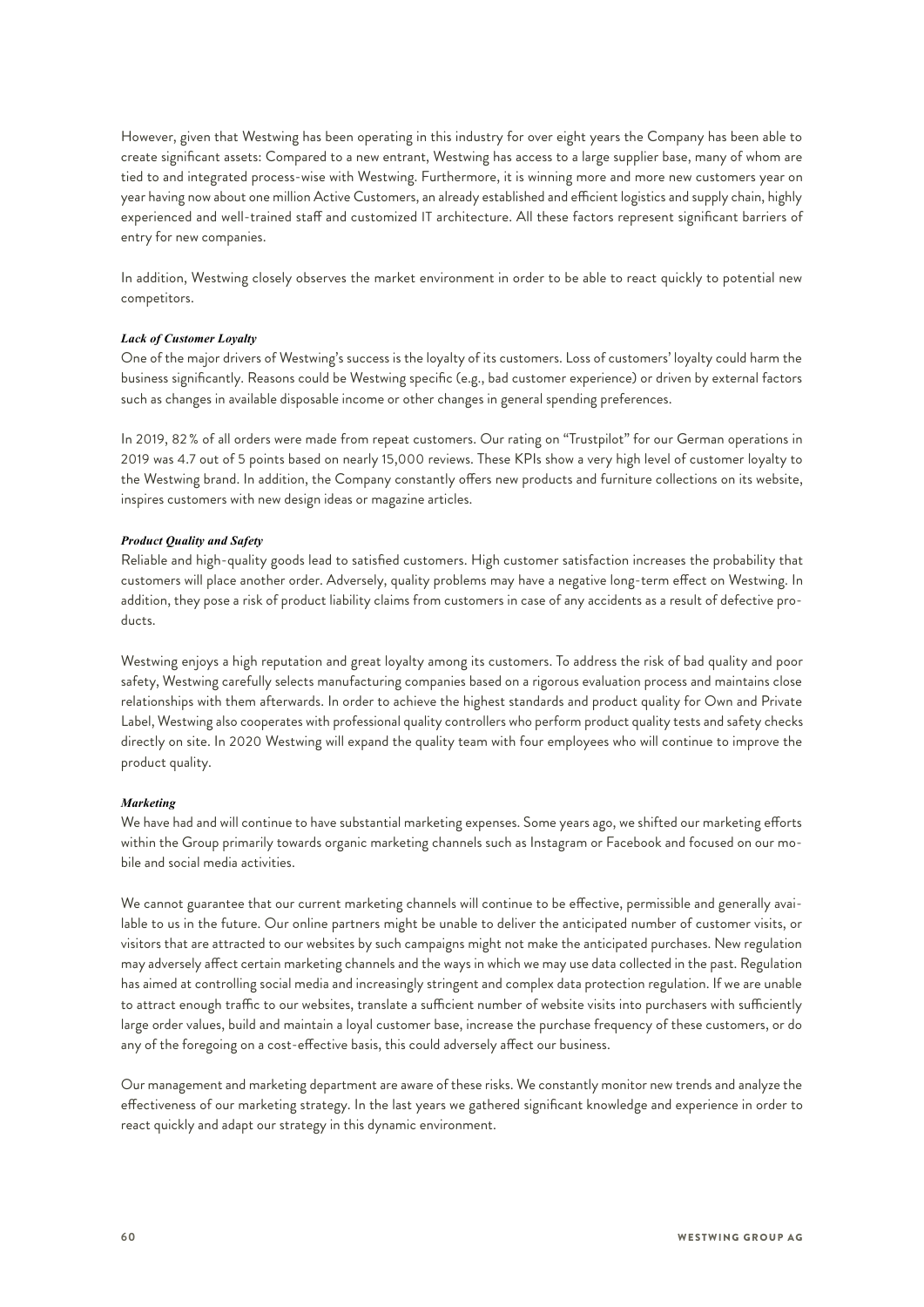## *Logistics*

One of the critical success factors for Westwing is its logistics capabilities. Any interruption of logistics processes, e.g., due to IT systems failure, improper planning, physical damage of goods during delivery or problems with warehouse management service providers may have an immediate impact on logistics costs and impair customer satisfaction due to delayed deliveries.

In order to address these risks, Westwing has invested in its international logistics network with five local logistics centers and continued standardization of processes and systems. This year we moved our biggest warehouse operations to the newly created warehouse in Poznan, Poland.

Westwing is constantly developing and improving specialized tools such as the Warehouse Management System and Partner Portal software in order to set up stable and scalable operations as well as de-risk processes. In addition, the Company has established stable business relationships with its service providers, including systematic performance monitoring. Westwing's ongoing improvement initiatives in operations also materialized in improved delivery time and quality.

#### *Loss of Key Employees and Hiring*

Westwing depends on the knowledge, experience and motivation of its key employees to implement its vision and reach its goals. Without their enthusiasm and contribution, Westwing would be unable to advance its business. Key employees might leave the Company, which could have a negative impact on the Company's success.

In addition, the Company faces the risk of not being able to hire the right employees when needed, due to a shortage of suitable professionals on the labor market or not being able to attract those professionals to join Westwing. Moreover, a potential lack of career and personal development or insufficient compensation could also encourage employees to leave the Company.

To ensure Westwing's attractiveness as an employer, the Company has developed the necessary structures to give all employees an opportunity to fulfil their career goals, such as leadership development programs as well as in-house and external trainings. Evaluation rounds for all employees are performed twice a year. In addition, upward feedbacks and overall employee surveys are conducted by the Company to analyze and improve working conditions in the Company and make Westwing an attractive employer.

#### 6.4.4 IT RISKS

#### *IT Infrastructure and Technological Progress*

In recent years we have developed proprietary software to facilitate our business operations, data gathering analysis and online marketing capabilities. We have invested significant funds and man hours into building and updating our IT platform and IT infrastructure. In order to remain competitive, we will continue with significant investments in IT. However, there is a risk that we are not able to develop suitable IT solutions as well as to maintain and expand our IT platform and IT infrastructure as intended. This could adversely affect our capability or require us to purchase expensive software solutions from third-party developers whose solutions might not be reliable and or could be complicated to support.

Our success depends on our websites and apps being accessible to potential and existing customers at all times. It may become increasingly difficult to maintain and improve the availability of our websites and apps, especially during peak usage times and as our product offering becomes more complex while at the same time the number of visitors increases.

Given that the internet and mobile devices are characterized by rapid technological progress, our future success will depend on our ability to adapt our websites, apps and other parts of our IT platform to such advances. Progress is especially being made in the field of machine learning, artificial intelligence, augmented reality and potentially virtual reality, where we need to sustain their interoperability with relevant operating systems. Purchases from mobile devices have increased significantly since we introduced our apps. However, the variety of technical and other configurations across mobile devices and platforms makes it more difficult to develop websites and apps that are suitable for multiple channels.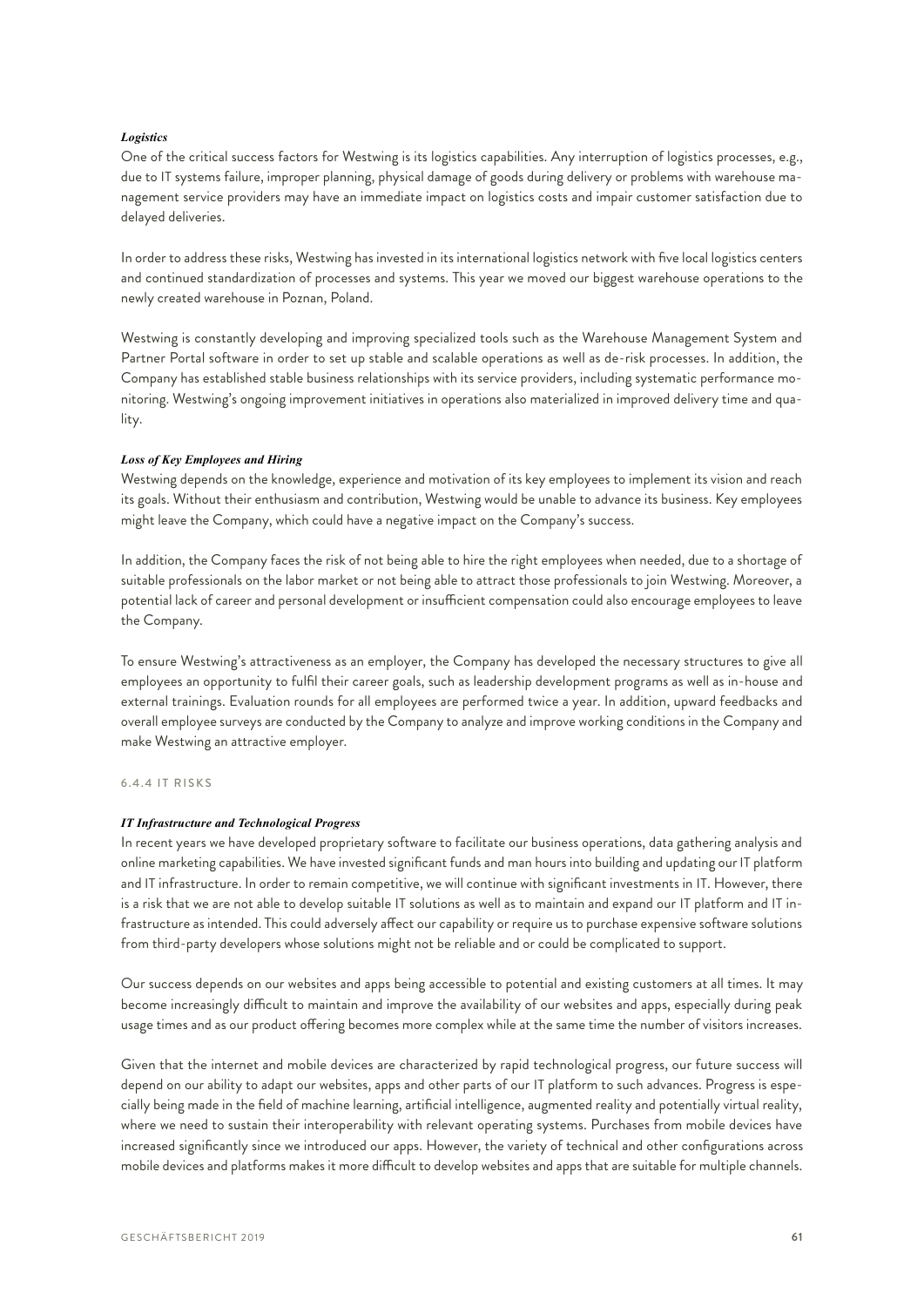Any failure to adapt to technological advances in a timely manner and to integrate our offerings through our websites and apps could decrease the attractiveness of our apps and websites and adversely affect our business.

To operate successfully, Westwing has developed an extensive infrastructure with various complex IT solutions and interfaces. This high degree of interconnectivity could also bear a significant risk for the Company. Unauthorized logical access, failed connection between interfaces or recovery of multiple IT systems in case of accidents could disrupt Westwing's operations or cause errors in financial reporting.

Currently, Westwing employs a skilled IT team of more than 100 full-time employees. This enables Westwing to constantly monitor, develop and improve our internal IT infrastructure, logistic and warehouse software, website and smartphone apps.

In the past years our IT and management team have gathered profound experience in the development of technology trends. On a regular basis, meetings are held to discuss which developments need to be executed to be in line or even to drive technological trends.

Additionally, in order to reduce the amount of time the website is not available, Westwing implemented multiple systems and solutions to monitor the website performance. As a result of all efforts, the website was online and functional with an average Group-wide uptime of more than 99.998 % in the fiscal year 2019.

#### *Data Security*

We operate websites, apps and other IT systems through which we collect, maintain, transmit and store sensitive information about our customers, suppliers and other third parties as well as proprietary information and business secrets. We also employ third-party service providers who store, process and transmit such information on our behalf, in particular payment details. Furthermore, we rely on encryption and authentication technology licensed from third parties to securely transmit sensitive and confidential information. While we take steps to protect the security, integrity and confidentiality of sensitive and confidential information, our security practices may be insufficient, and third parties may access our IT systems without authorization, which may result in unauthorized use or disclosure of such information.

Any leakage of sensitive information could lead to a misuse of data. Inefficient management of administrator and user accounts may increase the risk of fraud and malfunctions. In addition, any such breach could violate applicable privacy, data security and other laws. This would result in significant legal and financial risks, negative publicity and adversely affect our business and reputation.

To secure all sensitive information that we collect and store, we developed a strong IT security concept that is followed by our employees who have access to sensitive information. Compliance workshops are conducted in the Company in order to raise more awareness on importance of data compliance among all Westwing employees. Moreover, all employees are obliged to sign an obligation to comply with data protection requirements under the general data protection regulation (GDPR).

## 6.4.5 LEGAL AND TAX RISKS

#### *Legal and Regulatory Requirements*

Currently we have continuing operations in eleven countries in Europe. As a result, our business is already subject to numerous laws in different countries, including laws applicable to the eCommerce sector such as laws regarding privacy, data protection and data security, and online content as well as telecommunications and laws applicable to public companies in general, in particular laws with respect to intellectual property protection, corporate, local employment, tax, finance, money laundering, online payment, consumer protection, product liability and the labelling of our products, competition, anti-corruption and international sanctions. Operating in foreign jurisdictions entails an inherent risk of misinterpreting and wrongly implementing local laws and regulations. In addition, numerous laws and regulations apply to our products, and our ability to ensure that such products comply with all applicable regulations is limited.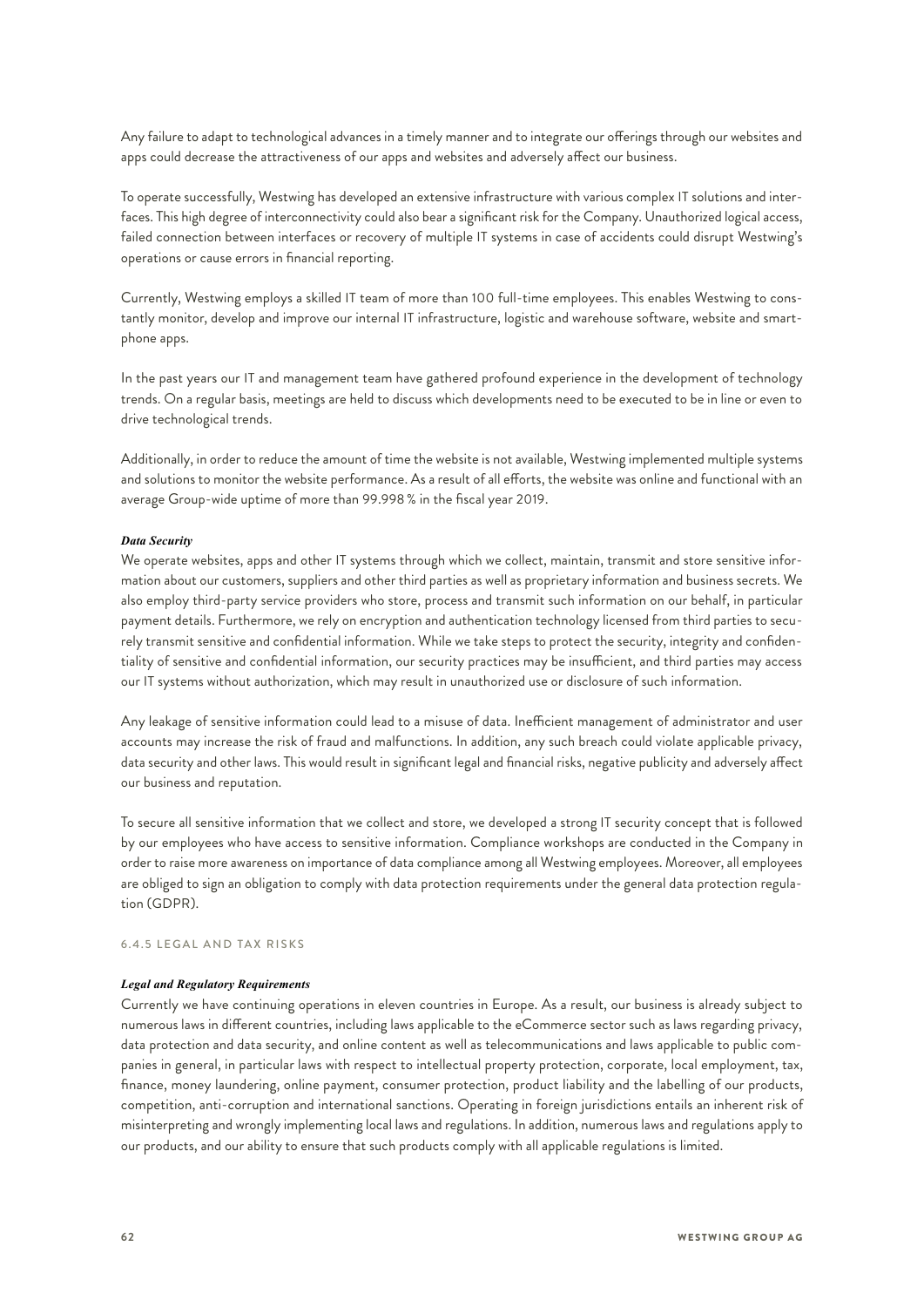While we are not aware of any material breaches of applicable laws and regulations, we cannot guarantee that we have always been in full compliance with them in the past and will be able to fully comply with them in the future. The violation of any of the laws and regulations applicable to us may result in litigation, damage claims from our customers, business partners and/or competitors as well as extensive investigations by governmental authorities and substantial fines being imposed on us. Even unfounded allegations of non-compliance may adversely affect our reputation and business. Additionally, any changes in the legal framework applicable to our business could adversely affect our operations and profitability. Moreover, not reviewing all significant contracts by our legal department could pose an additional risk the Company.

To keep the potential risk as low as possible, our Legal department and the affiliates' local management that consist of skilled employees who maintain awareness of regulatory requirements and changes in local regulations so that the Company can be compliant with all applicable legal requirements. Additionally, Westwing cooperates with external consulting companies that also assist Westwing in case of complications.

#### *Tax Compliance*

Our business is subject to the general tax environment in the jurisdictions in which we operate. Our ability to use tax loss carry-forwards and other favorable tax provisions depends on national tax laws and their interpretation in these countries. Changes in tax legislation, administrative practices or case law could increase our tax burden and such changes might even occur retroactively. Furthermore, tax laws may be interpreted differently by the competent tax authorities and courts, and their interpretation may change at any time, which could lead to an increase of our tax burden. In addition, court decisions are sometimes ignored by competent tax authorities or overruled by higher courts, which could lead to higher legal and tax advisory costs and create significant uncertainty.

Tax authorities in various jurisdictions are currently reviewing the appropriate treatment of eCommerce activities. Due to the global nature of our eCommerce business, various jurisdictions might attempt to levy additional sales, income or other taxes relating to our activities. Such new tax regulation may subject us or our customers to additional taxes, which would increase our tax burden and may reduce the attractiveness of our online offering. New taxes could also result in additional costs necessary to collect the data required to assess these taxes and to remit them to the relevant tax authorities.

In Germany, income and wage tax audits of the Company are currently ongoing with respect to all periods up to and including the year that ended December 31, 2018, with no feedback yet. As a result, we may be required to make additional tax payments with respect to previous periods. However, based on current assumptions, we do not expect this to be more likely than not. Furthermore, the competent tax authorities could revise their original tax assessments. Any tax assessments that deviate from our expectations could lead to an increase in our tax burden. In addition, we may be required to pay interest on these additional taxes as well as late filing penalties. Changes in the tax environment and future tax audits could have a material adverse effect on our business, financial condition, cash flows, results of operations and prospects.

Late submission or non-completion of VAT declarations could also result into extraordinary VAT tax audits by the fiscal authorities. Westwing implemented a web-based tool and cooperates with external consulting company to assure that the Company is compliant with tax rules in all countries.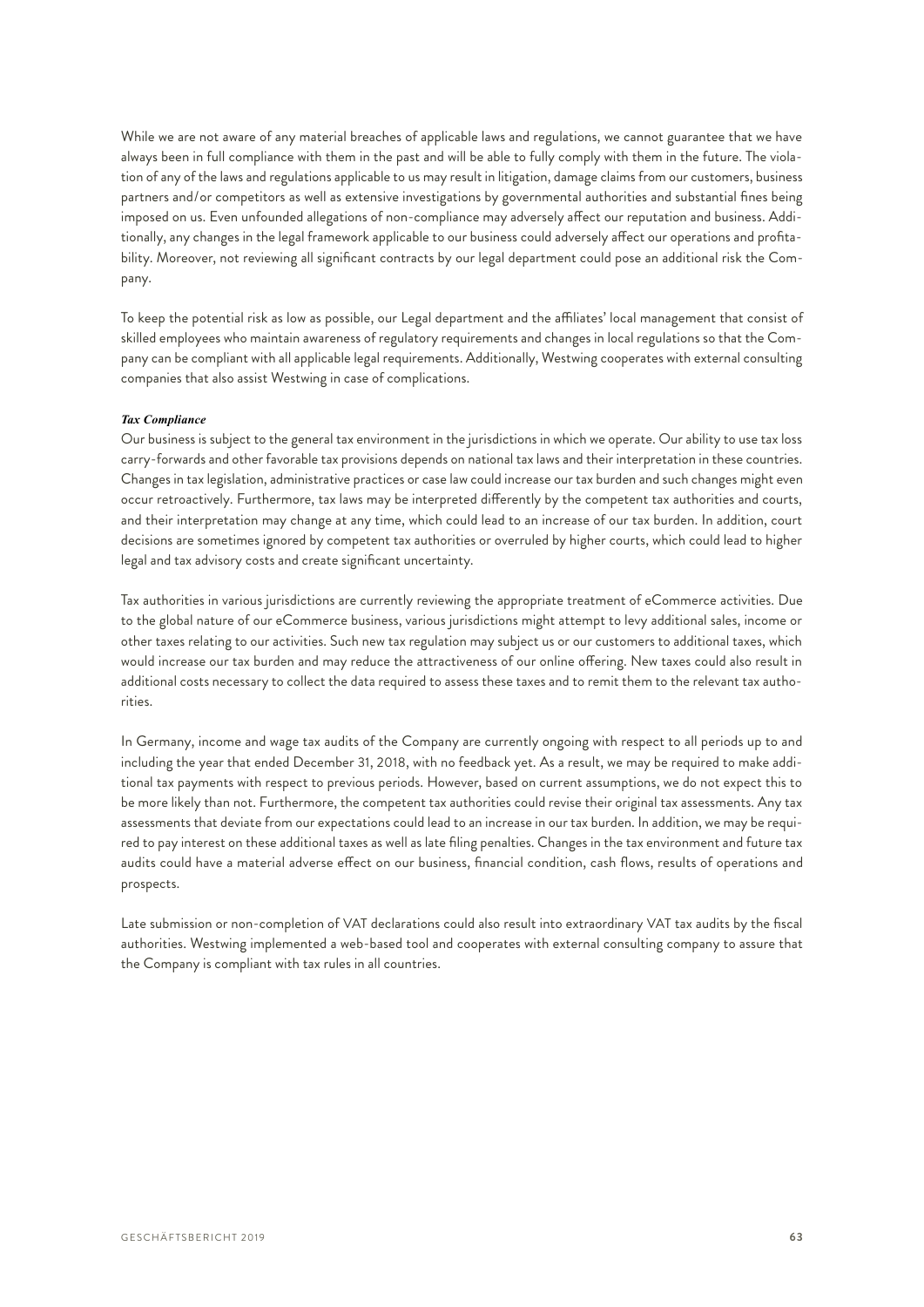## 6.4.6 OVERALL ASSESSMENT OF RISK BY THE MANAGEMENT BOARD

Management is satisfied that existence-threatening risks for the Company in 2019 did not exist. No single risk or bundle of risks is currently considered to threaten the Company as a going concern in the next year. Management believes that it has taken all necessary precautions to address existing risks and reduce their possible impact.

## **6.5 Opportunities Report**

While Westwing faces several risks, there are also many opportunities for the Company that have great potential to drive the Company further forward. Not only will they provide Westwing with the possibility of growth, they will also facilitate improved profitability. Below you can find a summary of primary opportunities identified by the Company.

## *e-Commerce Growth*

The growth of eCommerce compared to traditional main-street focused business in the Home and Living market is one of the key opportunities for Westwing. Online-based trading in this sector is growing significantly faster than offline business. Management believes this trend results from the following factors:

- Improved product offering: eCommerce is generally better positioned to offer its customers an attractive and varied product offering. Westwing is not bound by store size constraints when it comes to offering customers products and can therefore go far beyond the range compared to what a main-street shop could offer its customers.
- Round-the-clock availability of products: For many customers, the visit to a traditional main-street Home and Living (especially furniture) shop that meets their needs is very time consuming. More and more people therefore turn to online shopping. The increased simplification and reduced time required in the process of buying Home and Living products online increases the likelihood of an initial purchase by any given potential customer.
- Wider range of customers: In the beginning, online shopping targeted the younger generations, which felt more comfortable with computers and the concept of placing orders online. However, this trend has been changing, and the age range of potential customers has been increasing steadily. These days, many of Westwing's customers are among the older generation and management expects this trend to continue. The increased trust with online transactions will attract more and more people to eCommerce companies and will increase Westwing's potential customer base.
- Currently the market for Home and Living products, compared to other retailing categories, does not yet show a high online penetration. While online penetration<sup>12</sup> in Europe for consumer electronics is at 24 % and for fashion is at 12 %, Home and Living is currently at only 5 %. The significant growth potential can be already seen in the UK and the US markets, with online penetration for Home and Living of 14 %. Given that the total (i.e. offline and online) Home and Living market is of similar size compared to the fashion market, there is a huge opportunity for Westwing as Home and Living moves online.

With its more than eight years on the market, strong brand recognition and customer loyalty, Westwing can be a key player in the Home and Living market.

## *Own Label and Private Label*

We are constantly continuing to increase the share of Own and Private label in our offering. The share of Own Label and Private Label GMV already reached 25 % in the fourth quarter of 2019, which is 7 percentage points higher compared to the fourth quarter of 2018 and proves the high potential of Own and Private Label business.

Westwing's dedicated Private Label team is actively driving this business forward from Westwing's headquarters in Munich and its newly established subsidiary in Hong Kong.

Our internally designed Own and Private labels give us an opportunity to present curated and well-rounded assortment on our website. This helps us to react quickly to changing market trends and drive the home and living market in Europe.

<sup>12</sup> Euromonitor International. Values of 2018.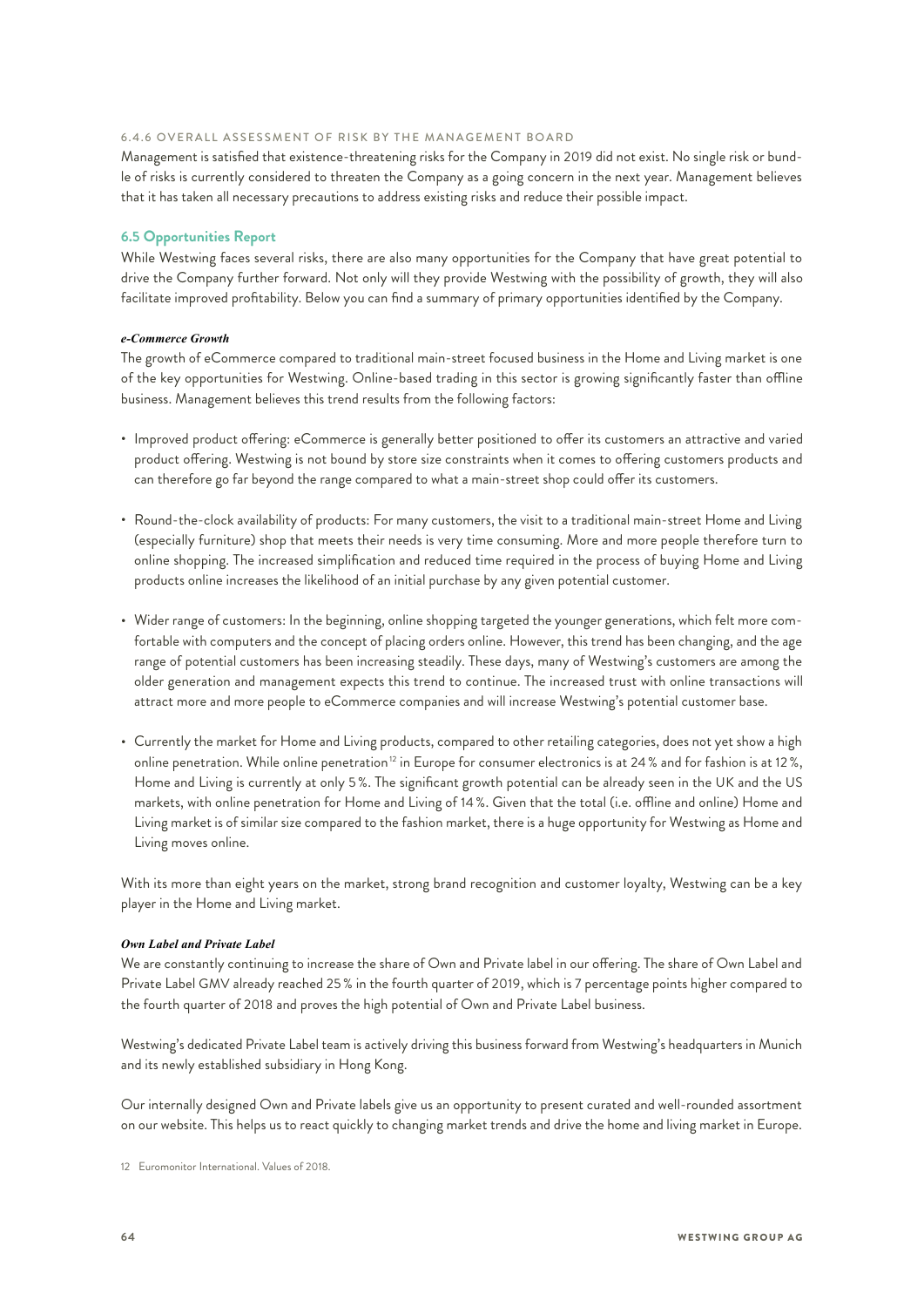To strengthen our Own and Private Label assortment in 2019, Westwing presented two new collections (a Spring and a Fall edition) which were very well accepted by our customers. In addition to new collections we constantly increase the range of products in our assortment during the year.

## *Brand*

Management sees Westwing's strong brand and brand recognition as an important factor for long-term success. Unlike other industries such as fashion, where the customer focus is primarily on supplier brands, in the Home and Living industry the retailer brand is very important. This is driven by the fact that in Home and Living the supplier universe is very fragmented and the supplier brands as such are in many cases not the key driver for customers' purchasing decision. By focusing on PR, content creation and social media and by applying carefully selected marketing initiatives, Westwing presents itself as a brand that values quality, style and inspiration and that conveys confidence, trust and personality to its customers.

Management believes that Westwing as a strong retail company combined with its increased awareness of Westwing as a provider of Own and Private Label products can create a very strong holistic Home and Living brand on the market.

#### *Mobile eCommerce*

While eCommerce as a whole is growing at a fast pace, its subsector mobile eCommerce is growing even faster. When referring to mobile eCommerce, Westwing means business on handheld devices such as smartphones or tablets instead of desktops or other stationary devices. For the last two years the mobile visit share increased from 70 % at the end of 2017 to 76 % at the end of 2019.

Westwing is well equipped for this trend and is constantly making significant investments in the development of smartphone- and tablet-optimized web sites as well as user friendly apps for all popular mobile platforms.

# 7. OUTLOOK

The forecast for our business development in the coming year is based on the assumptions described in the economic as well as risk and opportunities reports above. We do not expect material changes in the composition and business activities of the Westwing Group.

For the ongoing year 2020 we are channeling our ambitions to the key elements of our business and concentrating on our skills, by focusing on the following priorities:

- Attracting more customers
- Keeping our operations silently running
- Ensuring flawless execution of our business model
- Mitigate Coronavirus impact

In addition, we plan to further increase our share of Own Labels and Private Label towards the strategic long-term target of 50 % with expansion into new product categories, new product and collection launches and intensified international expansion. At the same time, we want to continue to relentlessly improve customer experience with inspiring content, gorgeous merchandise, exciting sites and apps, and to work on operations for excellent delivery experience. We gained positive momentum in the fourth quarter of 2019 based on our customer's loyalty as well as our learnings and improvements from the past year.

We assume revenue growth in 2020 to be in a range of 5 –10 %. We expect Adjusted EBITDA and Adjusted EBITDA margin to moderately improve compared to 2019. Adjusted EBITDA shall become positive again in 2021. This outlook is the result of different planning assumptions and currently does not take into account any significant effects from the corona crisis on revenues and Adjusted EBITDA beyond moderate delays in the supply chain.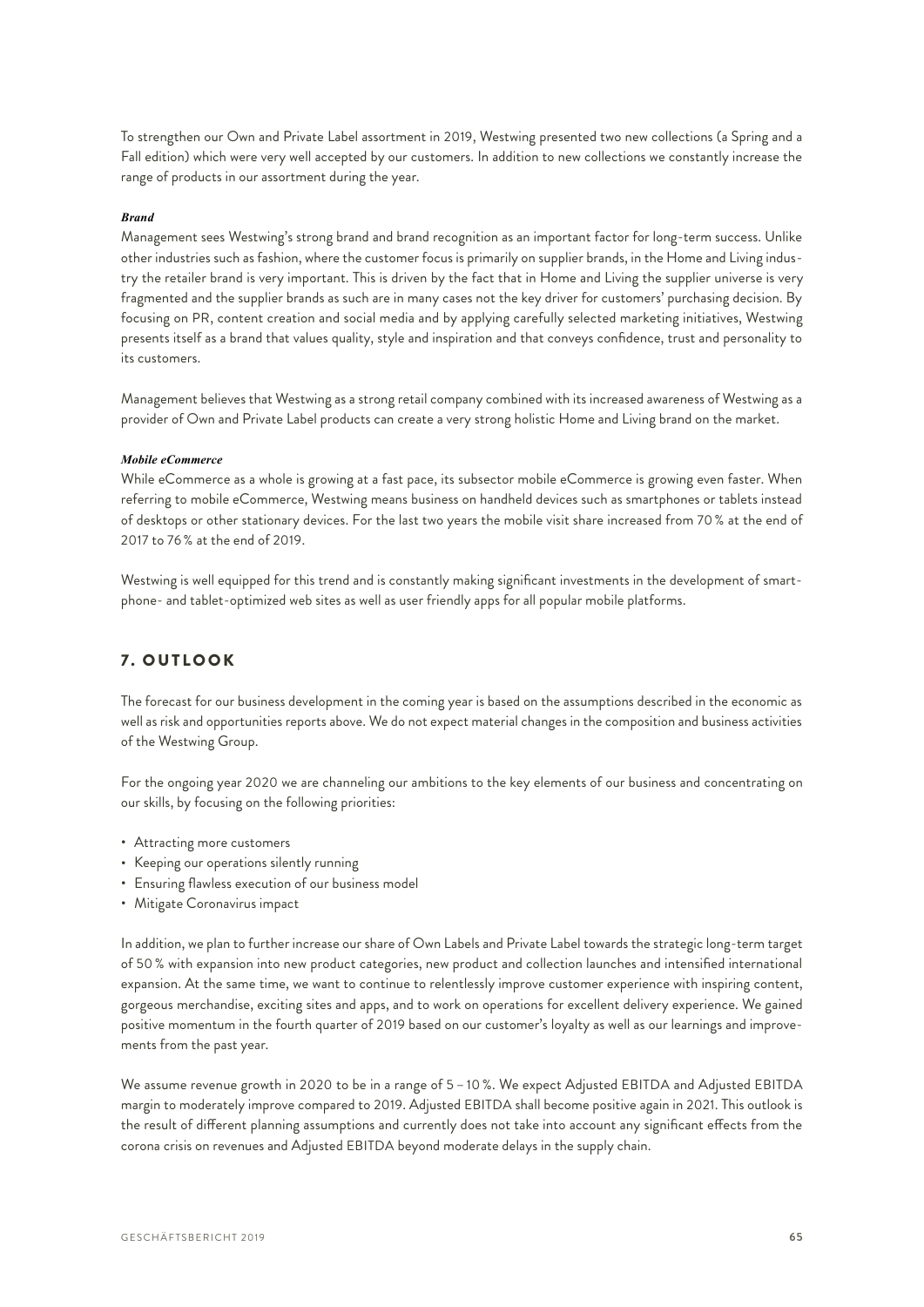However, due to the coronavirus situation, there is a substantial degree of uncertainty that may affect our forecast. The impact of the coronavirus situation on our business is unclear and we are constantly reassessing the development of the situation and taking appropriate action. It is expected that Westwing's supply chain could be affected by the measures taken in China and other affected countries, including Germany. The effects cannot yet be reliably estimated. At the same time, further spread of the virus could affect or disrupt Westwing's operations. Additional risks arise from possible government restrictions on work in warehouses, the work of logistics service providers or even work in offices when not needed for basic services, as well as a possible severe recession. There is therefore a considerable risk that these factors could lead to an unfavorable development of the business. In such a case, our results in terms of both revenue and Adjusted EBITDA would differ materially from the guidance presented. At the time of publication of this annual report (as of March 26, 2020), Westwing's business development is in line with the outlook for 2020.

The Management Board continues to believe in the business model and is convinced that Westwing has the necessary operational and financial resources to reach its vision in the long term.

# 8. SUPPLEMENTARY MANAGEMENT REPORT OF WESTWING GROUP AG (IN ACCORDANCE WITH THE GERMAN COMMERCIAL CODE – HGB)

The annual financial statements of Westwing Group AG have been prepared in accordance with the rules set out in the German Commercial Code (Handelsgesetzbuch). Westwing Group AG is the parent company of the Westwing Group and is also acting as holding company of the various operational entities and does not generate revenues with third parties but generates income from Group internal services provided, which are shown as revenue. The income and expenses as holding will influence in the long-term the profitability of Westwing Group AG.

| EUR <sub>m</sub>                                                                    | 2019    | 2018     |
|-------------------------------------------------------------------------------------|---------|----------|
| Revenue                                                                             | 40.2    | 24.7     |
| Own work capitalized                                                                | 5.9     | 5.6      |
| Other operating income                                                              | 1.9     | 11.8     |
| <b>Gross Performance</b>                                                            | 48.0    | 42.1     |
| Material expenses                                                                   | $-12.0$ | $-7.5$   |
| Personnel expenses                                                                  | $-25.4$ | $-21.2$  |
| Depreciation and amortization of property plant and equipment and intangible assets | $-3.1$  | $-2.0$   |
| Other operating expenses                                                            | $-9.7$  | $-14.9$  |
| <b>Operating Result</b>                                                             | $-2.2$  | $-3.5$   |
| Interest income                                                                     | 1.6     | 2.4      |
| Write-down on investments                                                           | $-23.3$ | $-39.3$  |
| Interest and other expenses                                                         | $-2.1$  | $-4.0$   |
| <b>Financial Result</b>                                                             | $-23.8$ | $-40.8$  |
| Income tax                                                                          | $-0.0$  | $-0.0 -$ |
| <b>Result After Tax</b>                                                             | $-26.1$ | $-44.3$  |

# **8.1 Results of Operations Westwing Group AG**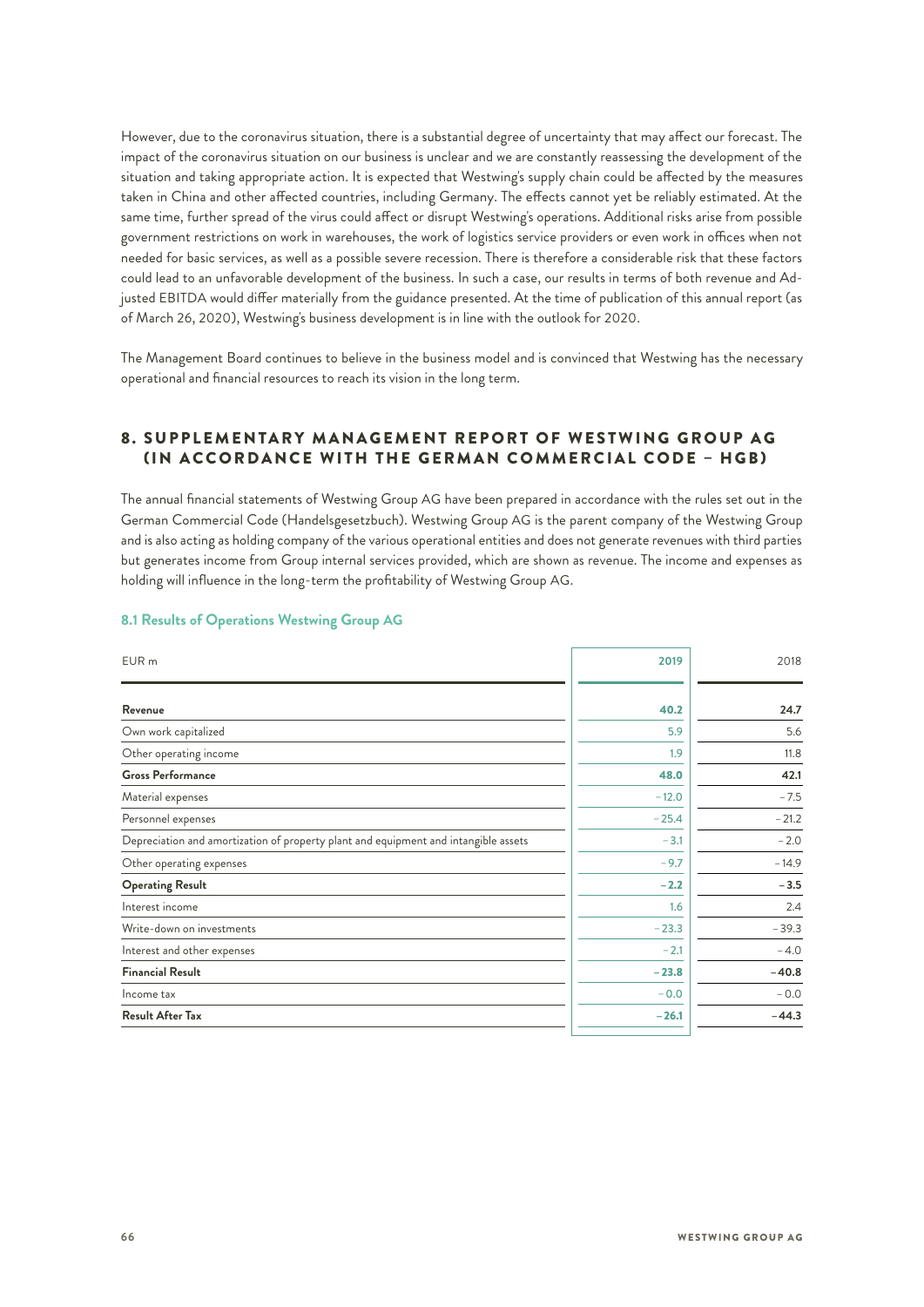Westwing Group AG increased revenue from EUR 24.7m to EUR 40.2m. This corresponds to a year-over-year revenue growth rate of 63.0 %. This increase is mainly due to the internationalization of our Private Label business and our permanent assortment business WestwingNow and the positive business developments in the DACH segment. As the Westwing Group AG provides several services to its affiliates its revenue grows with their business expansion. Own work capitalized nearly remained stable at EUR 5.9m. Other operating income was significantly lower in 2019, due to the income from the shift from cash settled to equity settled share-based compensation plans in the previous year, as equity-settled share-based compensation is not recognized under HGB.

Personnel expenses increased by EUR 4.2m, which was on the one hand caused by the higher number of employees, which averaged 360 in 2019 compared to 251 in 2018, on the other hand by expenses for share-based payments of EUR 1.1m related to expenses recognized for the buyback of shares and options from some of the participants as part of a new commitment package, which was not recognized according to HGB in previous years.

The cost of purchased services was EUR 12.0m (2018: EUR 7.5m) and thus up compared to the previous year. This primarily resulted from the overall expansion of business. Westwing further pursued its investments in its team and technological infrastructure in 2019. Such investments constitute the basis for adaptable and sustainable business operations. An increase of EUR 4.3m was caused by higher investments in marketing, due to Westwing's strategy to increase investments in marketing in the second half of the year. The decrease in other operating expenses is mainly due to the costs related to the IPO in the previous year. Overall, higher expenses correlate to the raise in revenue and own work capitalized.

In total, an operating profit (before interest, amortization/depreciation, write offs on financial assets and taxes) of EUR 0.9m was incurred in 2019, which was affected by higher revenues and lower other operating expenses, compared to a respective operating loss of EUR 1.5m in 2018.

The financial result of EUR –23.8m (2018: EUR –40.8m) comprises interest income on non-current financial assets of EUR 1.6m (2018: EUR 2.4m) as well as interest and other expenses of EUR 2.1m (2018: EUR 4.0m). The decrease of interest income is due to lower interest charged to affiliates for newly issued loans in 2019. As a result of an impairment test loans to four affiliates needed to be written down (2018: two). Though overall it is expected that the future development of the Westwing Group and the operational entities will become profitable, Westwing decided on a case by case base that partially long-term loans to subsidiaries needed to be impaired by EUR 23.1m (2018: EUR 38.8m). In addition, shares in two of those affiliates were written off by EUR 0.2m (2018; EUR 0.5m).

# **8.2 Financial Position of Westwing Group AG**

Westwing Group AG had cash and cash equivalents of EUR 46.4m as of December 31, 2019 (December 31, 2018: EUR 92.5m). Cash and cash equivalents developed as follows:

- In 2019, the Company financed operations of its subsidiaries with loans of EUR 22.4m (2018: EUR 14.7m), which are deemed to be long-term in economic terms but are short-term in legal terms.
- The receivable for the sale of the Brazilian entity of EUR 12,3m was paid in July 2019.
- Upstream loans from the Spanish and Italian affiliates were paid back in 2019 amounting to EUR 6.4m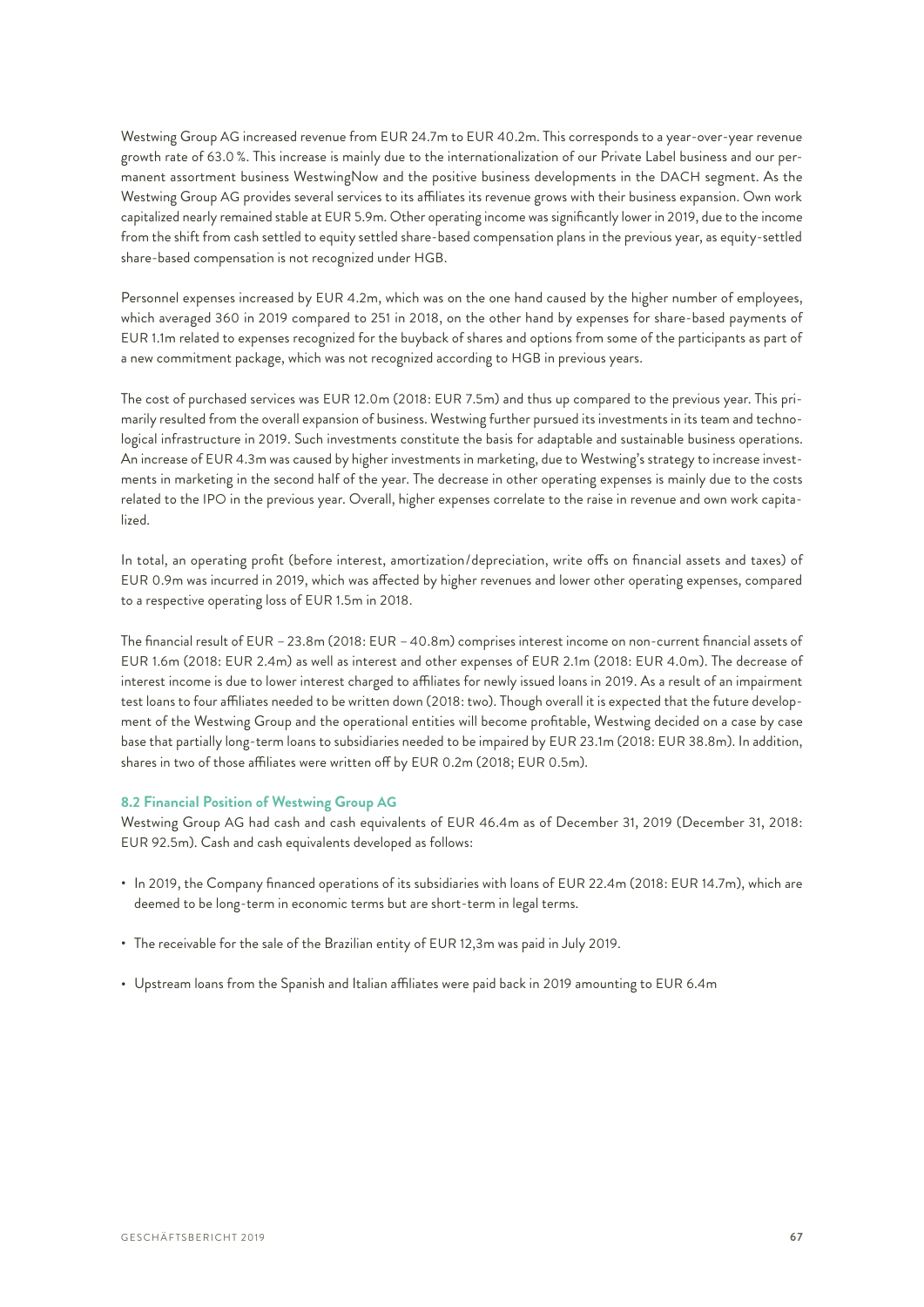- In the third quarter of 2019 the company paid back the GGC loans (EUR 15.0m).
- In addition, Westwing Group AG paid interest expenses of EUR 1.1m for loans.
- Investments in tangible and intangible assets amounted to EUR 7.7m in the 2019 fiscal year (2018: EUR 6.2m).
- In the first half of the year the company paid a rent deposit for the new office space amounting to EUR 0.5m.
- The company purchased own equity instruments amounting to EUR 1.0m as well as treasury shares amounting to EUR 3.0m.

Westwing Group AG ensured that sufficient liquid funds were available to maintain the business activities of the Company and the Group. Westwing Group AG has issued a letter of comfort to its subsidiaries Westwing GmbH and wLabels GmbH in which it undertakes to be liable for the obligations arising up to December 31, 2021. Westwing Group AG met its payment obligations at all times.

# **8.3 Total Assets of Westwing Group AG**

| Assets<br>Non-current assets<br>Intangible assets |          |          |
|---------------------------------------------------|----------|----------|
|                                                   |          |          |
|                                                   |          |          |
|                                                   |          |          |
|                                                   | 11.8     | 7.9      |
| Property, plant and equipment                     | 2.3      | 1.6      |
| Financial assets                                  | 165.3    | 176.4    |
| <b>Total Non-current Assets</b>                   | 179.4    | 185.9    |
| <b>Current assets</b>                             |          |          |
| Trade and other receivables                       | 7.4      | 6.5      |
| Cash and cash equivalents                         | 46.4     | 92.5     |
| <b>Total Current Assets</b>                       | 53.8     | 99.1     |
| Prepaid expenses                                  | 0.7      | 0.6      |
| <b>Total Assets</b>                               | 234.0    | 285.6    |
| Equity/(Deficit)                                  |          |          |
| Share capital                                     | 20.7     | 20.7     |
| Treasury shares                                   | $-0.7$   | $-0.0$   |
| Issued capital                                    | 20.0     | 20.7     |
| Share premium                                     | 347.2    | 349.4    |
| Accumulated losses                                | $-143.0$ | $-116.9$ |
| Total Equity/(Deficit)                            | 224.2    | 253.2    |
| Provisions                                        | 3.8      | 4.5      |
| Liabilities                                       | 5.9      | 27.7     |
| Deferred items                                    | 0.1      | 0.2      |
| <b>Total Equity and Liabilities</b>               | 234.0    | 285.6    |

As of December 31, 2019, the total assets amounted to EUR 234.0m and represented a decrease compared to previous year (December 31, 2018: EUR 285.6m). This development is mainly driven by the lower cash and cash equivalents, which was partly offset by an increase of intangible assets. Cash development was impacted by the repayments for intercompany loans, the issuing of new intercompany loans and the GGC loan payback. The Company's assets consist primarily of financial assets as well as cash and cash equivalents.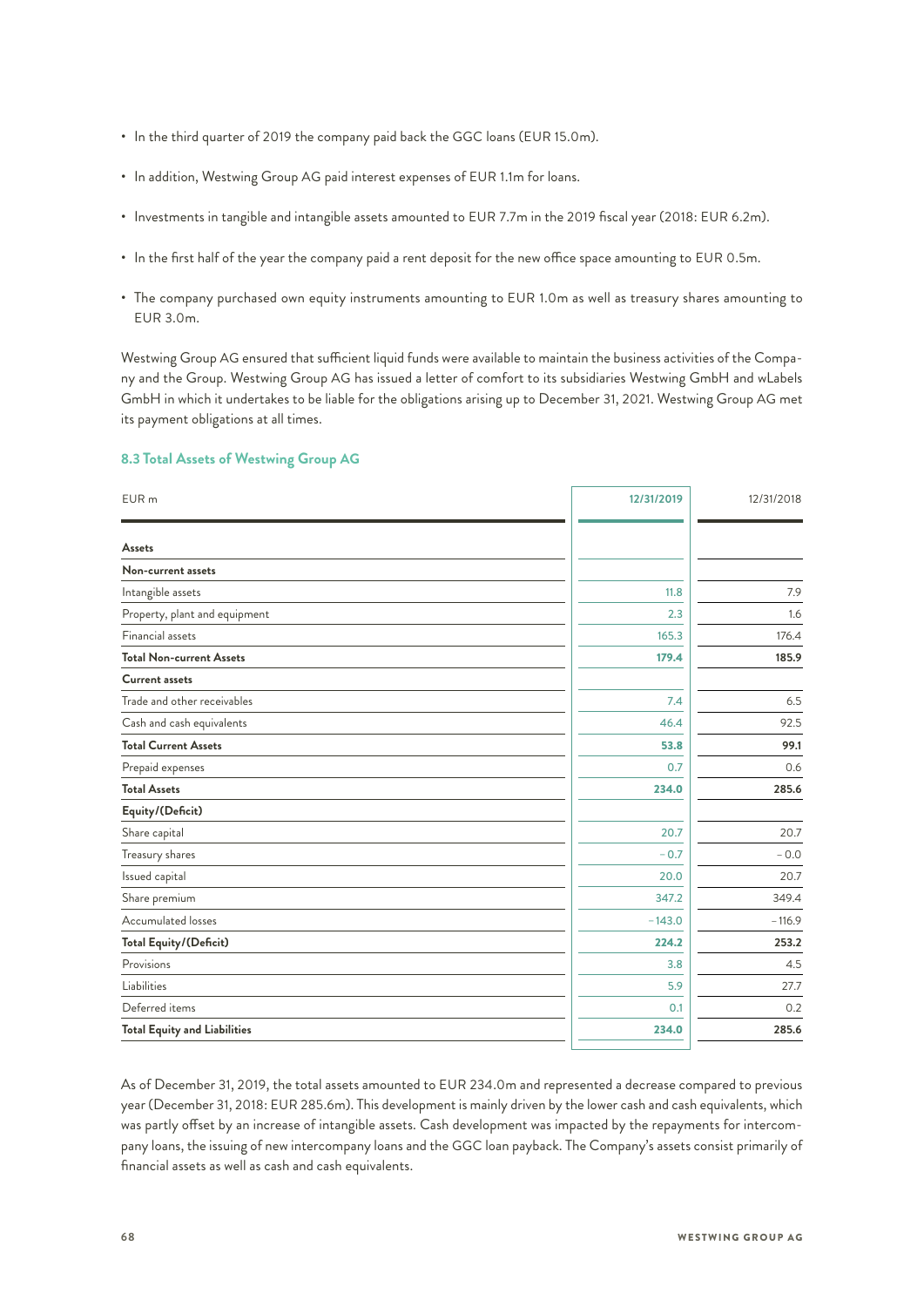Current assets amounted to EUR 53.8m (2018: EUR 99.1m) as of the end of 2019. The accounts receivable from affiliated companies were up to EUR 4.2m (December 31, 2018: EUR 3.5m). Cash and cash equivalents were reduced to EUR 46.4m (December 31, 2018: EUR 92.5m) as a result from the effects described above.

Non-current assets consist of fixed tangible assets, intangible assets and financial assets.

In the 2019 fiscal year, the fixed tangible assets increased to EUR 2.3m (December 31, 2018: EUR 1.6m) as a result of purchased office equipment for the new office. Intangible assets consist of both purchased and internally developed software. In 2019, the net book value increased by EUR 3.8m to EUR 11.8m (December 31, 2018: EUR 7.9m) due to the capitalization of software development. Capitalization of software development of EUR 5.9m was partially offset by amortization of EUR 1.9m in 2019.

Investments into subsidiaries slightly decreased by EUR 0.2m to EUR 15.2m in 2019, as a result of the impairments described above. The loans provided to subsidiaries disclosed as long-term financial assets decreased by EUR 10.9m to EUR 150.1m. New loans and interests to affiliates of EUR 12.1m were offset by an impairment of loans to subsidiaries of EUR 23.1m.

Liabilities significantly decreased from EUR 27.7m at the end of 2018 to EUR 5.9m as of December 31, 2019. This development was particularly due to the repayment of non-current borrowings of EUR 14.9m and of intercompany loans of EUR 6.4m.

As of the balance sheet date, the Company's equity decreased by EUR 29.0m from EUR 253.2m in December 2018 to EUR 224.2m in December 2019, with the main driver being the loss of the year and the purchase of treasury shares.

At the end of 2019, the equity ratio increased from 88.7 % in the previous year to 95.8 %, which is a very high level.

## **8.4 Employees of Westwing Group AG**

At the end of December 2019, Westwing Group AG employed 372 employees including interns, temporary staff and management (2018: 291). Most of the staff works in the areas of administration/IT and marketing. The software development is nearly completely done by employees in the technology department of Westwing Group AG.

At Westwing Group AG, 55 % of employees at the end of 2019 were female, which is lower than at the total Group given the high share of technology employees at Westwing Group AG where we struggle to employ a high share of female employees.

For information on the percentage of women and the corresponding targets and for disclosures regarding diversity on the Executive Board and the Supervisory Board, please refer to the corporate governance report.

#### **8.5 Risk and Opportunities of Westwing Group AG**

The risks and opportunities for Westwing Group AG are in substance the same as for the Group as a whole. Therefore, we refer to the risk and opportunity report under chapter 6 of this combined management report. Additional risks result from further impairment need for loans to affiliates or the requirement to provide liquidity to them both of which linked to their business performance.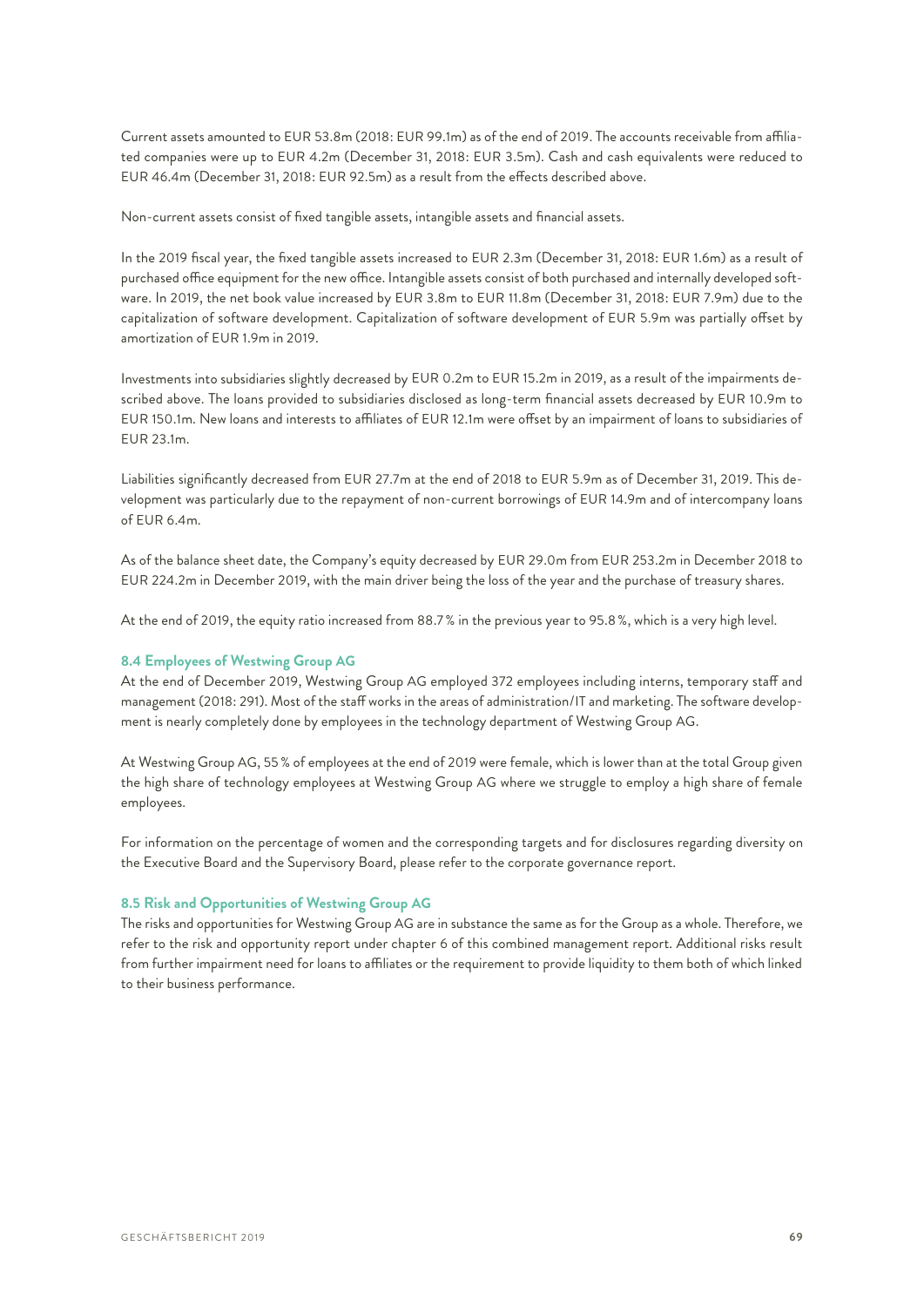## **8.6 Outlook for the Westwing Group AG**

The forecast for Westwing Group AG is substantially the same as for the Westwing Group as a whole relating to economic environment and expectations for the operating business. We refer to chapter 7.

For fiscal year 2020, Westwing Group AG expects a similar or slightly increased revenue level compared to the previous year reflecting the expected higher business volume of the operating subsidiaries, driven by its activities as a holding company for the Westwing Group. The result before tax and before impairments is expected to improve moderately due to a better expected operating result and lower interest expenses.

Westwing Group AG fulfilled the previous-year expectation to increase revenue, the revenue was up by 63.0 % to EUR 40.2m, and thus strongly exceeded the projected slight extension, primarily due to higher service revenue from Westwing GmbH. The result before tax and before impairments also improved more strongly than forecast, especially as a result from lower administrative expenses in 2019.

We are convinced that Westwing has the necessary operational and financial resources to reach our ambitions in the mid and long term.

# 9. REMUNERATION REPORT AND OTHER DISCLOSURES

## **9.1 Remuneration of the Management Board**

BASIC FEATURES OF THE REMUNERATION SYSTEM FOR THE MEMBERS OF THE MANAGEMENT BOARD The Management Board's remuneration comprises a fixed base salary, a variable annual bonus and a long-term incentive including share and option plans. The total remuneration is aligned to each board member's tasks and performance. The criteria used for the decision on remuneration is based on each Management Board member's responsibilities, personal target achievements and Westwing's economic situation as well as the expected Company development. The ratio of non-performance related remuneration to performance related remuneration (before share-based compensation) is 85 %.

Pursuant to the resolution passed by the Company's general meeting held on September 21, 2018, information on the Management Board members individual remuneration is not published in accordance with Sec. 286 (5) sentence 1, 285 no. 9, 315e (1) and (2) and 314 (3) sentence 1 HGB.

#### NON-PERFORMANCE-RELATED COMPENSATION

All members of the Management Board receive a non-performance-related remuneration in form of monthly salaries, non-cash transactions and other services.

Salaries are paid to each Management Board member as an installment at the end of each month. Westwing's Management Board members in total received gross salary payments of EUR 625k in the 2019 fiscal year (2018: EUR 615k).

All Management Board members receive reimbursements for travel and other out-of-pocket expenses. Furthermore, they are entitled to receive a subsidy for health insurance.

For all Management Board members an insurance policy for directors and officers (D&O insurance) was taken out, with adequate coverage according to the usual market practice and deductibles according to the corresponding regulations of the German Stock Corporation Act (Aktiengesetz or "AktG"). These insurances policies cover financial losses that may occur from Management Board members' breaches of duty during their terms of office.

#### PERFORMANCE-RELATED COMPENSATION (SHORT-TERM INCENTIVE)

In addition to the non-performance-related compensation, the members of the Management Board are entitled to receive a total variable bonus for the 2019 fiscal year of EUR 110k (2018: EUR 110k), if 100 % of the agreed individual targets are met. The targets consist of business development targets such as the achievement of planned growth and profitability. Due to the performance of the business in 2019, there was no performance-related compensation for fiscal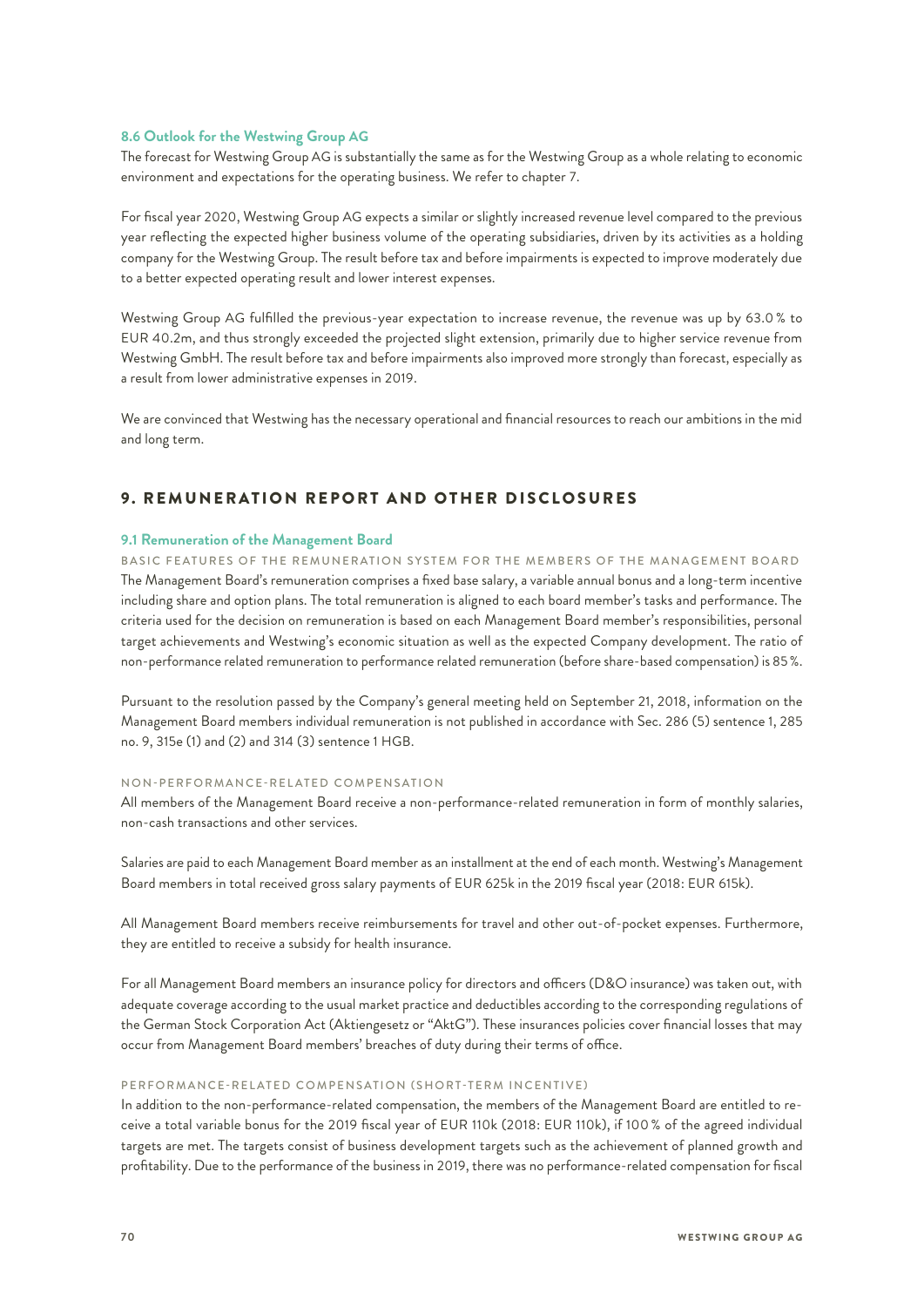year 2019. However, there was a total of EUR 100k one-time bonus for Dr. Dr. Florian Drabeck granted in 2019 and payable in 2020.

In September 2018, the three members of the Management Board had been provided with an IPO related-bonus award. The bonus was subject to the occurrence of an IPO or another liquidity event or the achievement of certain performance targets. Provided that an IPO took place, the bonus for the three members of the Management Board depended on the volume-weighted average share price on the last 30 trading days before April 1, 2019 and is therefore classified as share-based compensation. The final bonus amount was paid out in April 2019 to the members of the Management Board and amounted to a total of EUR 1.0m.

# SHARE-BASED COMPENSATION (LONG-TERM INCENTIVES)

Since 2011 the Company operates share-based compensation schemes under which eligible employees and the Management Board have (i) been provided with the opportunity to invest in the Company's shares or (ii) been granted options for shares in the Company.

As a basic principle, the share-based compensation awards have a vesting period of 36 or 48 months. The first tranche vests after twelve months, while the remaining awards vest in equal instalments on quarterly basis over the remainder of the vesting period. Generally, the awards may only be exercised once vested.

In 2019, a new cash-settled program was established and issued to executives and other top managers of the Company incl. the Management Board in the third quarter of 2019. For the Management Board, it comprises a total number of 342,000 virtual options, thereof all 84,000 options which were issued to Dr. Dr. Florian Drabeck forfeited due to his exit as CFO in the second quarter of 2020. The shares fully vest on December 31, 2022, without intermediate vesting and they are only exercisable starting August 2023. In 2019, expenses of EUR 0.1m were recognized for this program.

The table below provides an overview of the options granted to the members of the Management Board during the 2019 reporting period:

|                                           | 2019    | 2018      |
|-------------------------------------------|---------|-----------|
| Options granted during the period         | 342,000 | 1,068,300 |
| Weighted average exercise price (in EUR): | 1.00    | 18.88     |
| Weighted average fair value (in EUR):     | 2.57    | 34.86     |

# **TOTAL REMUNERATION OF THE MANAGEMENT BOARD**

| EUR k                                   | 2019  | 2018  |
|-----------------------------------------|-------|-------|
| Employee benefits:                      |       |       |
| Salaries (short-term employee benefits) | 625   | 615   |
| Bonus                                   | -     | 110   |
| Share-based compensation expenses       | 4,333 | 4,207 |
| Total                                   | 4,958 | 4,932 |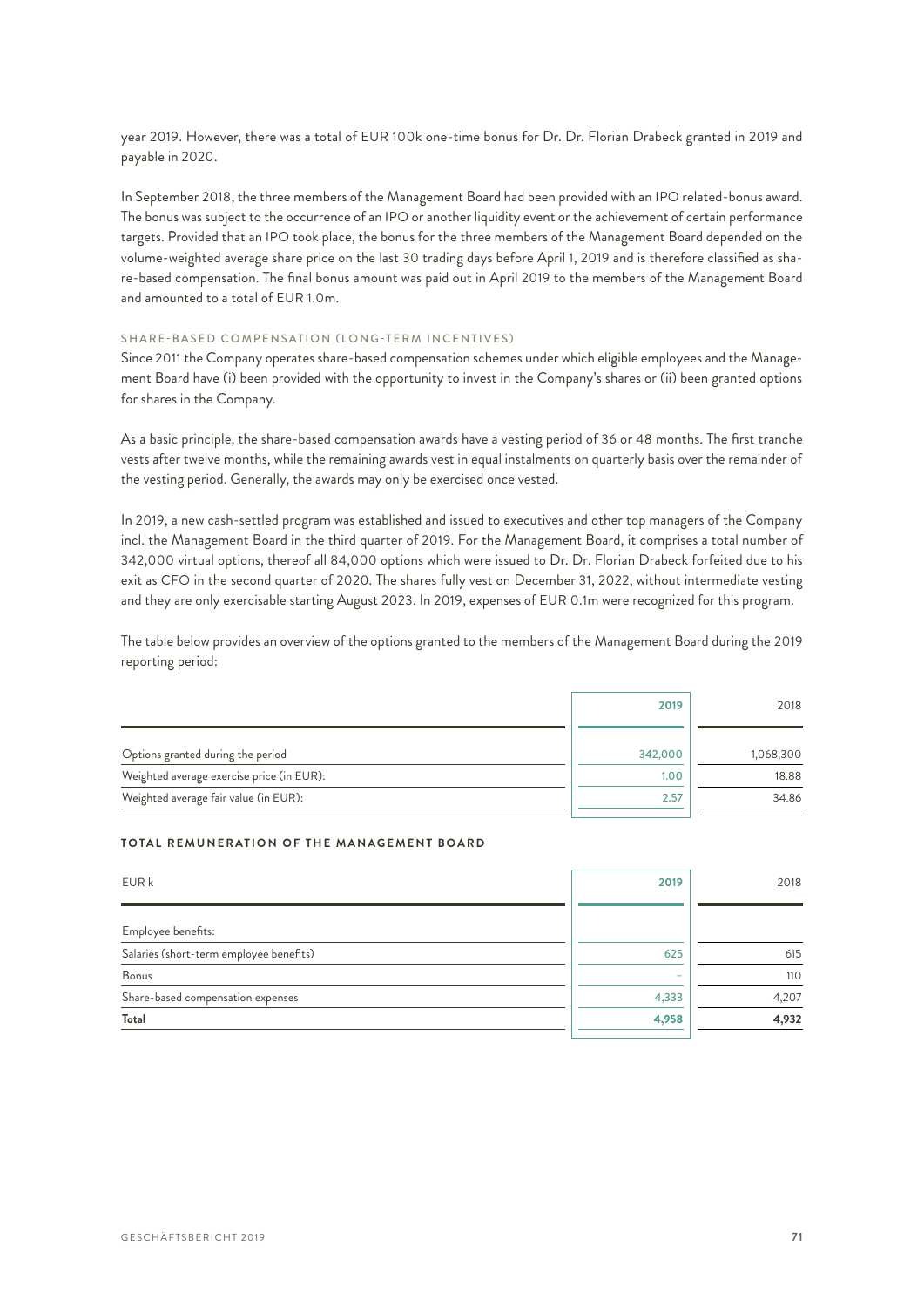The weighted average fair value for equity-settled share-based compensation expenses reflects the value as of the issue dates in the past. Therefore, it is independent from the current stock price and will remain unchanged until settlement.

The share-based compensation expenses of EUR 4.3m relate mainly to programs from recent years with a higher fair value for recognition. The majority of these expenses relates to the commitment package initiated in 2018 that has an exercise price of EUR 19.30; thus the corresponding options are significantly out of money considering the share price of March 2020.

## OTHER INFORMATION

During their employment, the Supervisory Board must approve the Management Board members' additional activities outside of Westwing in written form. Furthermore, all board contracts included restraints on competition that prohibit Management Board members from working for a company that is a direct or indirect competitor of Westwing.

The Management Board contract for Stefan Smalla has a term until August 7, 2023.

An additional employment contract between Delia Lachance and the Westwing GmbH exists for PR services rendered. Remuneration from this was EUR 160k in the 2019 fiscal year (2018: EUR 130k). Furthermore, a separate one-time contract with Delia Fischer for a total remuneration of EUR 55k was agreed, approved by the Supervisory Board and paid out in June 2019.

# **9.2 Remuneration of the Supervisory Board**

The remuneration for the members of the Supervisory Board is regulated by the articles of associations of Westwing Group AG.

The members of the Supervisory Board receive a fixed based compensation for each fiscal year of the Company in the amount of EUR 25k. The chairman of the Supervisory Board receives a fixed base compensation of EUR 40k, the deputy chairman of EUR 30k. The chairman of the Audit committee is compensated with an additional EUR 20k, and other members of the audit committee with EUR 10k.

The compensation is payable after the end of the respective fiscal year. Supervisory Board members holding office only during a part of the fiscal year receive a corresponding portion of the compensation.

In addition to the compensation paid on a fixed base, Westwing reimburses the members of the Supervisory Board for their reasonable out-of-pocket expenses incurred in the performance of their duties as Supervisory Board members as well as the value added tax on their compensation and out-of-pocket expenses.

In addition, Supervisory Board members are included in the D&O liability insurance for board members that will provide reasonable coverage against financial damages. The premiums for this insurance policy are paid by the Company.

According to the Articles of Association (Art. 9 (1)), the Supervisory Board has four members. It is not subject to employee co-determination. All members of the Supervisory Board are elected by the Annual General Meeting as shareholder representatives.

Details on the members of the Management Board and the Supervisory Board are provided in the notes to the financial statements of Westwing Group AG in accordance with Sec. 285 HGB.

In fiscal year 2019, the Supervisory Board had one committee: The Audit Committee. Additional committees may be established as required.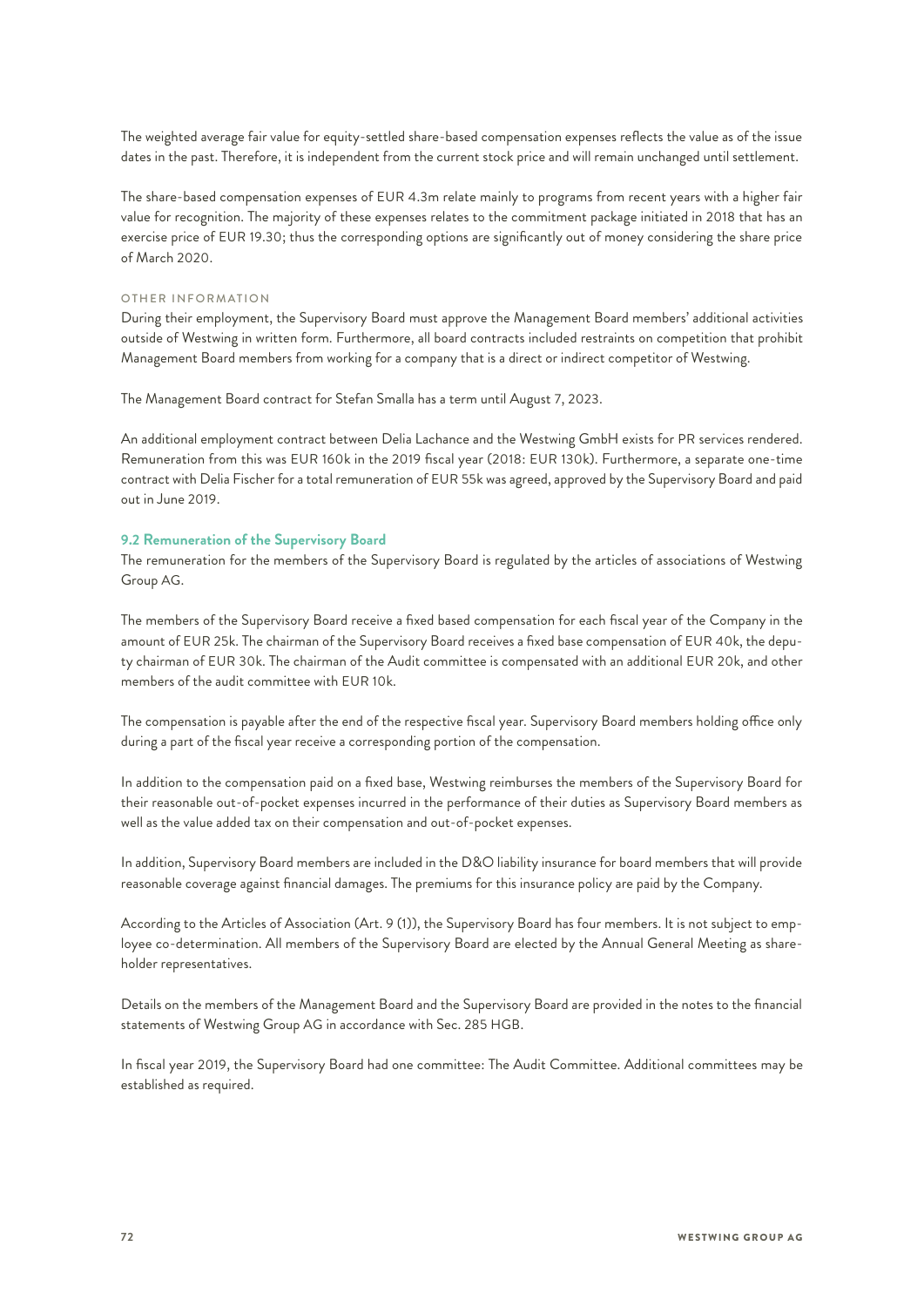## The Company's Supervisory Board consisted of

| Name                       | Function(s) Remunerated                                                 |  |
|----------------------------|-------------------------------------------------------------------------|--|
| Christoph Barchewitz       | Chairman of the Supervisory Board and member of the Audit Committee     |  |
| Dr. Antonella Mei-Pochtler | Deputy Chairwoman of the Supervisory Board                              |  |
| Michael Hoffmann           | Member of the Supervisory Board and the Chairman of the Audit Committee |  |
| Thomas Harding             | Member of the Supervisory Board and the Audit Committee                 |  |
| Christian Strain           | Member of the Supervisory Board (until March 14, 2019)                  |  |
| Oliver Samwer              | Member of the Supervisory Board (until February 11, 2019)               |  |

#### **9.3 Declaration on Corporate Governance**

The declaration on corporate governance pursuant to Section 289f of the German Commercial Code (HGB) and Section 315d of the German Commercial Code (HGB) including the declaration of compliance according to Sec. 161 AktG is permanently and publicly available on the Company's website [\(https://ir.westwing.com/download/companies/westwing/](https://ir.westwing.com/download/companies/westwing/CorporateGovernance/Entsprechenserklaerung%202019%20EN.pdf) [CorporateGovernance/Entsprechenserklaerung%202019](https://ir.westwing.com/download/companies/westwing/CorporateGovernance/Entsprechenserklaerung%202019%20EN.pdf) %20EN.pdf an[d https://ir.westwing.com/download/companies/](https://ir.westwing.com/download/companies/westwing/CorporateGovernance/Corporate_Governance_Report_16032020.pdf) [westwing/CorporateGovernance/Corporate\\_Governance\\_Report\\_16032020.pdf\)](https://ir.westwing.com/download/companies/westwing/CorporateGovernance/Corporate_Governance_Report_16032020.pdf) in the section Investor Relations – Corporate Governance. It is also included in the corporate governance report in the annual report.

## **9.4Take-over Law**

EXPLANATORY REPORT BY THE MANAGEMENT BOARD IN ACCORDANCE WITH SEC. 176 (1) SENTENCE 1 GERMAN STOCK CORPORATION ACT (AKTG ("AKTIENGESETZ": GERMAN STOCK CORPORATION ACT)) ON DISCLOSURES RELATING TO TAKE-OVER LAW IN ACCORDANCE WITH SEC. 289A AND 315A GERMAN COMMERCIAL CODE (HGB ("HANDELSGESETZBUCH": GERMAN COMMERCIAL CODE)

In accordance with Sec. 176 (1) sentence 1 AktG, the Management Board of Westwing Group AG has prepared the following explanatory report on the disclosures relating to take-over law in accordance with Sec. 289a and Sec. 315a HGB.

## COMPOSITION OF SHARE CAPITAL (SEC. 289A SENTENCE 1 NO. 1 HGB)

As of December 31, 2019, the paid-in share capital amounts to EUR 20,740,809. The share capital is divided into 20,740,809 no par value bearer shares representing a share of the share capital of EUR 1.00 each. The shares are fully paid in. Each share carries identical rights and obligations. Each share entitles the bearer to one vote.

# RESTRICTIONS RELATING TO THE VOTING RIGHTS OR THE TRANSFER OF SHARES (SEC. 289A SENTEN-CE 1 NO. 2 HGB)

As of December 31, 2019, Westwing Group AG holds shares with a nominal value of EUR 743,450 as treasury shares from which no rights accrue to Westwing Group AG pursuant to Sec. 71b AktG.

# SHAREHOLDINGS THAT EXCEED 10 % OF THE VOTING RIGHTS (SEC. 289A SENTENCE 1 NO. 3 HGB) As of December 31, 2019, the following direct and indirect interests in the capital of Westwing Group AG exceeded the threshold of 10 % of voting rights:

• Rocket Internet SE, Berlin, Germany (also indirectly via Bambino 53. V V GmbH);

# LEGAL REQUIREMENTS AND PROVISIONS OF THE ARTICLES OF ASSOCIATION RELATING TO THE AP-POINTMENT AND REMOVAL OF MEMBERS OF THE MANAGEMENT BOARD AND TO AMENDMENTS TO THE ARTICLES OF ASSOCIATION (SEC. 289A SENTENCE 1 NO. 6 HGB)

The Supervisory Board appoints the members of the Management Board on the basis of Sec. 84 and Sec. 85 AktG and Sec. 7 Sec. 3 and 4 of Westwing Group AG's Articles of Association for a term of office of no more than five years; members may be reappointed. Under Sec. 7 para. 1 sentence 1 of Westwing Group AG's Articles of Association, the Management Board comprises one or more persons; in all other aspects, the Supervisory Board determines the number of Management Board members (Sec. 7 para. 1 sentence 1 of the Articles of Association).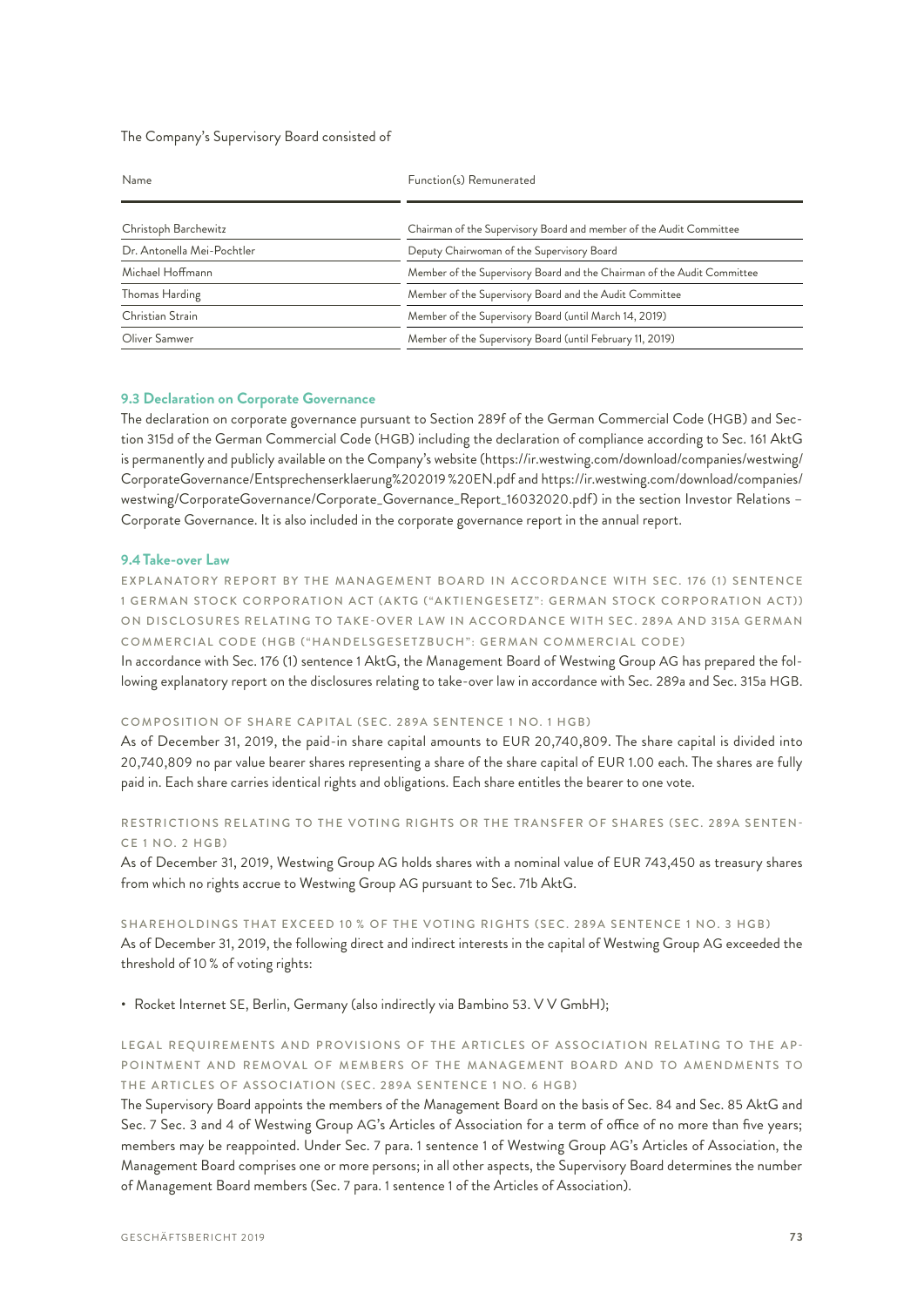In accordance with Sec. 179 Sec. 1 sentence 1 AktG, the Annual General Meeting decides on amendments to the Articles of Association. Amendments to the Articles of Association are made in accordance with Sec. 179 and Sec. 133 AktG. Under Sec. 179 (1) Sentence 2 AktG in conjunction with Sec. 11 Sec. 4 of the Articles of Association, the Supervisory Board is authorized to decide on amendments and supplements to the Articles of Association that relate only to the wording. In accordance with Sec. 4 Sec. 3 to (9) of the Articles of Association, the Supervisory Board is authorized in particular to amend and revise Section 4 of the Articles of Association (Share capital) subsequent to the use of approved or conditional capital.

AUTHORITY OF THE MANAGEMENT BOARD TO ISSUE OR REDEEM SHARES (SEC. 289A SENTENCE 1 NO. 7 HGB)

## ACQUISITION OF TREASURY SHARES

On September 21, 2018, the General Meeting adopted a resolution authorizing the Management Board, with the approval of the Supervisory Board, to acquire until September 20, 2023, Westwing Group AG's own shares representing up to 10 % of Westwing Group AG's capital on the date of the resolution, or if lower, on the date of exercising the authorization, provided that the principle of equal treatment (Sec. 53a AktG) is applied ("**Shares**"). Together with Westwing Group AG's other treasury shares previously acquired and still held by Westwing Group AG or which are attributable to Westwing Group AG under Sec. 71a et seq. AktG, the shares acquired under this authorization may at no time exceed 10 % of Westwing Group AG's share capital.

This authorization may be exercised on one or more occasions, wholly or in part, in pursuit of one or more purposes by Westwing Group AG, but also by group companies or by third parties for the account of Westwing Group AG or group companies.

The acquisition of treasury shares is permitted for the following purposes, among others:

- The shares can be redeemed and reduce Westwing Group AG's share capital by the part of the registered share capital allotted to the redeemed shares. The Management Board may also redeem the shares using the simplified procedure without reducing the registered share capital so that the proportion of the other shares in the registered share capital is increased through the redemption.
- The shares can be offered and transferred to persons who are or were employed by Westwing Group AG or any of its affiliates and board members of Westwing Group AG or its affiliates or investment vehicles, or to other holders of acquisition rights arising in particular from call options (issued by Westwing Group AG's legal predecessors).
- The shares can be offered for purchase and transferred to holders of virtual option rights to satisfy virtual option rights which, in particular, have been or will be issued by Westwing Group AG, the legal predecessors of Westwing Group AG or their subsidiaries.
- With the approval of the Supervisory Board, the shares can be offered in particular in the course of company mergers or the acquisition of companies, parts of companies or holdings, enterprises or interests to third parties in exchange for contribution in kind. The above described may also be used for ending or, respectively, for the settlement of valuation proceedings under company law of companies affiliated with Westwing Group AG.
- The shares can be issued in order to distribute a dividend in kind in context of which shares of Westwing Group AG (also in part or subject to election) may be issued against the contribution of dividend claims (scrip dividend).
- With the approval of the Supervisory Board, the Shares may be sold to third parties in return for cash payment if the price at which Westwing Group AG's shares are sold is not significantly below the stock exchange price of one share of Westwing Group AG at the time of the sale (Sec. 71 (1) no.8 sentence 5, Sec. 186 (3) sentence 4 AktG.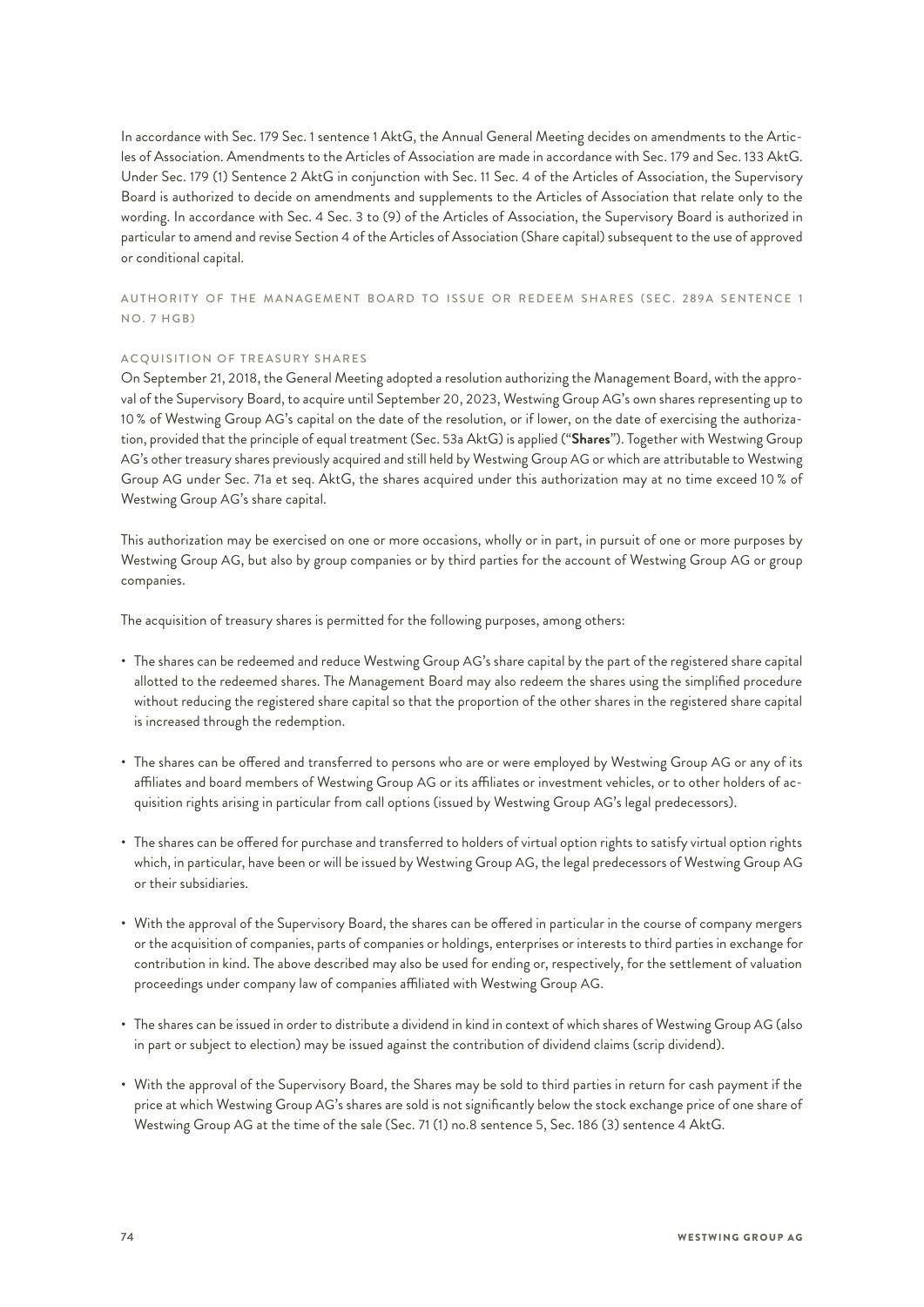• The shares can be used to serve acquisition obligations or acquisition rights to shares of Westwing Group AG out of and in connection with convertible bonds, options, profit rights and/or profit bonds (respectively combinations of these instruments) issued by Westwing Group AG or group companies, with conversion or option rights, respectively conversion or option rights or obligations.

On August 12, 2019, the Management Board of Westwing Group AG resolved, with consent of the Supervisory Board, to carry out a share buy-back program with a maximum volume of up to 800,000 shares of Westwing Group AG for a total maximum purchase price (excluding incidental costs) of up to EUR 4 million. The buy-back via Xetra trading of the Frankfurt Stock Exchange began on August 14, 2019 and was able to be carried out by December 31, 2020.

In the period from August 14, 2019 (inclusive), until the early end of the program on October 30, 2019 (inclusive), a total of 800,000 shares were bought back in the course of the share buy-back program of Westwing Group AG. This corresponds to a portion of approximately 3.86 % of the registered share capital. The purchase price per share amounted to EUR 3.45 on average. In total, shares were bought back for an overall purchase price of EUR 2,756,076. The sole purpose of the share buyback was to use the repurchased shares to service share options which entitle the holders to acquire shares Westwing Group AG and which were issued to current or former employees or members of the executive bodies of the company or companies affiliated with Westwing Group AG, provided that these share options are exercised.

As of December 31, 2019, Westwing Group AG has sold 98.250 shares to current or former employees or members of the executive bodies. This means that a total of 98,250 share options were exercised in the 2019 fiscal year, which corresponds to a portion of approximately 0.47% of the registered share capital and to EUR 98,250 (amount of the registered share capital attributable to treasury shares). The average exercise price was EUR 0.59. The exercise price in individual cases was EUR 0.01, EUR 1.23 and EUR 1.71, depending on the individual contractual arrangement with the option holder. As a result, Westwing Group AG received sales proceeds of EUR 57,755. The proceeds were not used for a specific purpose but served the general business of Westwing Group AG.

## ACQUISITION OF TREASURY SHARES THROUGH THE USE OF EQUITY CAPITAL DERIVATIVES

The Management Board was authorized until September 20, 2023, with the approval of the Supervisory Board, to acquire treasury shares up to a total amount of 5 % of the registered share capital at the time of the resolution by the use of derivates (put or call option or a combination thereof). The acquisition of shares is in addition to be credited against the 10 % limitation in the authorizations to acquire treasury shares.

# REDEMPTION OF ACQUIRED TREASURY SHARES AND REDUCTION OF CAPITAL AS WELL AS THE EXCLU-SION OF SUBSCRIPTION RIGHTS

The Management Board is authorized until September 20, 2023, with approval of the Supervisory Board, to exercise the call options for the acquisition of own shares under the existing agreements, in particular the so-called Angel Agreements and the Call Option Agreements, that were concluded between Westwing Group AG or its current or former subsidiaries with current and/or former employees, organ members and/or (former) advisors (service providers) and/or supporters (or their respective investment vehicles) of Westwing Group AG and/or its subsidiaries, and to acquire own shares up to a total amount of 10 % of the share capital of Westwing Group AG at the time of the resolution. The treasury shares acquired and owned by Westwing Group AG are to be credited against this 10 % limitation.

## AUTHORIZED CAPITAL 2018/I

The Management Board is authorized to increase the share capital on one or more occasions by August 6, 2023, with the approval of the Supervisory Board, by a maximum amount of EUR 90,000 by issuing up to a total of 90,000 new no-par value bearer shares in return for cash contributions (Authorized Capital 2018/I) and, with the approval of the Supervisory Board, under certain conditions and within predefined limits, to exclude the shareholders' subscription right. This authorized capital is listed in the commercial register as Authorized Capital 2018/I.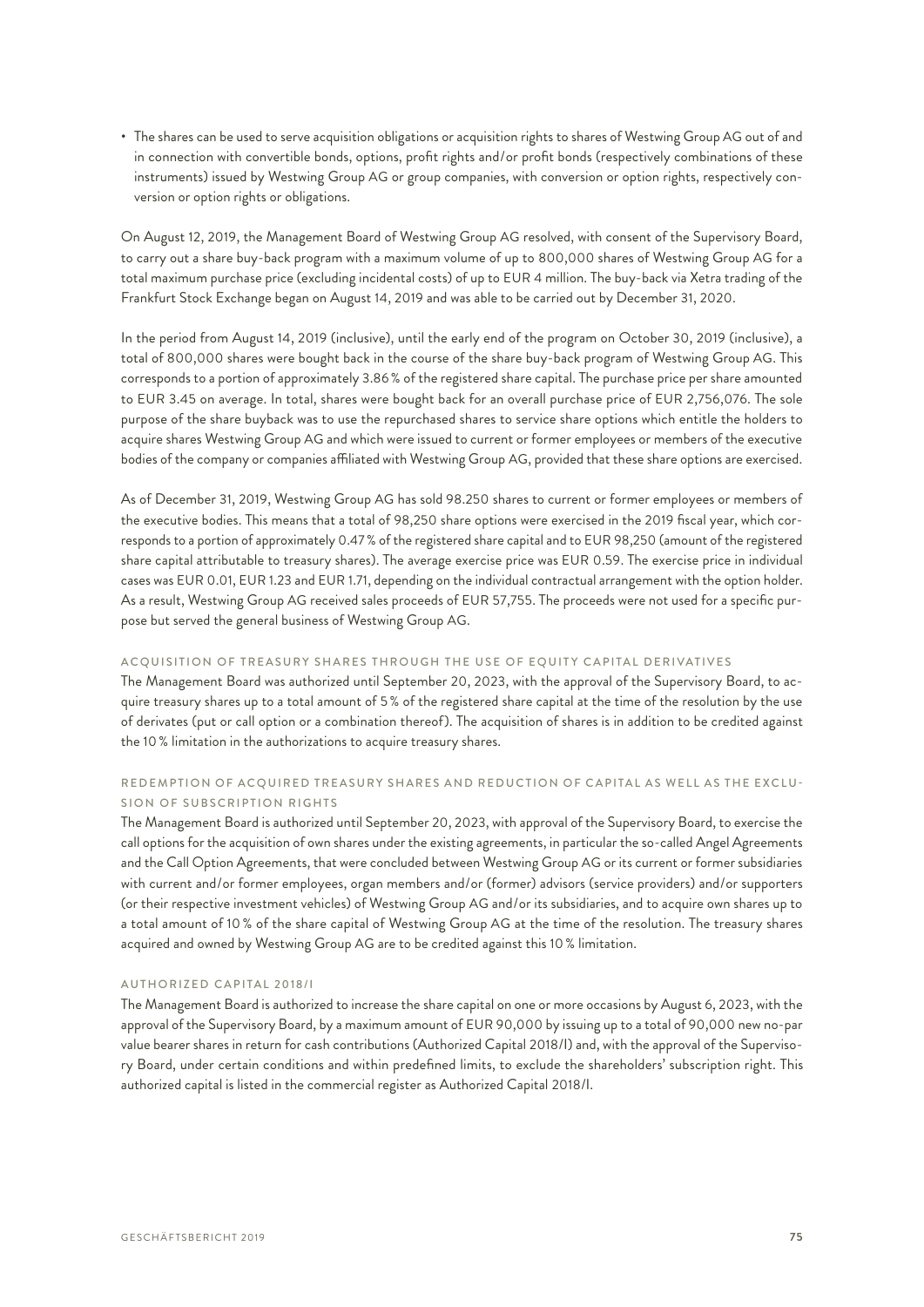#### AUTHORIZED CAPITAL 2018/II

The Management Board is authorized to increase the share capital on one or more occasions by August 6, 2023, by a maximum amount of EUR 3,088 by issuing up to a total of 3,088 new no-par value bearer shares in return for cash contributions (Authorized Capital 2018/II) and, under certain conditions and within predefined limits, to exclude the shareholders' subscription right. This authorized capital is listed in the commercial register as Authorized Capital 2018/II.

#### AUTHORIZED CAPITAL 2018/III

The Management Board is authorized to increase the share capital on one or more occasions by August 6, 2023, with the approval of the Supervisory Board, by a maximum amount of EUR 67,500 by issuing up to a total of 67,500 new no-par value bearer shares in return for cash contributions (Authorized Capital 2018/III) and, with the approval of the Supervisory Board, under certain conditions and within predefined limits, to exclude the shareholders' subscription right. This authorized capital is listed in the commercial register as Authorized Capital 2018/III.

## AUTHORIZED CAPITAL 2018/IV

The Management Board is authorized to increase the share capital on one or more occasions by August 6, 2023, with the approval of the Supervisory Board, by a maximum amount of EUR 101,250 by issuing up to a total of 101,250 new no-par value bearer shares in return for cash contributions (Authorized Capital 2018/IV) and, with the approval of the Supervisory Board, under certain conditions and within predefined limits, to exclude the shareholders' subscription right. This authorized capital is listed in the commercial register as Authorized Capital 2018/IV.

#### AUTHORIZED CAPITAL 2018/V

The Management Board is authorized to increase the share capital on one or more occasions by August 6, 2023, with the approval of the Supervisory Board, by a maximum amount of EUR 4,350,000 by issuing up to a total of 4,350,000 new no-par value bearer shares in return for cash and/or non-cash contributions (Authorized Capital 2018/V) and, with the approval of the Supervisory Board, under certain conditions and within predefined limits, to exclude the shareholders' subscription right. This authorized capital is listed in the commercial register as Authorized Capital 2018/V.

## AUTHORIZED CAPITAL 2018/VI

The Management Board was authorized to increase the share capital on one or more occasions by September 20, 2023, with the approval of the Supervisory Board, by a maximum amount of EUR 2,847,853 by issuing up to a total of 2,847,853new no-par value bearer shares in return for cash and/or non-cash contributions (Authorized Capital 2018/ VI) and, with the approval of the Supervisory Board, under certain conditions and within predefined limits, to exclude the shareholders' subscription right. In principle, the shareholders are to be granted a subscription right. The shares may also be subscribed for by one or more credit institution(s) or one or several enterprise(s) operating pursuant to Sec. 53 (1) sentence 1 or Sec. 53b (1) sentence 1 or (7) of the German Banking Act (Gesetz über das Kreditwesen) with the obligation to offer the shares to the shareholders of Westwing Group AG pursuant to Sec. 186 (5) AktG (so-called indirect subscription right). This authorized capital is listed in the commercial register as Authorized Capital 2018/VI.